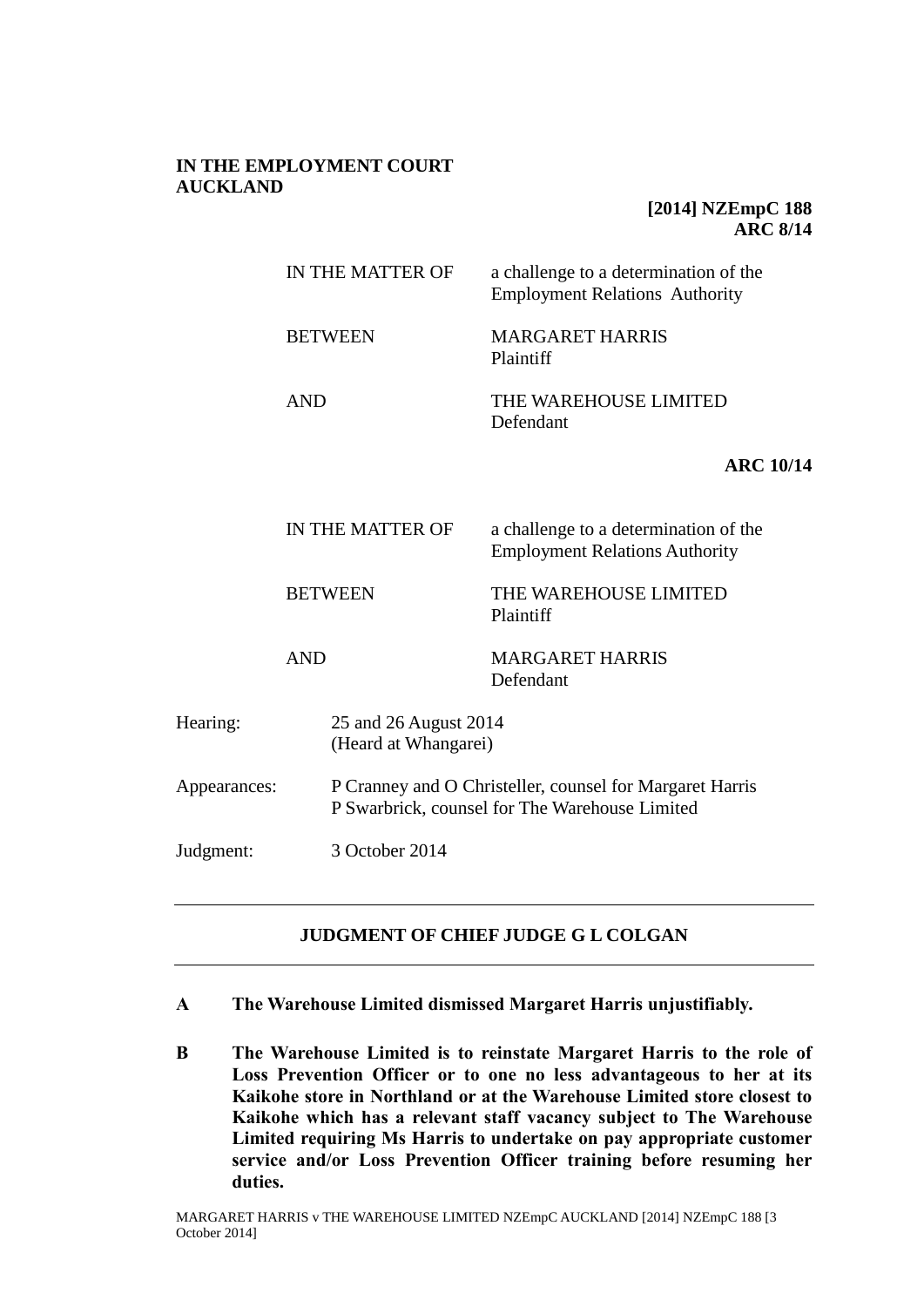- **C Any order that the Court may make subsequently for reimbursement of lost income (if any) is to be confined to Margaret Harris**'**s remuneration losses during the period of three months immediately following her dismissal and any such amount is to be reduced by 33.33 per cent pursuant to s 124 of the Employment Relations Act 2000.**
- **D The Warehouse Limited is directed to pay Margaret Harris the sum of \$4,000 as compensation pursuant to s 123(1)(c)(i) of the Employment Relations Act 2000 reflecting a reduction pursuant to s 124 of the Employment Relations Act 2000 to what would otherwise have been ordered.**
- **E Leave is reserved for either party to apply for any further orders or directions in relation to remedies.**
- **F Margaret Harris is entitled to orders for costs in both the Employment Relations Authority and this Court.**
- **G The Court makes recommendations to The Warehouse Limited pursuant to s 123(1)(ca) of the Employment Relations Act 2000 concerning its employee misconduct investigation processes as set out in the Reasons for Judgment.**

# **REASONS**

#### **INDEX**

|  | $\lceil 1 \rceil$ |  |  |
|--|-------------------|--|--|
|  |                   |  |  |
|  | [50]              |  |  |
|  | $\left[57\right]$ |  |  |
|  | [60]              |  |  |
|  | [65]              |  |  |
|  | $[71]$            |  |  |
|  | [74]              |  |  |
|  | $[79]$            |  |  |
|  | [85]              |  |  |
|  | [90]              |  |  |
|  | [95]              |  |  |
|  | [99]              |  |  |
|  |                   |  |  |
|  | [111]             |  |  |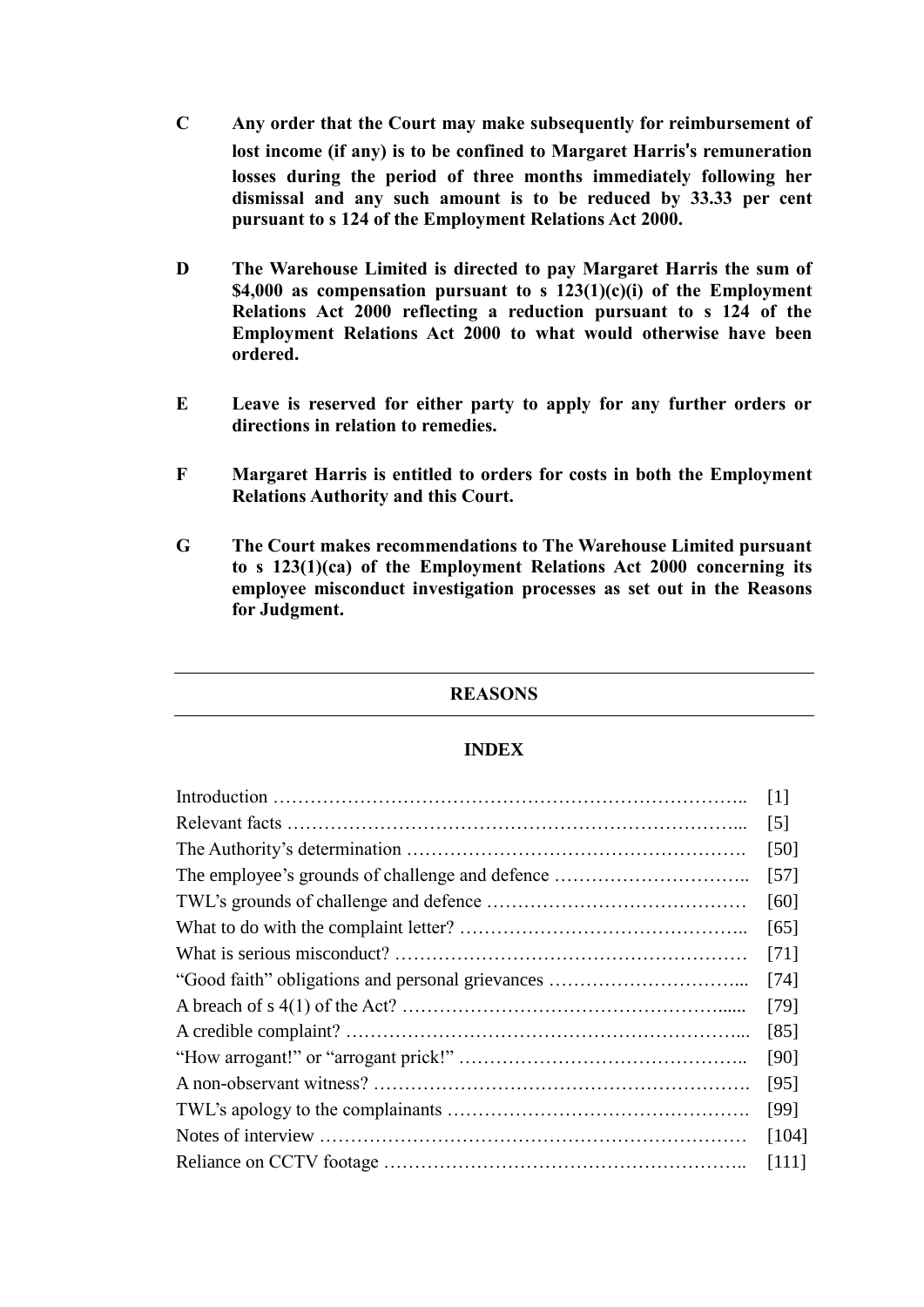|  | [118]   |  |
|--|---------|--|
|  |         |  |
|  | [147]   |  |
|  | [149]   |  |
|  | [151]   |  |
|  | [156]   |  |
|  | [160]   |  |
|  | $[170]$ |  |
|  | [203]   |  |
|  | [208]   |  |
|  | [216]   |  |
|  |         |  |

# **Introduction**

[1] This case is a challenge by the employee and a cross-challenge by the employer to a determination of the Employment Relations Authority.<sup>1</sup> It found that Margaret Harris was dismissed unjustifiably by The Warehouse Limited (TWL). However, the Authority concluded that such was the contribution by Ms Harris to the circumstances which led to her dismissal that she was not entitled to any remedies.

[2] Each party elected to challenge parts of the Authority's determination otherwise than by hearing de novo. TWL challenged the Authority's finding that its dismissal of Ms Harris was unjustified. Ms Harris challenged the Authority's conclusion that she was to be awarded no remedies for her unjustified dismissal. This meant that, combined, all issues that had originally been before the Authority for determination were again in issue in this Court. For that reason, on 12 May 2013 the Court directed in a Minute that there would be, in effect, a hearing de novo with TWL presenting its case first in justification for its dismissal of Ms Harris, with the latter to follow to establish her claim to remedies.

[3] Although occupying a hearing of only two days, the case raises a substantial number of fundamental and important personal grievance considerations which arise not only in the context of Ms Harris's dismissal but are of potentially broader effect in employment law. In addition to re-deciding whether Ms Harris was dismissed

 $\overline{a}$ <sup>1</sup> *Harris v The Warehouse Limited* [2014] NZERA Auckland 7.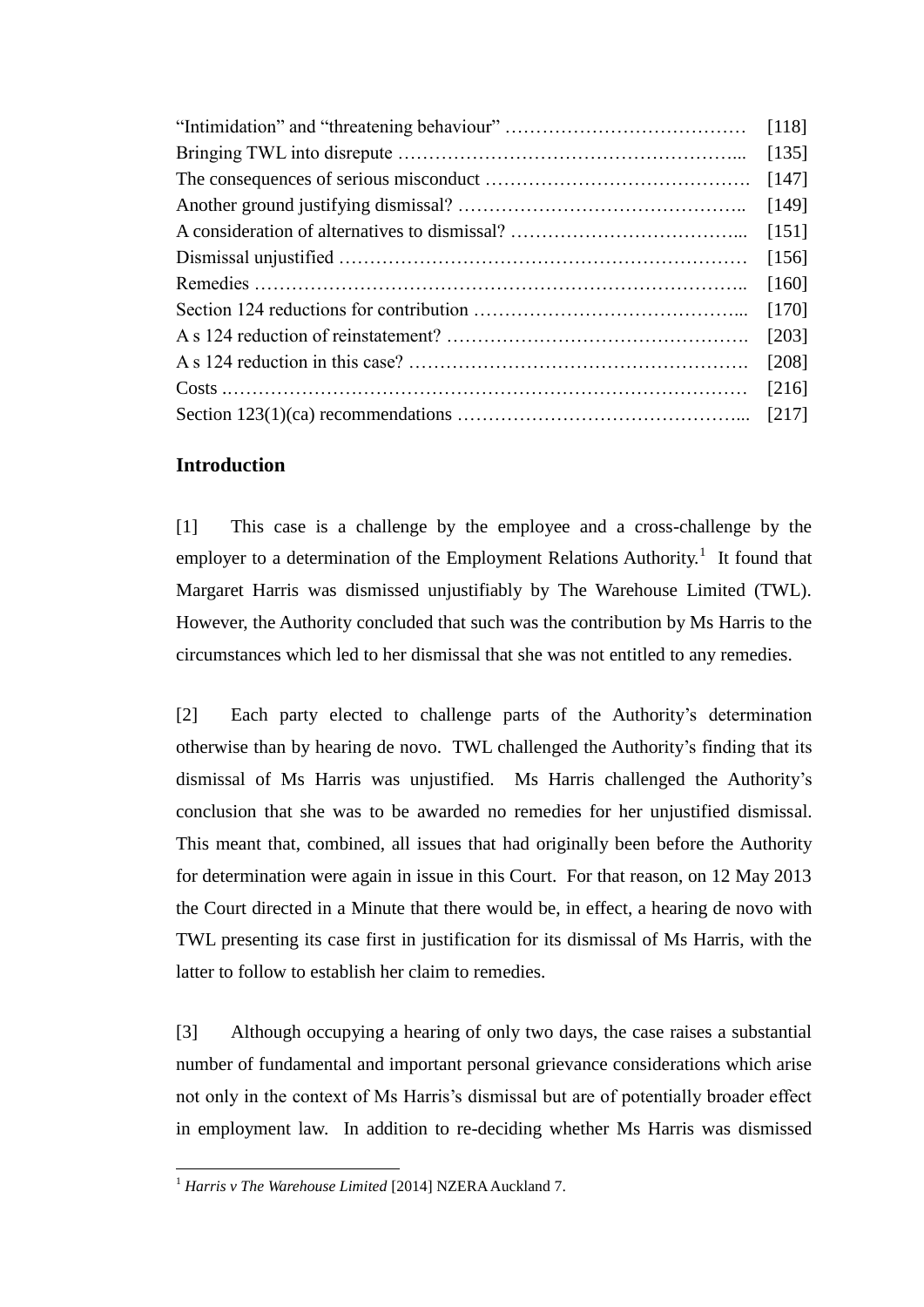justifiably and, if so, the remedies to which she may be entitled, these broader issues have been addressed in such a way as to assist both TWL, and employees and employers generally, when dealing with such situations.

[4] Ms Harris was dismissed because of her conduct towards a customer. Ms Swarbrick, counsel for TWL, reminded me correctly that it is not the Court's task to decide what happened between Ms Harris and the customer in TWL's Kaikohe store on 15 February 2013. Rather, part of the Court's task in assessing whether dismissal was unjustified is to ascertain what the employer knew or ought reasonably to have known about the relevant events and how it acted in reliance on that actual or deemed knowledge. That explains why a number of participants in these events, even central actors, did not have to and did not give evidence at the hearing.

### **Relevant facts**

[5] I will summarise the events leading to and forming the grounds for dismissal, before setting out a more detailed account of the relevant events.

[6] TWL operates large general merchandise stores throughout New Zealand. This case concerns its store in Kaikohe. Ms Harris was employed in October 2011 as a Loss Prevention or store Security Officer. As such, Ms Harris's work brought her into situations of actual or potential conflict with customers and others, requiring a mix of skills and attributes including diplomacy, firmness, and assertiveness. It is common ground that there had not ever been a complaint by a customer or other complaint about Ms Harris's interactions with customers, other staff, or persons in connection with her job.

[7] The terms and conditions of her employment were contained in The Warehouse Limited and First Union Collective Employment Agreement August 2012-July 2013. These included being governed by TWL's "House Rules".

[8] The relevant collective agreement provisions were set out at cl 15 (Termination). Clause 15.2.2 provided: "If a team member is dismissed due to serious misconduct the dismissal would be effective immediately without notice."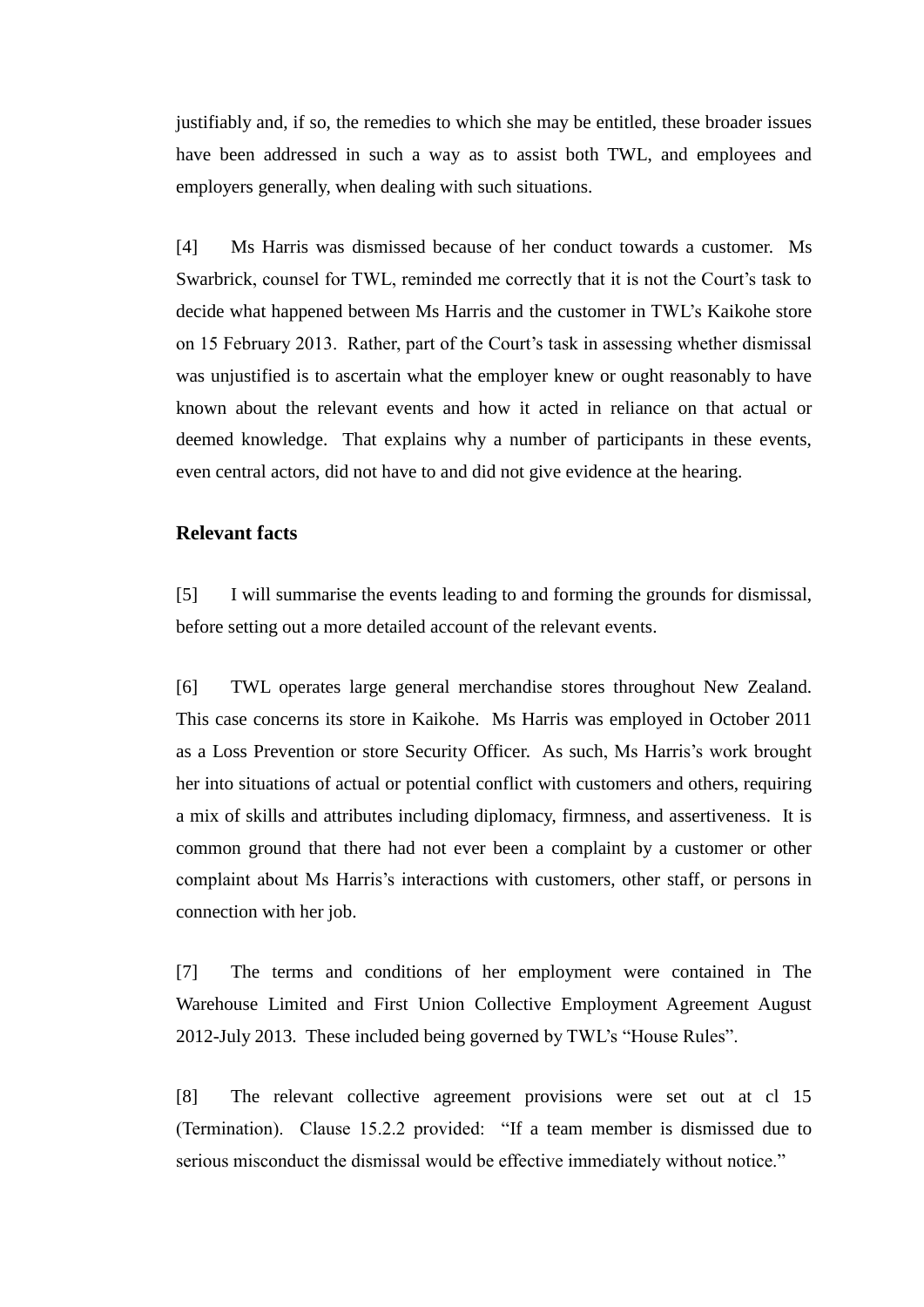### [9] Clause 16 ("CONDUCT AND DISCIPLINE") provided:

The Company has a set of "House Rules" which are included in the employment agreement to advise team members of the type of behaviour that is seen as unacceptable.

Unacceptable behaviour is classified as either "serious misconduct" or "misconduct".

[10] Clause 16.1 ("Serious Misconduct") provided:

Serious misconduct constitutes grounds for dismissal without notice. Any team member who violates the Company House Rules, or is guilty of other serious misconduct, may be summarily dismissed (i.e. without notice). A single instance of serious misconduct may result in dismissal, regardless of whether or not any previous warnings have been issued.

[11] Clause 16.2 ("Misconduct") provided:

Misconduct in the workplace will normally result in a warning to allow a team member an opportunity to correct unacceptable behaviour. Misconduct includes, but is not limited to, breaches of the Company's House Rules.

[12] Clause 16.3 set out the collective agreement's "Discipline Procedure". This included a commitment to treat team members with "Dignity, Respect, Empathy, Consistency, Honesty [and] Fairness".

[13] TWL's House Rules included, as "serious misconduct" which was "totally unacceptable", a non-exhaustive list. This list of 26 behaviours included, relevantly:

- 16. Threatening, intimidating, or interfering with another Team Member or anyone on Company premises.
- 17. Sexual or racial harassment or unlawful discrimination.
- 24. Bringing the Company into disrepute.

…

…

…

[14] The House Rules defined "misconduct" which might incur a warning, final warning or dismissal on notice if the employee had pre-existing warnings, a nonexhaustive list of 13 behaviours. Those relevant to this case include:

1. Offensive language or rudeness to customers, suppliers or Team Members.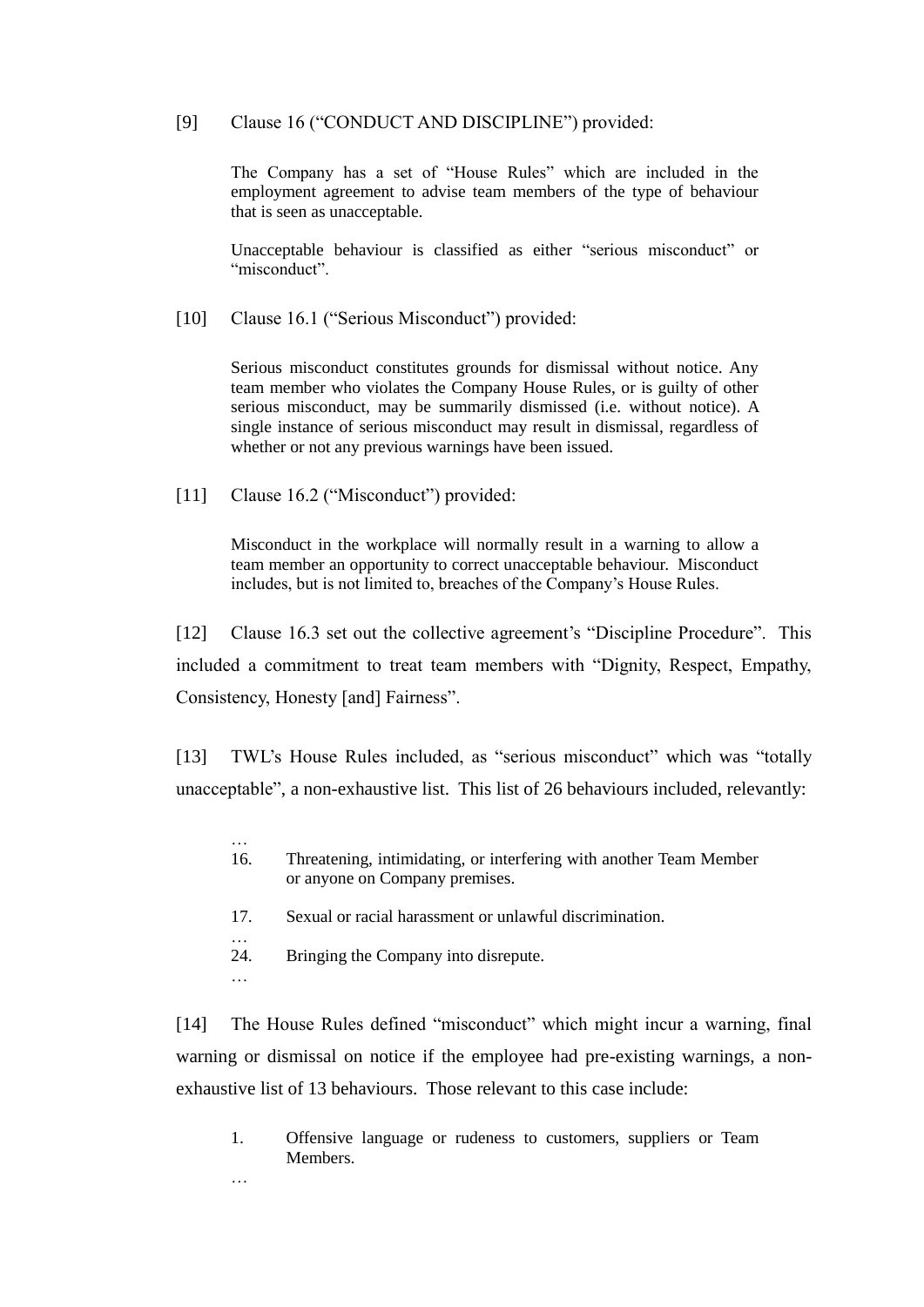7. Substandard performance.

…

8. Failure to comply with Company policies or procedures.

[15] The company's House Rules also prohibited "[s]exual or racial harassment or unlawful discrimination". This provided for a range of sanctions if committed against team members or customers, including verbal written warning, transfer out of the complainant's area, counselling with therapy as a condition of ongoing employment, or dismissal.

[16] I conclude this initial outline of the dismissal with the following. Ms Harris was dismissed summarily on 8 March 2013 as confirmed by letter of the same date from TWL's Kaikohe Store Manager, Richard Bunce. The letter said that TWL had found Ms Harris to be guilty of serious misconduct in her employment. The letter did not say, directly, what TWL had concluded was Ms Harris's serious misconduct. Rather, it listed six topics which had been discussed at meetings with her on 6 and 8 March, summarised Ms Harris's explanations for those alleged behaviours or events, and recorded that TWL did not accept her explanations on five of the six issues. The issues were:

- 1) If the customer was asked to leave politely.
- 2) If you called across the shopfloor to the customers, in an aggressive manner, in full view of other customers.
- 3) If the couple involved were intimidated and embarrassed by this action.
- 4) If you walked away from the customers and made a derogatory remark about them that could be heard by the customers, other team members and other customers in the vicinity.
- 5) If your actions, after the customer had left the building, amounted to threatening behaviour when you told the customer you would call the police and issue a banning notice, even though no crime had been committed.
- 6) If you used Racist language to the customers.
- [17] The letter continued:

… your explanation on these matters was not acceptable on points 1,2,3,4 and 5. I do accept that on point 6 there was no evidence to suggest that racist language was used and I excluded this from my decision. I feel that you did use intimidating and threatening behaviour towards the customers involved and that your actions brought the company into disrepute.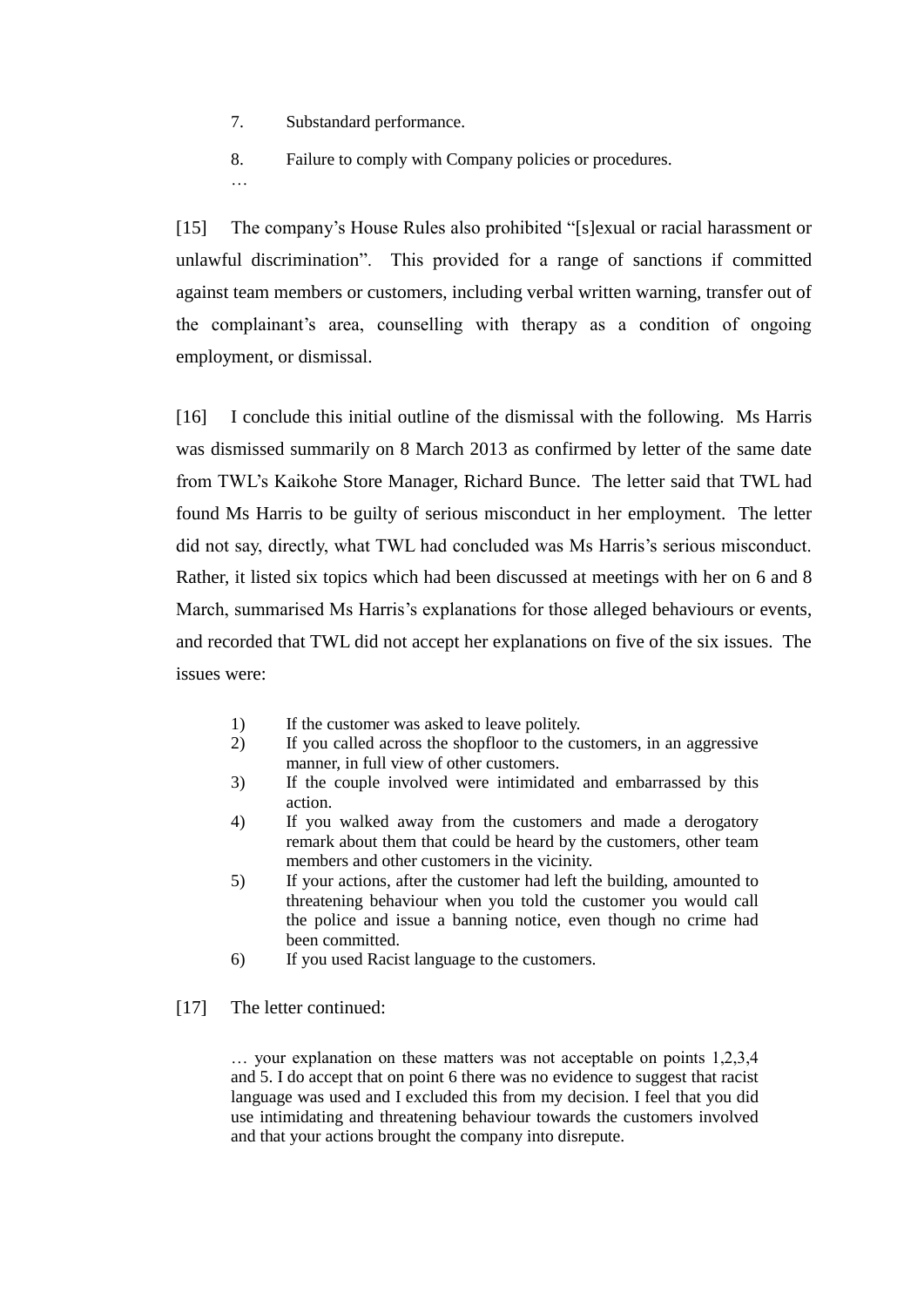[18] These findings constituted the reasons for Ms Harris's dismissal.

[19] Following that overview of the dismissal and the reasons for it, I now return to the start of relevant events. On the day in question, 15 February 2013, Ms Harris was engaged at TWL's Kaikohe store in the general duties of a Loss Prevention or Security Officer. She operated from what was described as a pedestal or a work station adjacent to the front entrance of the store, although she moved about both within it and occasionally outside.

[20] Customers now known as Jeff and Margo Pattinson were in the store. Mrs Pattinson was carrying a small dog. Ms Harris approached Mrs Pattinson requiring her to remove the dog from the store. Mrs Pattinson ignored Ms Harris, including by turning her back on the plaintiff, but the dog remained in the store contrary to Ms Harris's instruction. Despite the absence of signage prohibiting animals in the store, it was common ground that dogs (except for seeing-eye dogs) were not permitted on the premises.

[21] Ms Harris moved away from Mrs Pattinson but, upon seeing that she had not removed the dog from the store, approached her again demanding more assertively that she remove the dog. Two other persons, now known to be Te Makiukapa and Lovey Rakete joined in, offering their opinions of Mrs Pattinson's response and being generally supportive of Ms Harris. Ms Harris made her views about Mrs Pattinson's response known to other shop staff including by use of the word "arrogant" to describe Mrs Pattinson. Mrs Pattinson, who had been waiting for Mr Pattinson to complete his business at the store's counter, then moved out, carrying the dog, into a foyer area between two sets of doors and adjacent to the store's car park. Ms Harris followed Mrs Pattinson out and again remonstrated with her in that foyer area. Mrs Rakete did likewise. Mr Pattinson having concluded his business in the store, he and his wife then left.

[22] It is also common ground that Mr and Mrs Rakete were customers, or at least visitors to the store. It is now agreed that they probably made some of the remarks which Mrs Pattinson attributed to Ms Harris. Although these two people were described repeatedly as Maori Wardens, they were not in uniform at the time and it is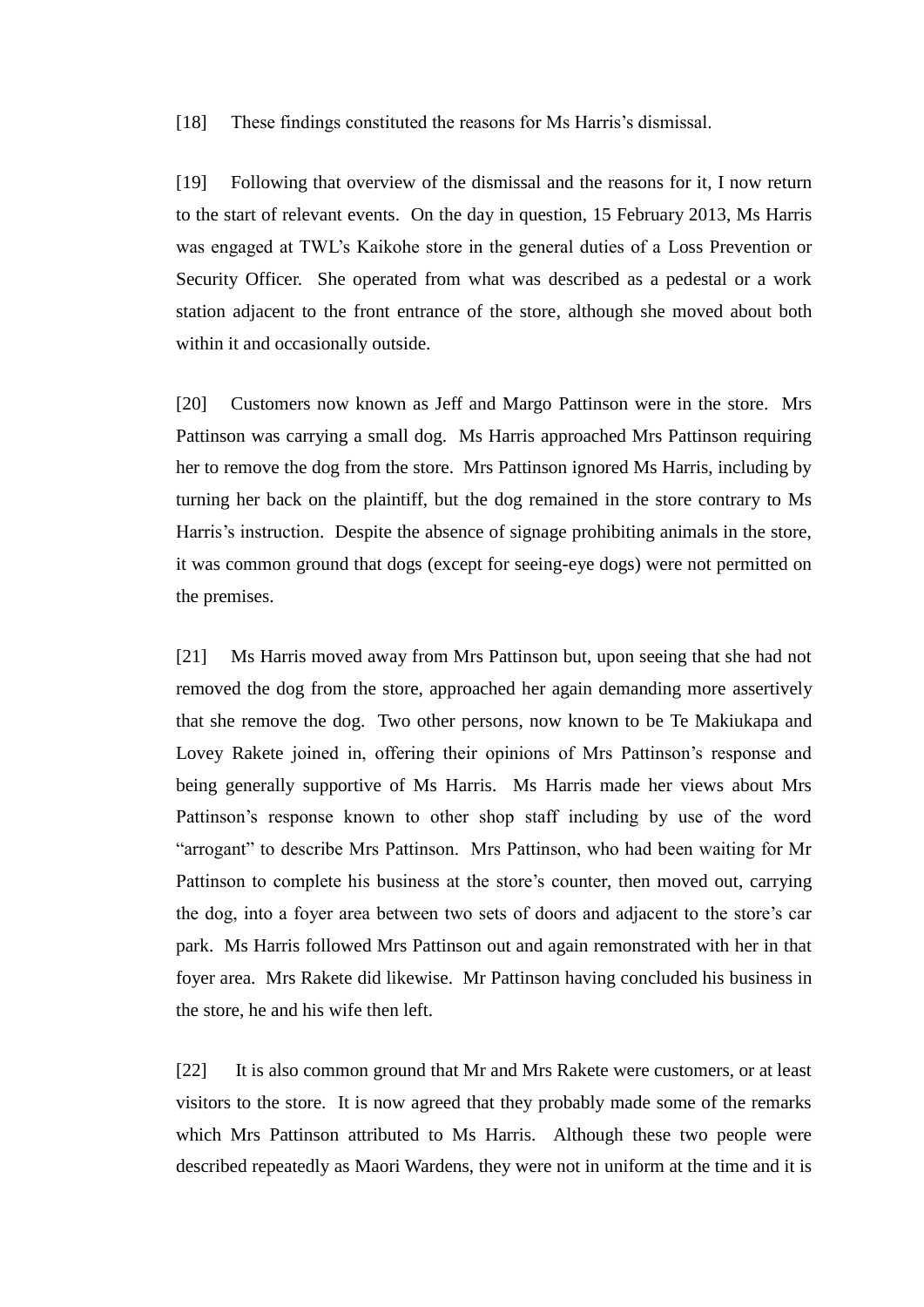debatable whether they may have been exercising their powers as Maori Wardens in their interactions with Mrs Pattinson inside the store. The Pattinson complaint letter refers to the person now known as Mr Rakete having asserted that he had authority to tell Mr and Mrs Pattinson to leave despite not having then been in uniform. It is likely that Mr and Mrs Pattinson misunderstood, in these circumstances, that Mr Rakete was an employee of TWL, although he was not. Nevertheless, Mrs Rakete especially appears to have offered gratuitously her opinions about the presence of the dog in the store. Several of the witnesses who gave evidence about such incidents involving the store's Loss Prevention Officer said that locals present did not keep their opinions to themselves at such times.

[23] The first that TWL was aware of these events was several hours after Mr and Mrs Pattinson had left the Kaikohe store. At 9.07 pm on 15 February 2013 Mr Pattinson sent an email to TWL's customer service team complaining about "the appalling way" in which he and his wife were treated at the Kaikohe store at about 12.15 pm that day.

[24] The customer's email, although lengthy, is best left to speak for itself and continued as is set out in an appendix to this judgment.

[25] When the complaint came to his notice, Mr Bunce secured and copied CCTV footage covering the front of the store at relevant times.

[26] On 20 February 2013 Mr Bunce replied by email to Mr Pattinson. He wrote:

I would like to apologise for the way you and your wife were treated on your recent visit to our store. The behaviour that you [describe] is totally unacceptable and I would like to have the opportunity to discuss the incident with you over the phone. This would be useful for me as I am going to hold a thorough investigation with the Team member involved.

[27] On 26 February 2013 Mr and Mrs Pattinson met with Mr Bunce and the store's Assistant Manager, Valerie McCoid. The record of this meeting, made by Ms McCoid, states that Mr and Mrs Pattinson confirmed the complaints made in their email, saying that: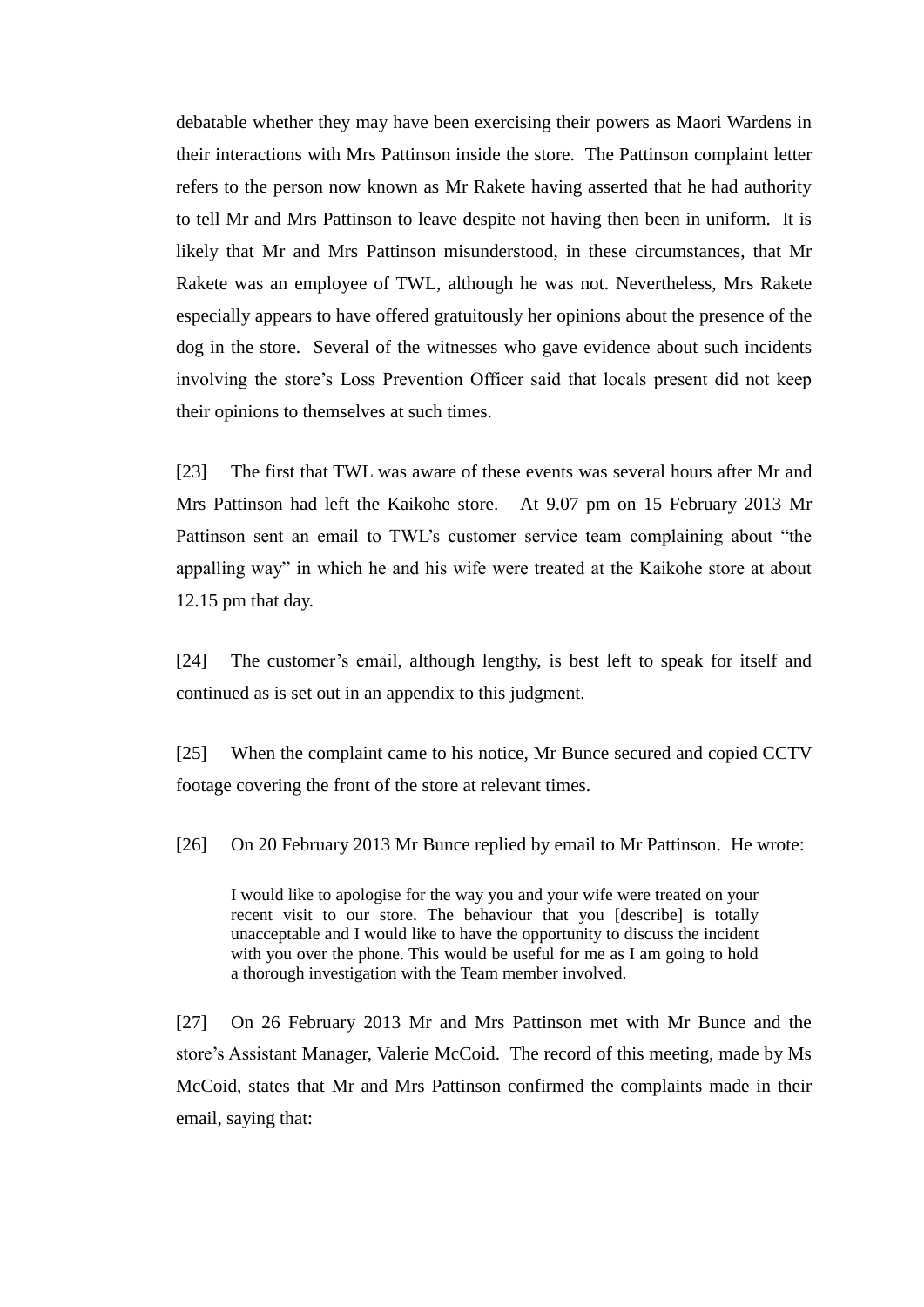- they felt they had been treated very poorly and were particularly annoyed by what they described as Ms Harris's intimidating manner and "racial language";
- she used the words "white arrogant"; and
- she spoke loudly, in an animated fashion to other people, and disrespectfully about Mr and Mrs Pattinson where other customers could clearly hear her.

[28] Mr Bunce then turned his attention to a disciplinary investigation of Ms Harris. TWL has a printed form for investigations such as Mr Bunce determined should be commenced in relation to the complaints against Ms Harris. This asked her to respond to specified allegations of serious misconduct:

 $\ldots$  that on the 15<sup>th</sup> February 2013 your actions resulted in 3 unacceptable aspects.

- 1) Asking the customer to leave the premises by using intimidating behaviour.
- 2) Using racist language directly at the customer involved and in conversation with other individuals.
- 3) Discussing the incident in a loud and animated fashion with other people so that other customers including the customers involved could hear what was being said.
- [29] The applicable rules said to have "been breached" were specified as:
	- 16) Threatening, intimidating or interfering with another team member or anyone on company premises.
	- 17) Sexual and racist harassment or unlawful discrimination.

[30] At her first meeting with Mr Bunce and Ms McCoid on 27 February 2013, Ms Harris accepted that she would be suspended on full pay pending the outcome of TWL's disciplinary investigation. On that occasion, also, Mr Bunce gave Ms Harris a copy of the Pattinson complaint letter and recorded formally her suspension in another letter that was sent to her.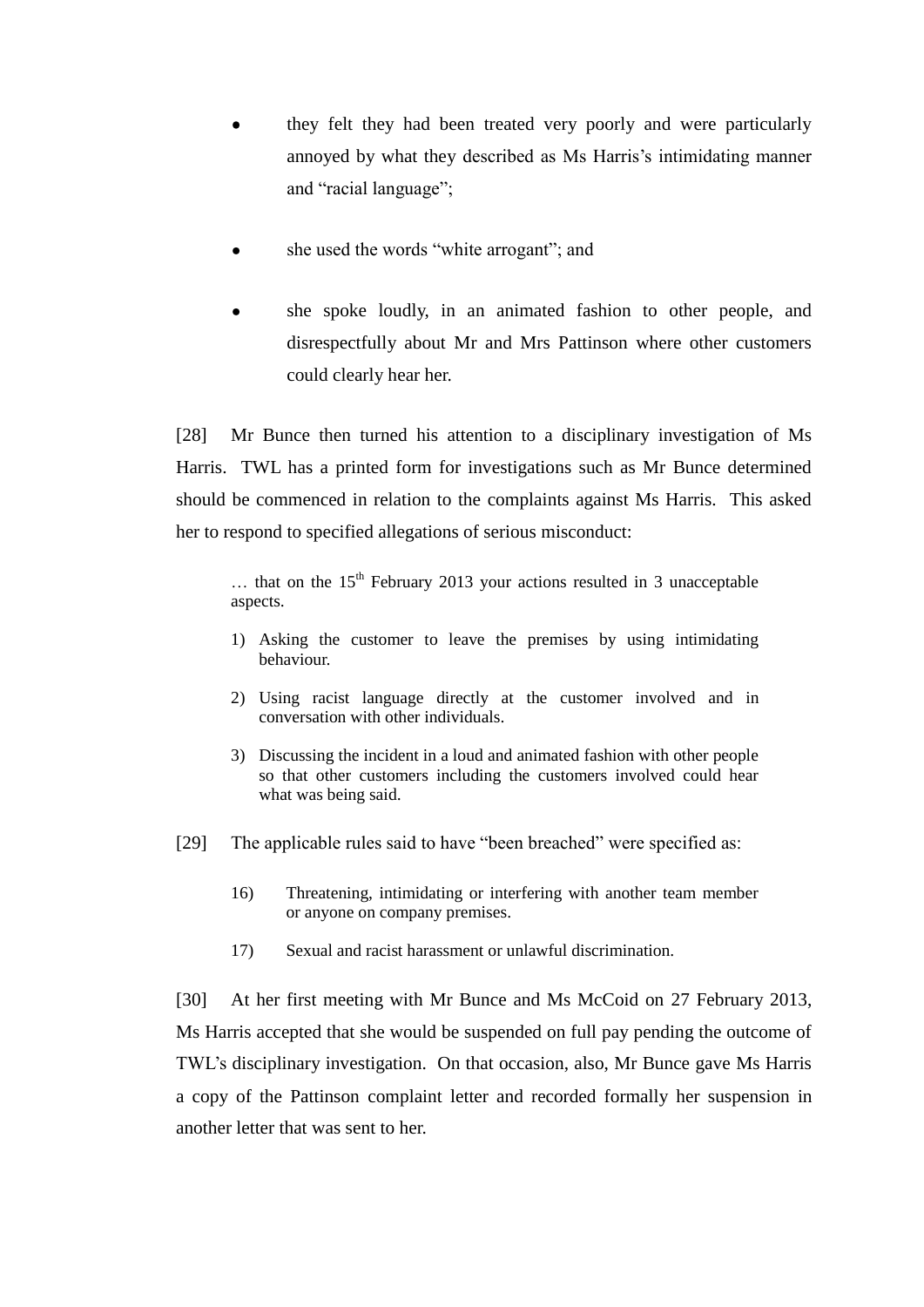[31] Later that day, 27 February 2013, Mr Bunce interviewed two other store employees, September Eruiti and Jasmine Maunsell. By coincidence, Mr and Mrs Rakete were also in the store and Mr Bunce took the opportunity to interview them as well.

[32] Ms Eruiti, who had been a checkout supervisor and operator on that day, had been present at the customer services counter at times relevant to the incident and in the same vicinity as it took place. Ms Eruiti was shown the relevant CCTV footage and asked if she could recall any of the events that were portrayed. She said that she recognised Mr and Mrs Pattinson but had not heard the conversations between Ms Harris, Mrs Pattinson and Mr and Mrs Rakete, although she recalled that Ms Harris had told her (Ms Eruiti) and Ms Maunsell that Ms Harris had asked Mrs Pattinson to leave the store.

[33] Mr and Mrs Rakete told Mr Bunce that they recalled the incident on 15 February 2013 and said that Ms Harris had asked Mrs Pattinson "in a nice manner" to remove the dog from the store. Mr and Mrs Rakete said that Mrs Pattinson had ignored Ms Harris and she asked her a second time, saying that it was a health and safety issue. Mr and Mrs Rakete denied to Mr Bunce that Ms Harris had acted in an intimidating way towards Mrs Pattinson and they denied that there had been any racist epithets in what Ms Harris said. Asked about what was shown on the CCTV footage, Mr and Mrs Rakete said that they had been pointing out to Mrs Pattinson that the dog should not be in the store because of health and safety reasons. Mrs Rakete said that Mrs Pattinson had said nothing in response to Ms Harris's requests for her to leave.

[34] Mr Bunce did not believe what Mr and Mrs Rakete had told him because he considered it was inconsistent with what he had viewed on the CCTV footage. He attributed their untruthfulness to their sense of embarrassment about what had occurred. Mr Bunce and Ms McCoid concluded that Mr and Mrs Rakete were evasive and were trying to protect Ms Harris. Mr Bunce concluded that, although Mr and Mrs Rakete had told him that Ms Harris had not threatened Mrs Pattinson with a trespass notice or with calling the Police, Ms Harris had done so. He said that was because he believed that it was only TWL staff members who could issue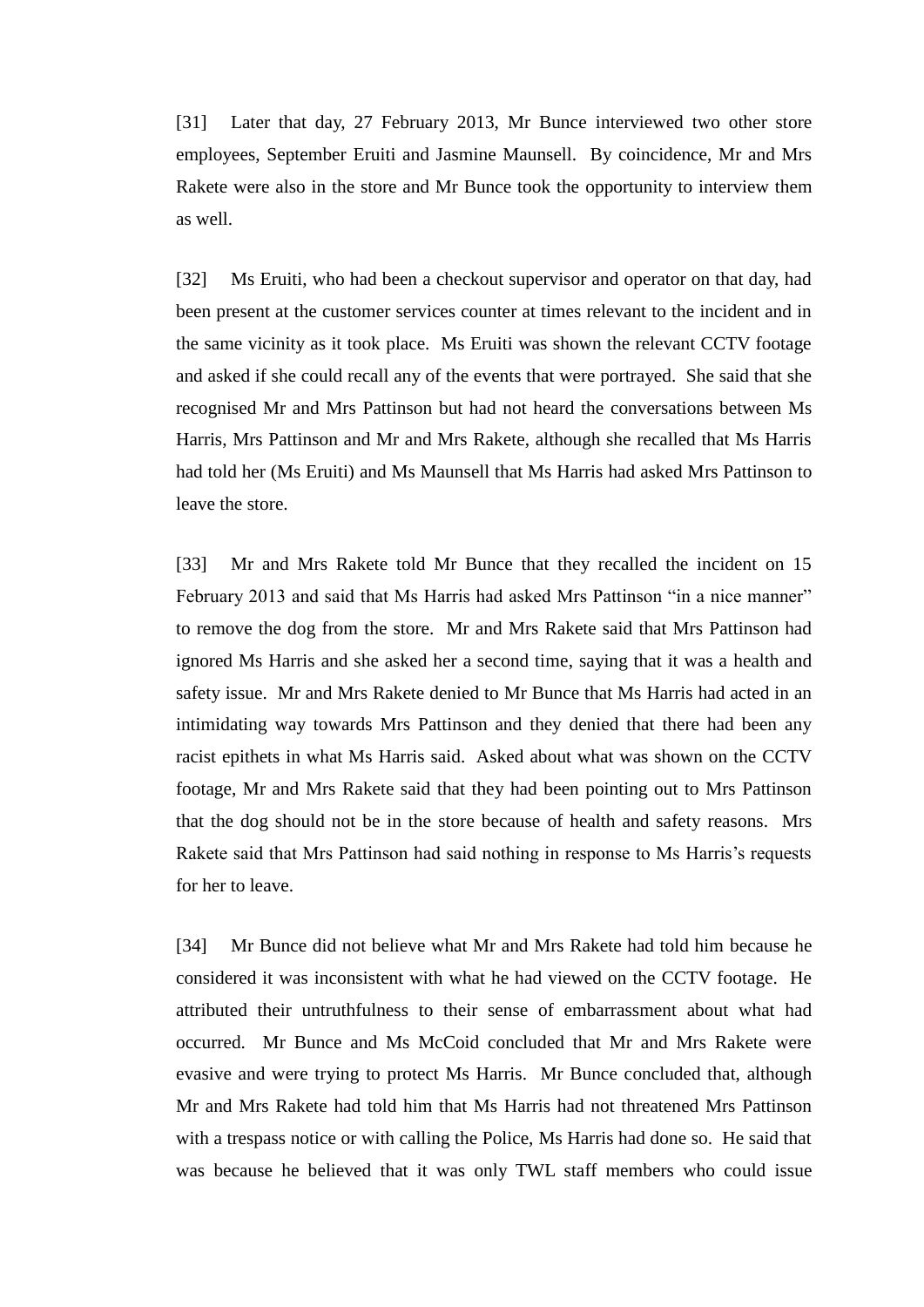trespass notices. He also considered that it was unlikely that Mr and Mrs Rakete may have used this expression because they had no jurisdiction as Maori Wardens on TWL premises and were not staff members.

[35] As to Mr Bunce's interview with Ms Maunsell, she too had been working on the store's customer services desk at the time of the incident on 15 February 2013. Ms Maunsell told Mr Bunce that she remembered Ms Harris approaching Mrs Pattinson and asking her to leave and the customer's refusal. She told Mr Bunce that she considered that Mr Pattinson was being arrogant. Ms Maunsell recalled Ms Harris asking a second time that the dog be removed and Mrs Pattinson taking it into the foyer of the store at that stage. Ms Maunsell recalled Mr and Mrs Rakete being involved in the incident and that she had heard Mrs Rakete say: "If it was a Maori walking into your store then it would be a different story". Ms Maunsell confirmed that she had not seen or heard Ms Harris saying anything racist. She said that she did not consider that Ms Harris had behaved in an intimidating way towards Mrs Pattinson although she confirmed that Ms Harris had yelled at the customer "from the baskets" and told her to remove her dog. In response to Mr Bunce's inquiry whether Ms Maunsell had heard Ms Harris making any derogatory remarks as she walked away from the customer, Ms Maunsell told Mr Bunce that Ms Harris had said "arrogant prick" in the presence of the customers who would have been able to hear that and that Mr and Mrs Pattinson had looked at each other when it was said.

[36] Mr Bunce and Ms McCoid assessed Ms Maunsell to have been very clear and concise in her recollections and concluded that she had had a direct line of sight from where she had been standing at the customer services desk and so was well placed to observe these incidents.

[37] A first disciplinary meeting with Ms Harris was held on 6 March 2013. The plaintiff was accompanied by a union official and another support person. Before the meeting Mr Bunce had provided the union official with notes of all interviews which had been held and the CCTV footage. Ms Harris denied making racist or rude comments about the customers. She told Mr Bunce that she had been at the checkouts and had seen the customer with the dog. Ms Harris said that Mrs Rakete had complained to her that there was a dog in the store so she went over to the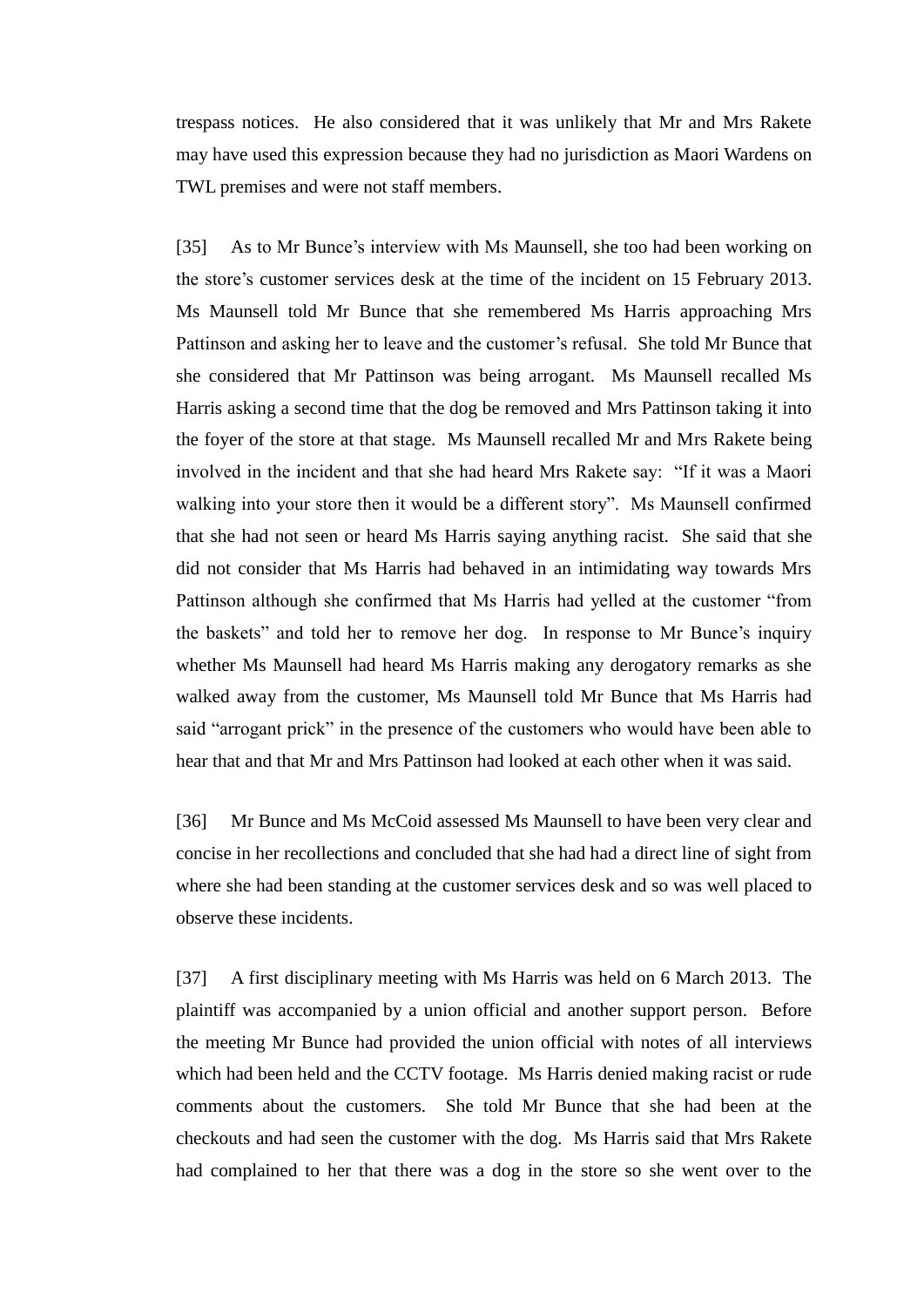customer to tell her that dogs were not allowed for health and safety reasons. Ms Harris explained that the customer had turned her back on her, whereupon Ms Harris repeated politely her requirement that the dog be removed from the store. Ms Harris said that she had been close to the customer when she did so.

[38] Mr Bunce was immediately sceptical about the explanation because, in his view, the CCTV footage portrayed a much shorter period of this interaction than would have allowed for such a conversation.

[39] Ms Harris was upset during the interview, more particularly because of the tone and content of the complaint letter and a number of adjournments were taken to allow her to compose herself. Ms Harris was adamant, however, that she had been polite to the customer, although she conceded that the situation had blown up after she returned to the security podium, and inferred that Mrs Rakete had a role in this. Ms Harris conceded that if she had yelled at the customer, as had been alleged, the customer would have felt uncomfortable and such conduct by a TWL employee would have been inappropriate. Mr Bunce put to Ms Harris Ms Maunsell's account of her use of the phrase "arrogant prick" but Ms Harris denied making any such derogatory remarks about Mrs Pattinson. She also denied that she had ever threatened the customer with a trespass notice or calling the Police.

[40] Following the conclusion of the 6 March 2013 disciplinary meeting, Mr Bunce interviewed Ms Maunsell again. The latter confirmed both that Ms Harris had "yelled" at the customer (which Ms Maunsell illustrated by raising her own voice) and had used the "arrogant prick" remark loudly enough for the customer to have heard it.

[41] Mr Bunce initially discounted any benefit in interviewing Cheryl Coster, who had also been working on the checkouts. That was because the CCTV footage appeared to him to show her to be engaged with a customer at the time of the incident. He nevertheless decided after the 6 March 2013 meeting to interview her. I deal in more detail with this significant interview subsequently in this judgment.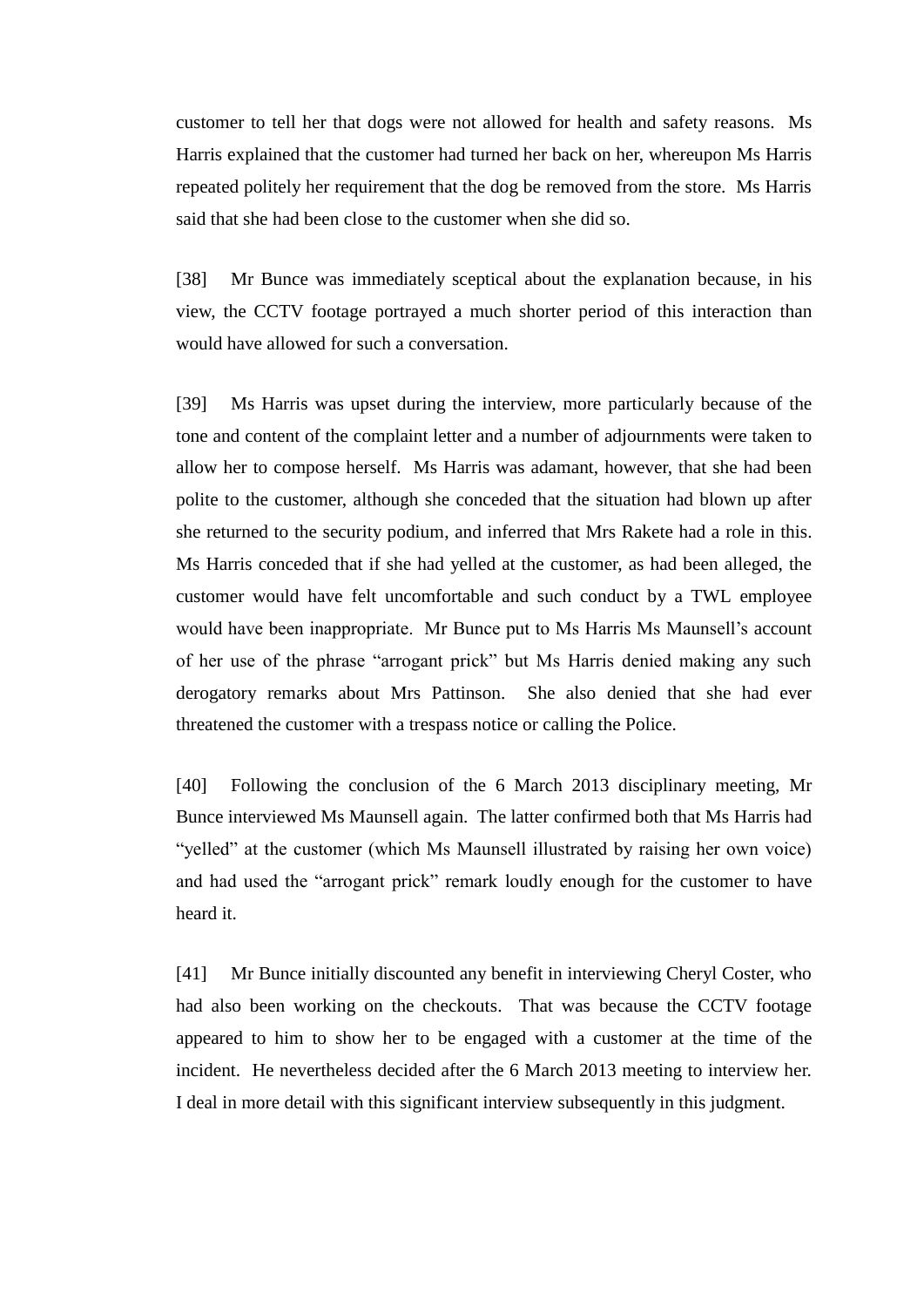[42] There was a second meeting between the parties on 8 March 2013, attended by Mr Bunce and Ms McCoid for TWL. Ms Harris had her union representative present again. Mr Bunce told her what had happened since the meeting on 6 March 2013 but omitted any reference to his discussions with Ms Coster. When Ms Maunsell's accounts were again put to Ms Harris, she denied either shouting or yelling and using the phrase "arrogant prick" but did admit that she had said to colleagues that Mrs Pattinson had been arrogant. There were further denials of racist comments, an assertion by the union representative that Mr and Mrs Rakete had aggravated the situation, that Ms Harris had not intended the customers to overhear her comment about Mrs Pattinson's arrogance, and a proposal was made on Ms Harris's behalf that she would write a letter of apology to the customer.

[43] The meeting was then adjourned to enable Mr Bunce to take advice by telephone from a TWL Human Resources Officer, including to confirm his assessment that there had been serious misconduct and that dismissal was in order. Having received that endorsement by telephone, Mr Bunce prepared a written statement of his preliminary decision which he read out when the meeting resumed.

[44] In his "Preliminary Decision" delivered to Ms Harris on 8 March 2013, Mr Bunce concluded that she had not asked Mr and Mrs Pattinson politely to remove their dog from the store. Mr Bunce concluded that Ms Harris had not explained the company's policy about dogs to Mr and Mrs Pattinson because she could not have done so in the short length of time of the initial interaction between Ms Harris and Mr and Mrs Pattinson which Mr Bunce calculated from the CCTV footage to have lasted three seconds. Mr Bunce concluded that Mrs Pattinson considered justifiably that she had not been asked to remove her dog in a polite and appropriate manner because the company's policy had not been explained to her.

[45] Next, Mr Bunce advised Ms Harris that he considered she did call across the shop floor at Mr and Mrs Pattinson. He concluded, from his repeated viewings of the CCTV footage, that Ms Harris commenced to do so as soon as she stood up from the security desk as shown by her gesturing animatedly with her arms and hands. Mr Bunce concluded that Ms Harris's body language was not passive. He concluded that if Mr and Mrs Pattinson could have heard Ms Harris's remarks from the other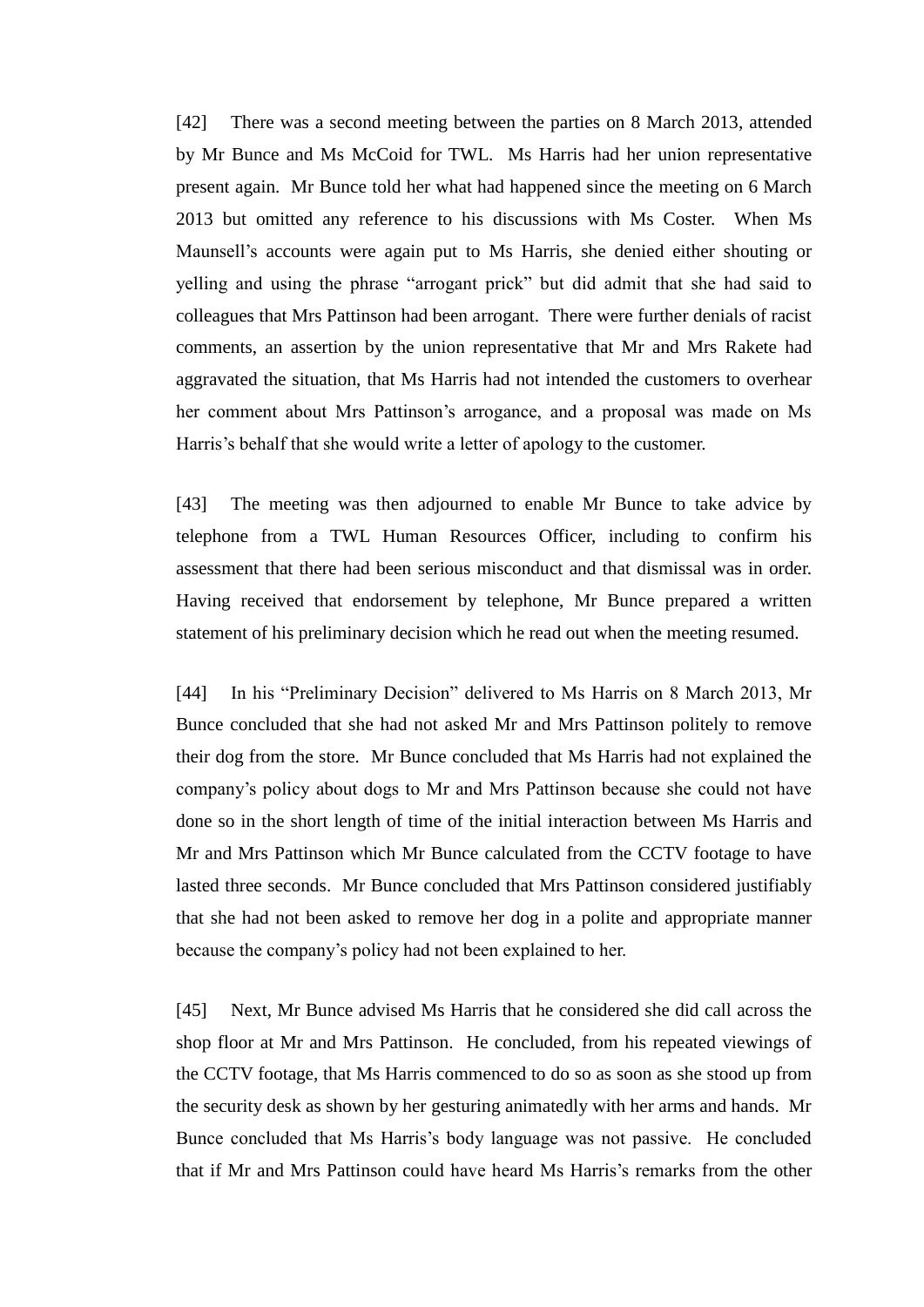side of the store, then numerous other customers present would also have heard them, increasing the feeling of intimidation of, and embarrassment by, Mr and Mrs Pattinson, which caused Mrs Pattinson to leave.

[46] Mr Bunce concluded that Ms Harris did walk away from Mr and Mrs Pattinson, loudly making the derogatory remark "arrogant prick" although Mr and Mrs Pattinson claimed to have only heard the phrase "how arrogant". Mr Bunce concluded that this insult ("arrogant prick") was said sufficiently loudly that other people could hear, which remark would have been intimidating and embarrassing to Mr and Mrs Pattinson, and was totally unacceptable.

[47] Mr Bunce decided that Ms Harris's actions, after Mrs Pattinson had left the shop, were "totally excessive" in that Ms Harris threatened Mrs Pattinson with calling the Police and issuing a trespass notice. This action was also threatening and intimidating in Mr Bunce's view. He concluded:

I believe your actions did intimidate the customer and the way in which you did it, in front of other customers, has brought the company into disrepute. There were individual acts of unacceptable behaviour and the sum of these results in a very unpleasant situation hence the strength of the customer's letter. In terms of racist comments, I believe there were racist comments made but I believe they might not have come from you. So I have discounted this accusation from my decision.

[48] In these circumstances Ms Harris was told that she was to be dismissed summarily.

[49] There was a further adjournment of the meeting of 8 March 2013 after Mr Bunce had read out his preliminary decision, to enable Ms Harris to consider it. When the meeting reconvened after a short time Ms Harris's union representative advised Mr Bunce that she had nothing further to add. Mr Bunce then confirmed his preliminary decision that Ms Harris was to be dismissed and confirmed this formally in writing by a letter later the same day. Ms Harris's employment was terminated summarily on 8 March 2013.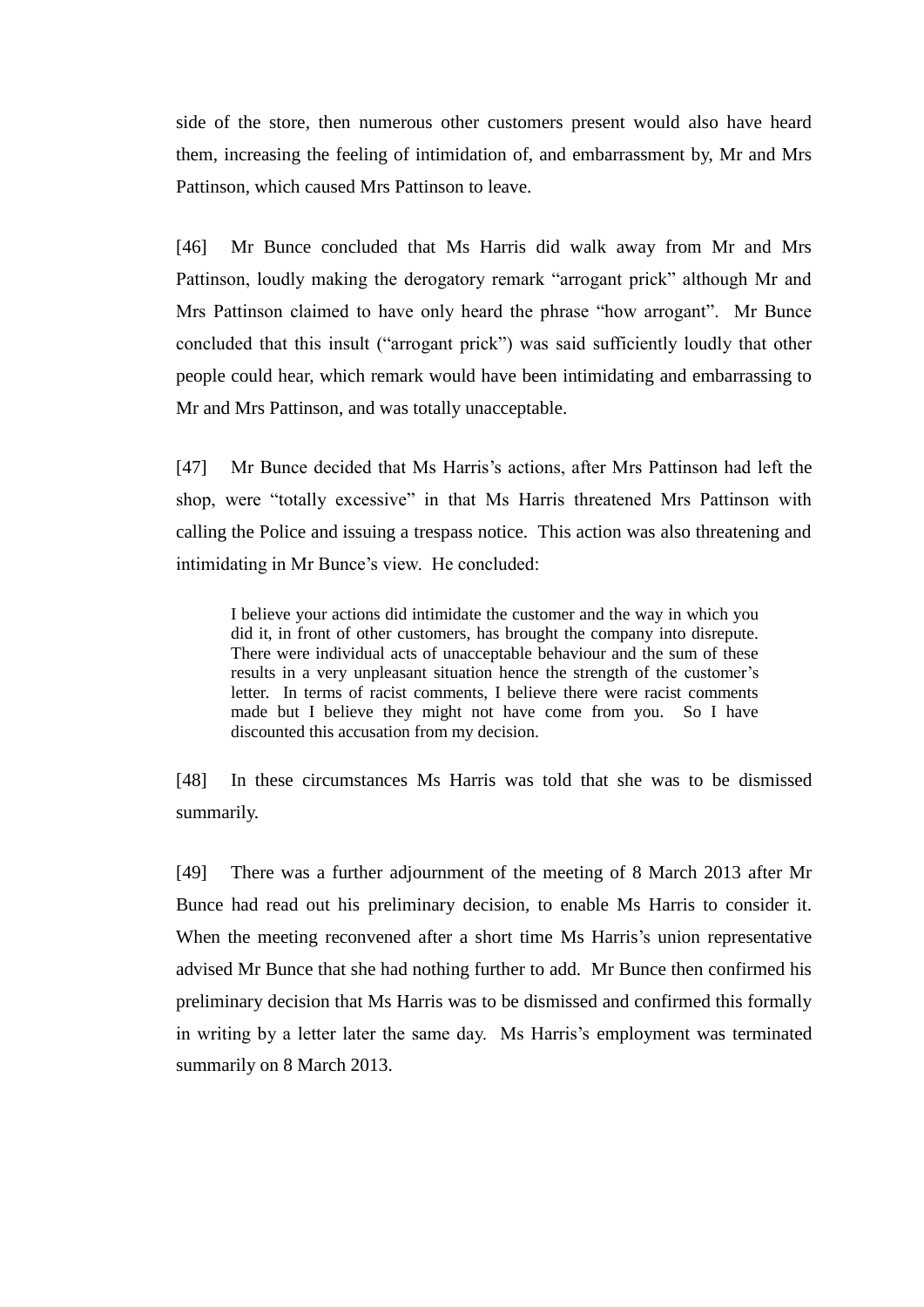#### **The Authority's determination**

[50] Although heard effectively de novo, each challenge was brought as one alleging particular errors of fact and law on the part of the Authority. It is, therefore, appropriate to refer briefly to the Authority's determination and reasoning.

[51] First, the Authority concluded TWL's investigation and decision making process had been justifiable, that is that it had met the statutory requirements of procedural fairness under s 103A of the Employment Relations Act 2000 (the Act). In spite of this, however, the Authority concluded that the decision to dismiss was not one that a fair and reasonable employer "would have made in all the circumstances". As Ms Swarbrick submitted, correctly, this conclusion appears to have applied the wrong statutory test to the decision for justification. "Would" was the operative statutory word before 1 April 2011 but these events having all occurred after that date, the applicable standard is set by the word "could". That connotes a test that gives an employer a broader discretion: that is, if the finding of unjustified dismissal was within a range of reasonable conclusions that the employer could have reached in all the circumstances, then the Authority was entitled, as the Court decided in *Angus v Ports of Auckland Ltd*, to find the dismissal justified.<sup>2</sup> As the *Angus* judgment discloses, however, that broader employer discretion is by no means unconstrained. $3$ 

[52] It appears from the Authority's determination that its decision to find dismissal unjustified was based on a conclusion that a fair and reasonable employer in all the circumstances would have taken into account Ms Harris's previously unblemished record of good work performance in a difficult store security role. That, too, appears to have misstated the s 103A test by use of the word "would". Further, the Authority considered that Ms Harris should have been given another chance of continued employment at the store rather than dismissed summarily.

[53] Turning to the Authority's determination that it would not award Ms Harris any remedies whatsoever for unjustified dismissal, Mr Cranney submitted that the

 $\overline{a}$ 

<sup>2</sup> *Angus v Ports of Auckland Ltd* [2011] NZEmpC 160, [2011] ERNZ 466 at [23].

 $3$  At [24].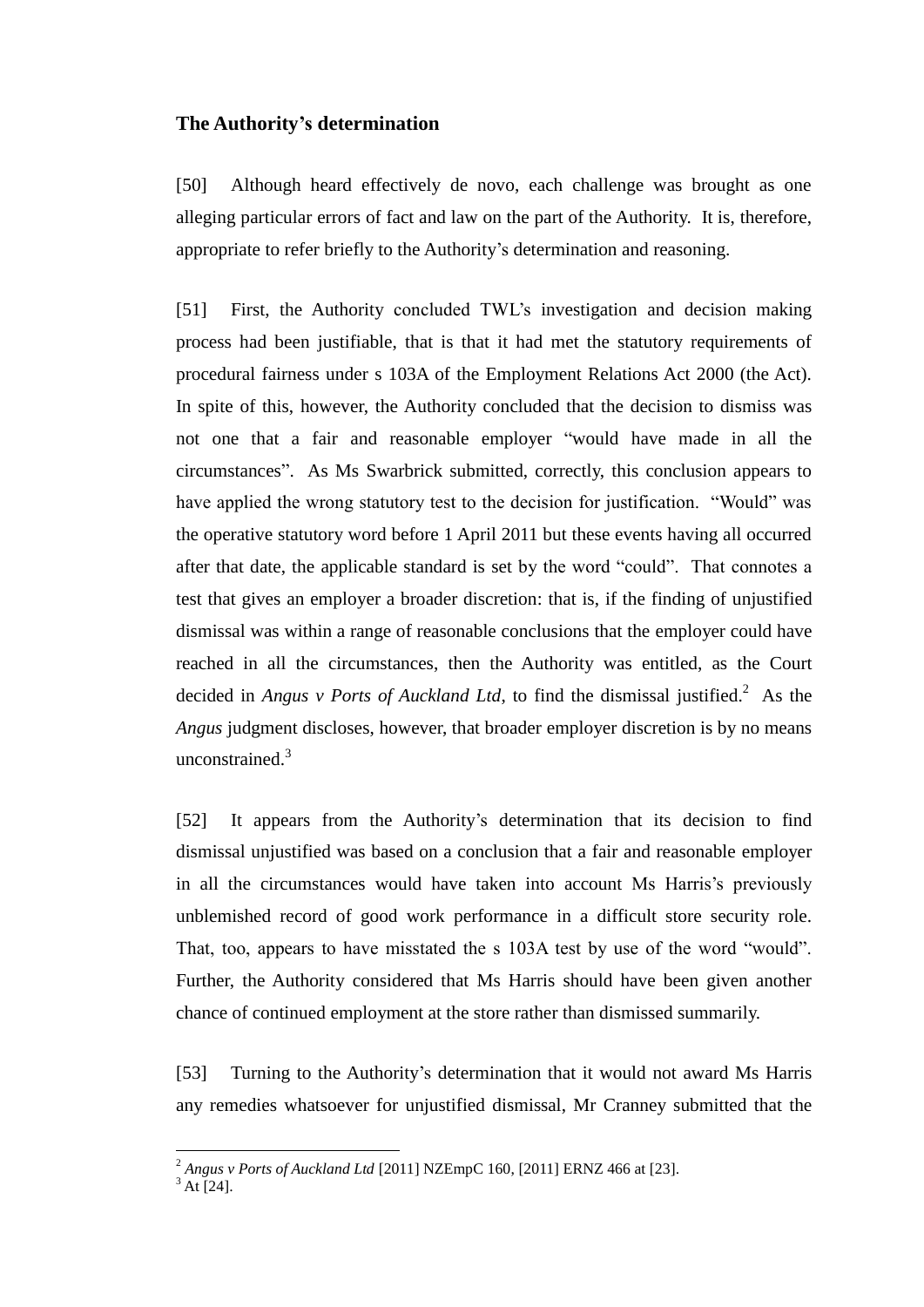Authority Member failed to apply correctly the provisions of s 124 of the Act. In any event, counsel submitted that it was enigmatic that, on the one hand, an employee could be found to have been dismissed unjustifiably whilst, on the other, her conduct which contributed to the situation which gave rise to the grievance was so absolute (100 per cent) that no remedies should be awarded.

[54] At [106] and following of the Authority's determination, it considered whether summary dismissal was the appropriate consequence for Ms Harris's serious misconduct which TWL had found following a fair and reasonable investigation of that issue. It recorded TWL's professed lack of trust and confidence in Ms Harris to deal appropriately with customers. It said that although Ms Harris had acted inappropriately on 15 February 2013, there had been no previous similar incidents in her employment and that TWL had no concerns about her performance otherwise. The Authority recorded that Ms Harris considered herself to have been acting in the course of her duties by asking the customer to remove the dog from the store. It accepted that this was TWL's policy. The Authority then expressed its brief conclusion thus:

[111] I consider that the fair and reasonable employer would have taken these factors into consideration when considering the appropriate outcome, and would not have made a decision to dismiss Ms Harris.

[112] I determine that Ms Harris was unjustifiably dismissed by The Warehouse.

[55] As to remedies, the Authority said that it was "... required under s. 124 of the Act to consider the issue of any contribution that may influence the remedies awarded."<sup>4</sup> It reiterated its conclusion that Ms Harris had acted inappropriately with Mr and Mrs Pattinson and that this, together with the interventions of Mr and Mrs Rakete, had resulted in the initial situation "blowing up". The Authority was critical of Ms Harris having taken no steps to defuse that escalating situation at the time. It reiterated its finding that TWL had lost trust and confidence in Ms Harris to ensure appropriate treatment of all customers. It concluded that this was emphasised by Ms Harris's non-acceptance of any responsibility for what had occurred, at least until the second meeting with management on 8 March 2013. Ms Harris then acknowledged

 $\overline{a}$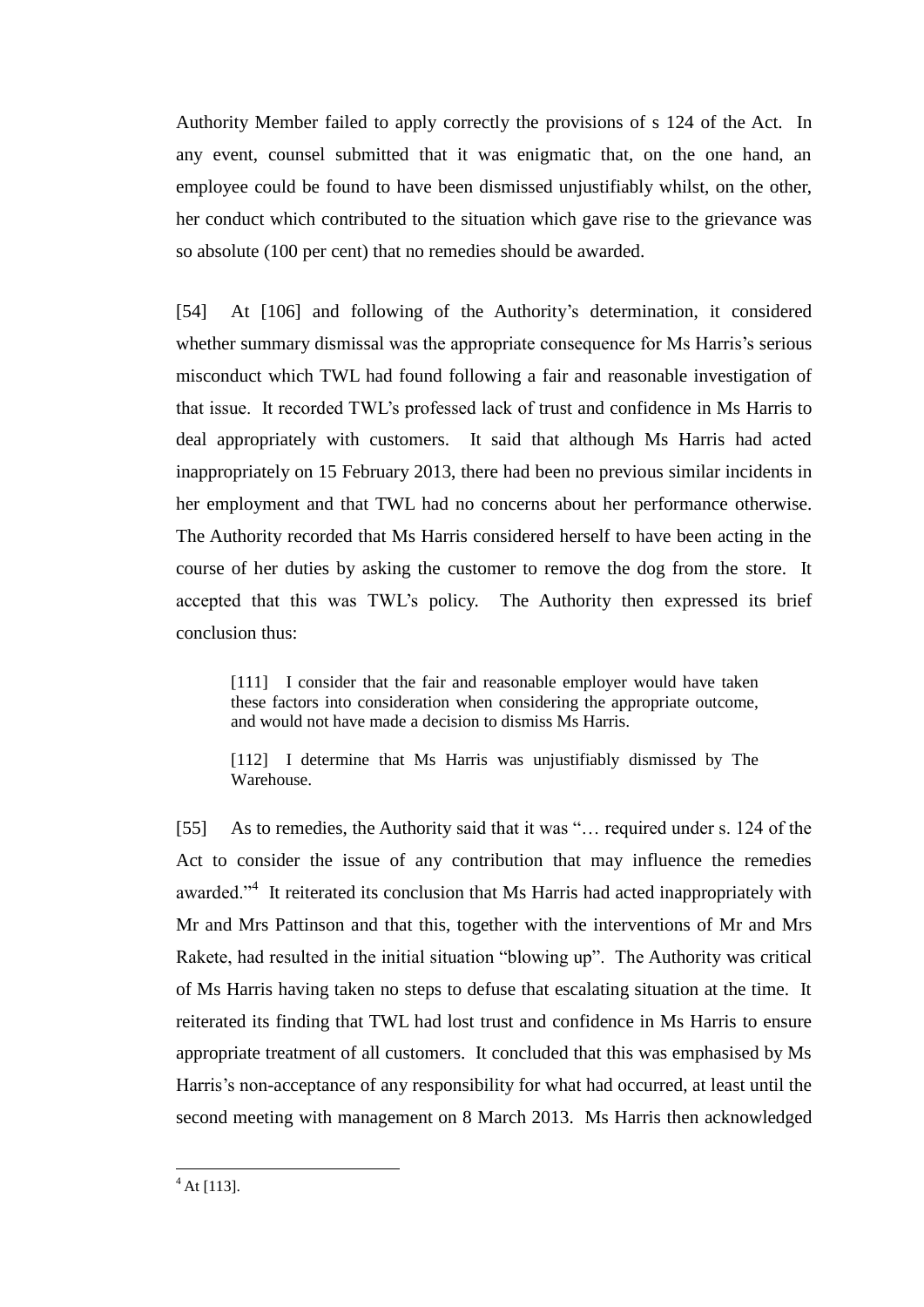that she had said that Mrs Pattinson was "arrogant" and offered, through her union representative at the meeting, to apologise in writing to the customer.

[56] The Authority noted the paramount importance to TWL of customer service, that Ms Harris had received training in customer service, and that she would have been fully aware of TWL's expectations of her in that regard. The Authority said that "[e]jecting a customer from a store is a process which needed to be handled with delicacy to avoid offence, and Ms Harris had failed to handle this situation appropriately."<sup>5</sup> In these circumstances, the Authority assessed "Ms Harris's contribution to the situation in which she subsequently found herself to be … 100%, and accordingly [awarded] her no remedies."<sup>6</sup>

# **The employee's grounds of challenge and defence**

[57] First, Ms Harris challenges the fairness of, and the justification for, the investigation of the misconduct alleged against her. In particular, she says that Mr Bunce:

- disregarded evidence which assisted her;  $\bullet$
- preferred, without valid or rational reason, evidence which did not assist her;
- did not disclose to her Ms Coster's account to the investigators that although she had observed the incident in the store on 15 February 2013, she had not heard Ms Harris yelling;
- did not take Ms Coster's evidence into account in Ms Harris favour;  $\bullet$
- made findings which were not based on a fair consideration of the  $\bullet$ available evidence;

 $\overline{a}$  $<sup>5</sup>$  At [118].</sup>

 $6$  At [119].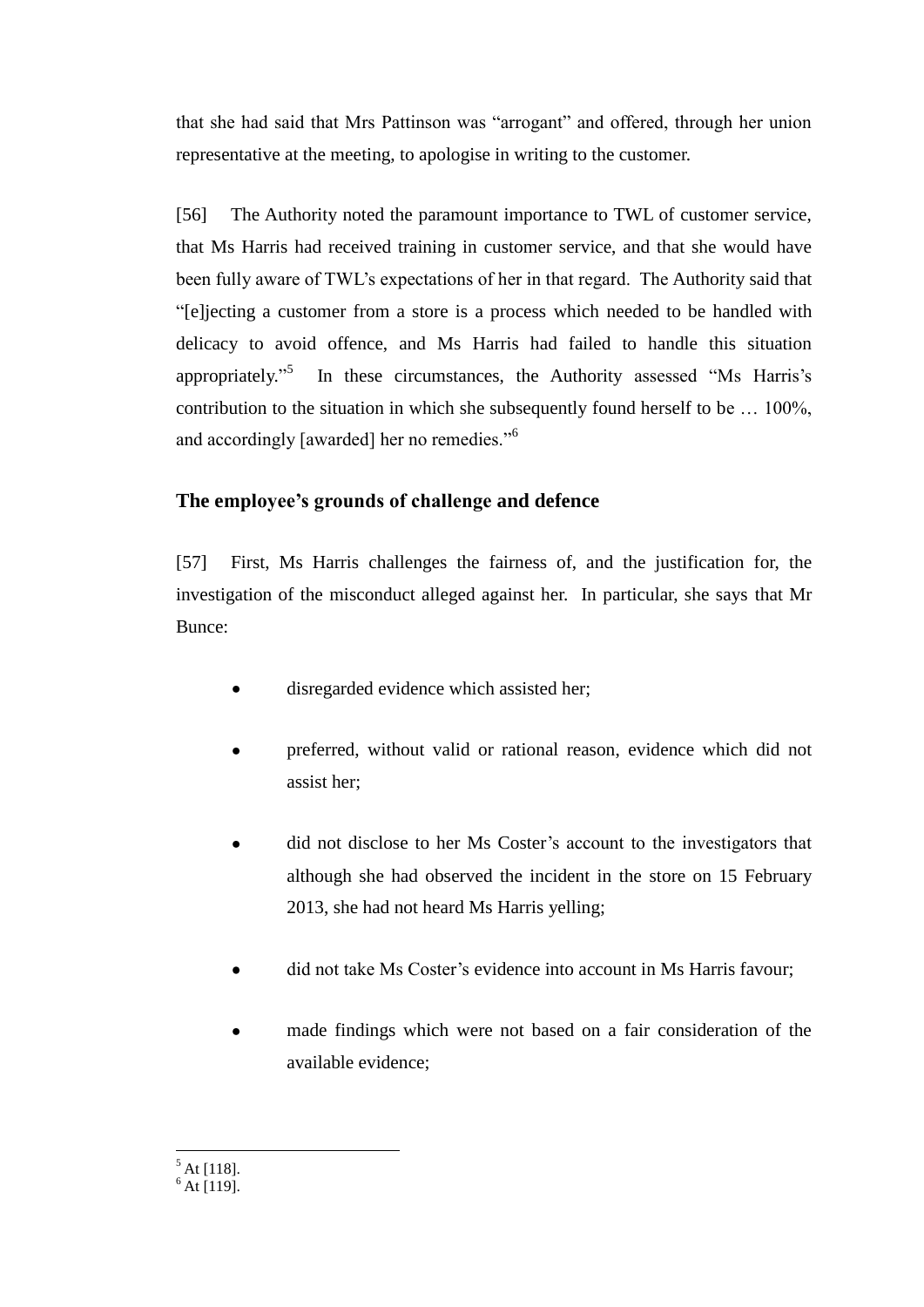- wrongly concluded that there had been serious misconduct as that term is defined in law;
- misconstrued the defendant's House Rules about serious misconduct; and
- dismissed the plaintiff in circumstances where a fair and reasonable  $\bullet$ employer could not have done so.

[58] The plaintiff says that the Authority made a number of errors in law. These include that it:

- failed to identify or apply the proper legal test for the reduction of  $\bullet$ remedies under s 124;
- misconstrued the defendant's House Rules on serious misconduct and  $\bullet$ applied this erroneously to its conclusion under s 124;
- concluded that TWL's investigation was fair and then ignored that conclusion by its application of s 124;
- failed to identify correctly the meaning of the phrase "the personal  $\bullet$ grievance" in s 124(a) and failed to apply correctly that phrase;
- failed to identify correctly the meaning of the phrase "the situation that gave rise to the personal grievance" in s 124(a) and failed to apply correctly that phrase;
- failed to identify correctly the meaning of the phrase "the extent to  $\bullet$ which the actions of the employee contributed" in  $s$  124(a) and failed to apply correctly that phrase;
- concluded wrongly that "the extent to which the [plaintiff] contributed  $\bullet$ to the situation that gave rise to the grievance" was 100 per cent;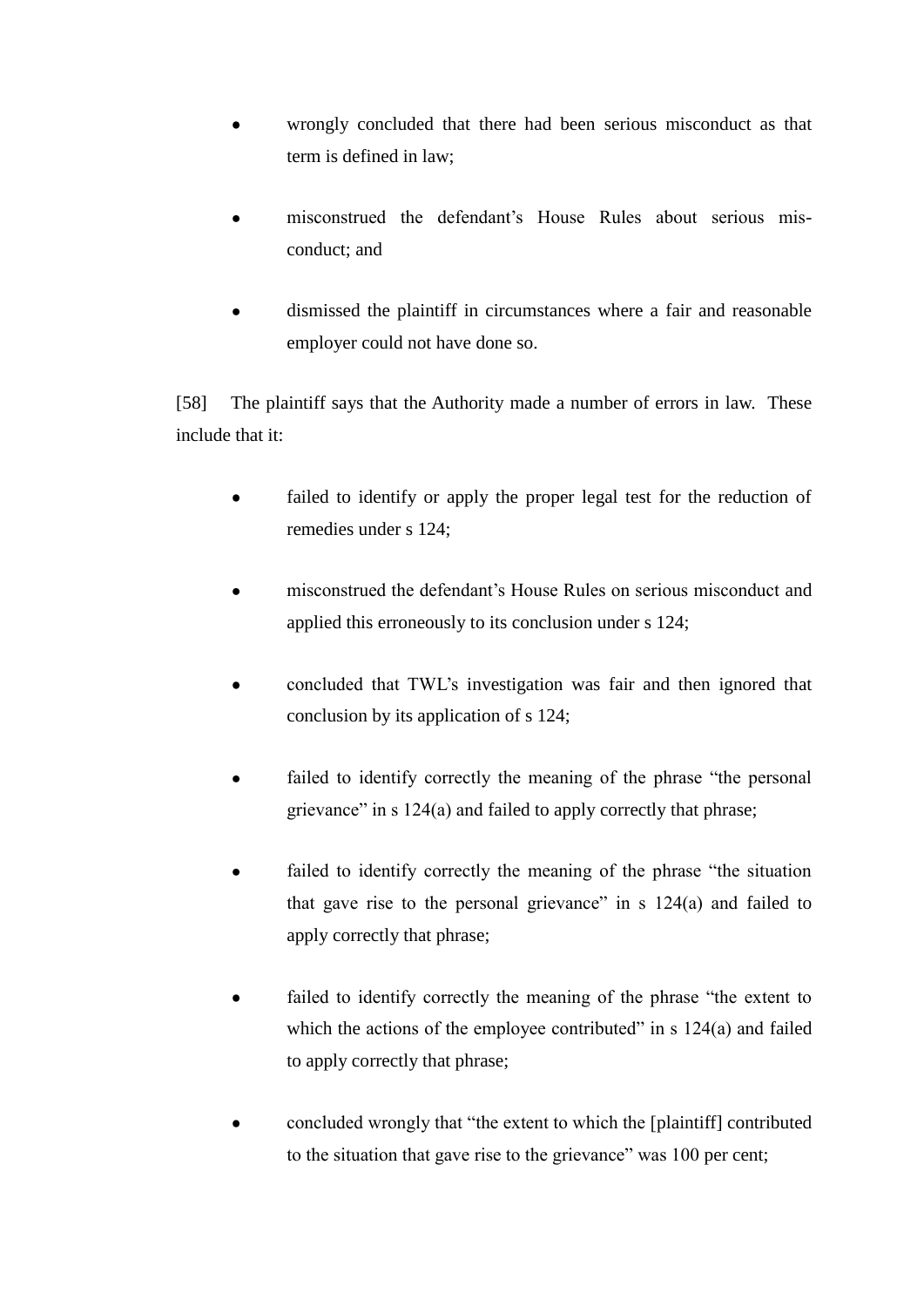- failed to identify the remedies that "would otherwise have been awarded" within the meaning of s 124(b);
- failed to consider whether the plaintiff's actions required a reduction from those remedies and, if so, the extent of such reduction;
- failed to consider the test for reinstatement in s 125(2) and failed to apply that test;
- adopted and applied the notion of a 100 per cent contribution without providing reasons for excluding other contributions to the dismissal including its own conclusion that the defendant dismissed Ms Harris unlawfully and without justification; and
- disregarded erroneously the unlawful act of the defendant in dismissing the plaintiff as a very significant contribution to the situation that gave rise to the personal grievance.
- [59] As to errors of fact allegedly made by the Authority, the plaintiff submits that:
	- TWL's investigation was not fair including all factual conclusions relied on;
	- there was not serious misconduct including all factual conclusions relied on; and
	- the Authority wrongly accepted the evidence of Mr Bunce and Ms  $\bullet$ McCoid based on their experience to the effect that Ms Coster would not have heard yelling by the plaintiff because she (Ms Coster) was too busy at the time.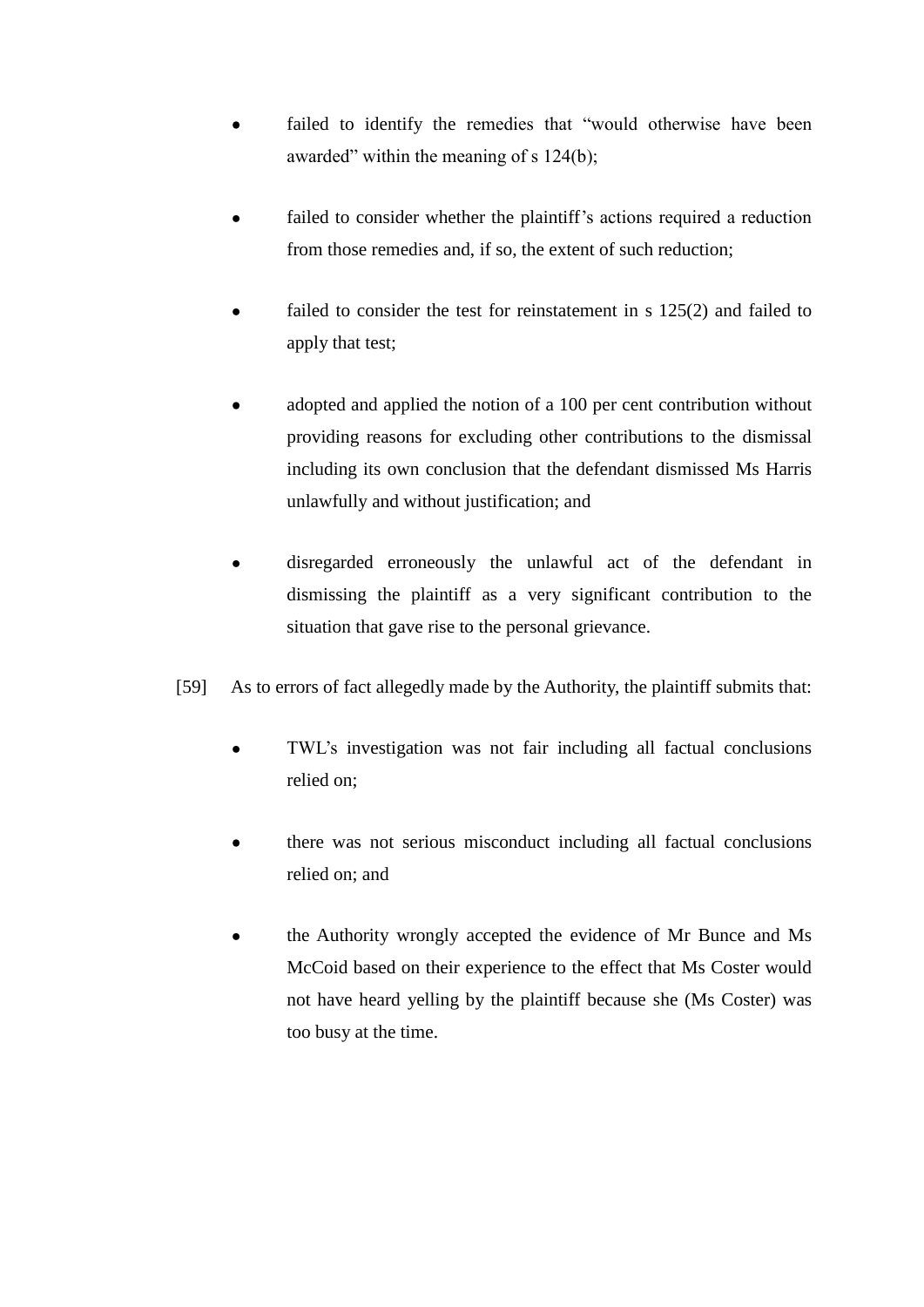#### **TWL's grounds of challenge and defence**

[60] These are set out in TWL's statement of claim filed on 7 February 2014. It says that the Authority erred in law in finding that Ms Harris's dismissal was unjustified because TWL had not taken into account that it had no previous performance concerns with her. It says that having found the occurrence of serious misconduct being conduct which justified dismissal, the presence or absence of any previous performance concerns was not relevant.

[61] Next, TWL says that the Authority erred in law in finding that the dismissal was unjustified because it concluded that Ms Harris believed herself to have been acting in the course of her duties by asking a customer to remove the dog from the store. TWL says that having found that serious misconduct occurred, this was not an issue relevant to whether termination of employment was the appropriate outcome.

[62] Third, TWL says that the Authority erred in law when it applied the wrong test of justification at [111] of its determination. TWL says that the Authority used what is known colloquially as the "would" test under the previous version of s 103A of the Act, whereas the current test, which substitutes the word "could" for "would" and adds other criteria, was appropriate to this case.

[63] That issue can be decided immediately. TWL is clearly right and Mr Cranney did not attempt to argue otherwise. In determining the justification for Ms Harris's dismissal, the Court will apply the post-1 April 2011 ("could") test to its deliberations.

[64] Finally, TWL says that the Authority erred in law when, in determining that the dismissal was unjustified, it failed to consider whether dismissal was one of a range of outcomes upon which a fair and reasonable employer could have decided. As with the decision about the correct test in the last paragraph, it follows that this submission is likewise correct so that the Court will have to determine whether, in all the circumstances as it finds them to be, dismissal was within the range of reasonable outcomes on which TWL could have settled.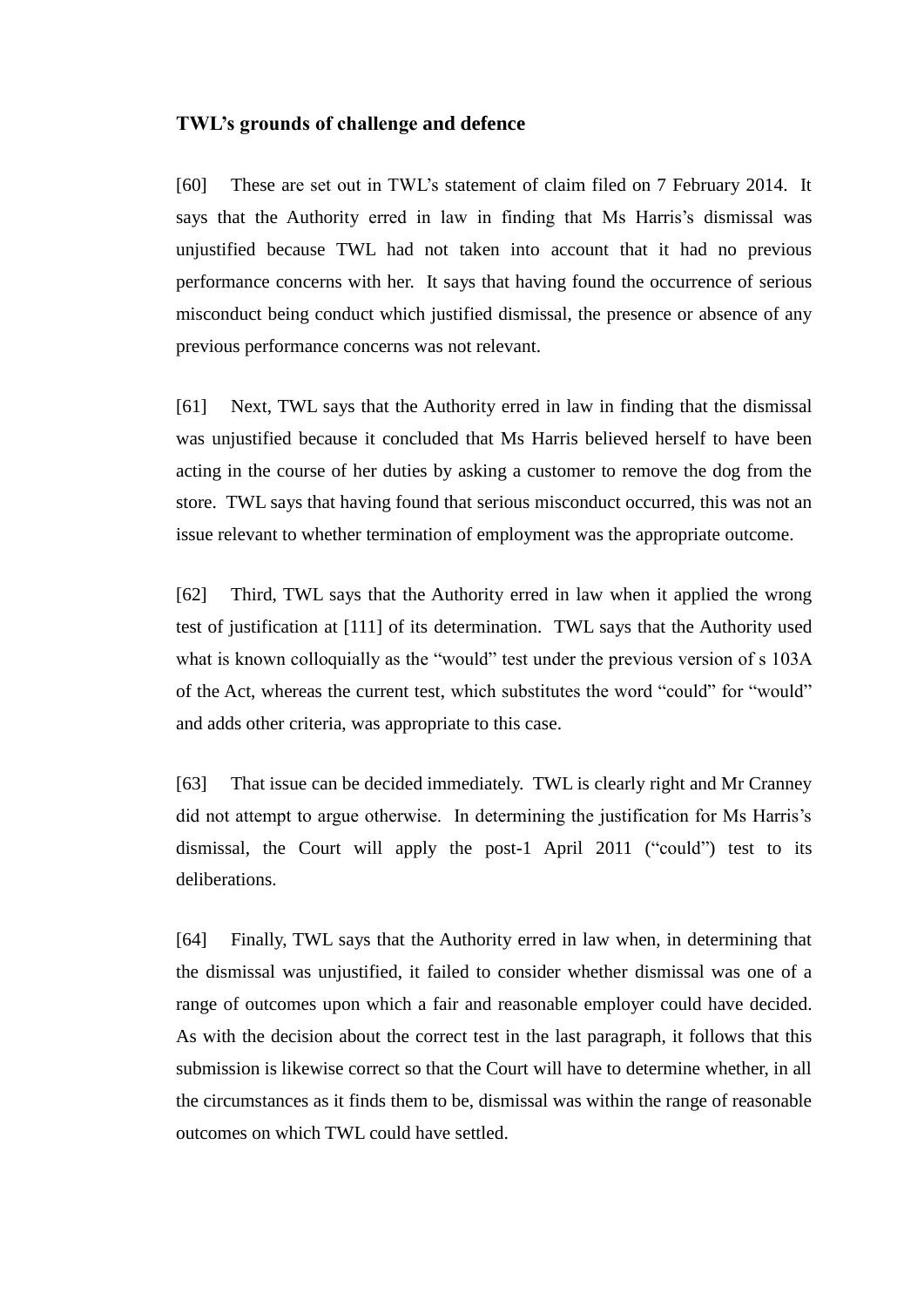#### **What to do with the complaint letter?**

[65] Mr Cranney submitted that it was unfair for TWL to have accepted Mr and Mrs Pattinson's letter, without adverse comment to them and/or stipulation that it would not act on the complaint as expressed unless and until it was modified by Mr Pattinson. Although counsel did not go so far as to say that TWL's actions meant that Ms Harris's subsequent dismissal was unjustified, Mr Cranney did submit that the manner in which the Pattinson complaint was handled by TWL contributed to disadvantaging Ms Harris which, in turn, meant that she was so upset throughout the company's investigation process that she was unable to do justice to her own case.

[66] I have already set out Mr Pattinson's letter of complaint in its entirety and I consider that it is better left to speak for itself rather than to attach to it a series of pejorative adjectives as counsel did at the hearing. It can, however, be summarised as making a number of complaints, not only against Ms Harris personally but against other TWL staff, other persons in the store at Kaikohe at the relevant time, and against the Kaikohe store and, by implication, its management.

[67] The receipt by TWL of the Pattinson complaint put it and Mr Bunce in a difficult position. The letter contained elements of serious complaint, including against Ms Harris, which he could not reasonably ignore and felt obliged justifiably to investigate. Equally, the tone and content of other parts of the Pattinson letter should have alerted TWL to the need to examine critically, even sceptically, the substance of the complaints about Ms Harris's conduct.

[68] The Pattinson letter sought an apology from the staff member concerned (Ms Harris) and advice about what TWL proposed to do in response to the complaint. It is noteworthy that, despite Mr and Mrs Pattinson's request and Ms Harris's offer to write a letter of apology, that was not arranged by TWL. Further, there is no evidence of advice to them about the outcome of their complaint, apart from an initial emailed response apologising for the conduct of which Mr and Mrs Pattinson complained. Nor, on the evidence, does TWL appear to have done anything about Mr and Mrs Pattinson's complaints against other employees or against TWL itself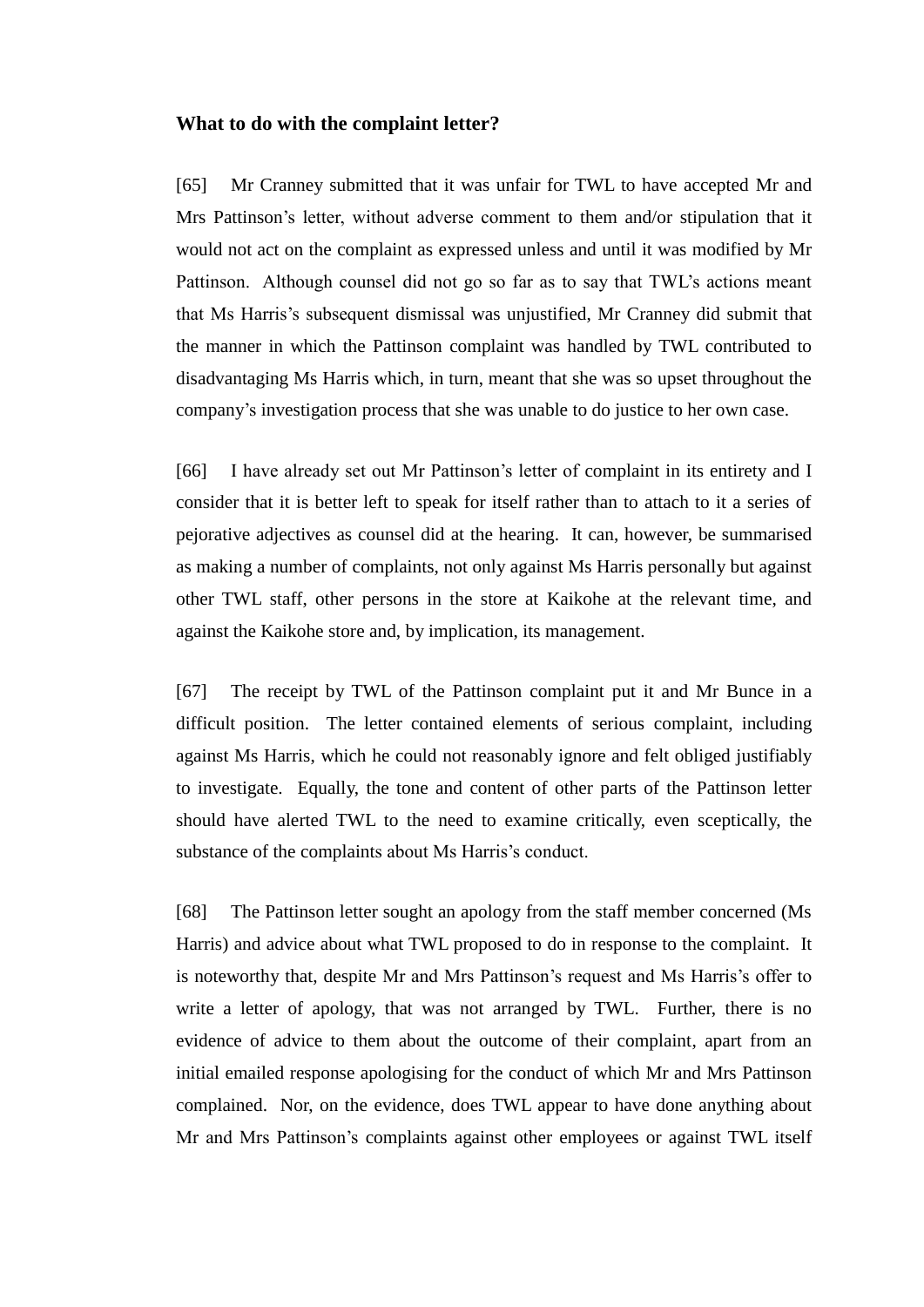about its Kaikohe store. I am left to infer that Ms Harris was the person who alone bore the consequences of more widespread complaints by Mr and Mrs Pattinson.

[69] As Mr Bunce accepted in evidence, and TWL should have assumed and said it did conclude, Mr Pattinson would have been unlikely to have omitted from his complaint any further egregious conduct alleged against Ms Harris. I agree that he would not have omitted, played down or sanitised any of the detail of the misconduct that he alleged against Ms Harris. That will become a relevant consideration when I come to examine the important question whether, on the one hand, Ms Harris referred to either Mr Pattinson or Mrs Pattinson as an "arrogant prick" loudly enough to be heard by either or both of them or, on the other hand, referred to Mrs Pattinson as "arrogant" in a voice that was intended to be heard only by a staff colleague to whom it was directed.

[70] TWL, and Mr Bunce in particular, cannot be criticised for supplying a full copy of Mr Pattinson's letter to Ms Harris, despite the upsetting effect it had on her. She was entitled to know what had been said about her and not simply in a sanitised or acceptably revised form. That seems to be the implication of Mr Cranney's submission that TWL ought to have responded to Mr Pattinson that it would not accept a complaint in the form originally submitted and would only act on one expressed in civil and moderate terms. Further, I consider that Mr Bunce acted appropriately in all the circumstances by inviting Mr and Mrs Pattinson to meet with him so that he could gauge for himself, face-to-face, the significance of the tone and content of the original letter sent in haste and anger. Whether Mr Bunce brought to his subsequent investigations a sufficiently critical, detached and open-minded investigation of those allegations, is another question that is in issue in the case.

# **What is serious misconduct?**

[71] Mr Cranney says that this is a universal concept which has been defined by court judgments from which the defendant should not be entitled to depart unilaterally, whether in its assessment of the allegations against Ms Harris or, indeed, by defining serious misconduct in its House Rules and/or the collective agreement.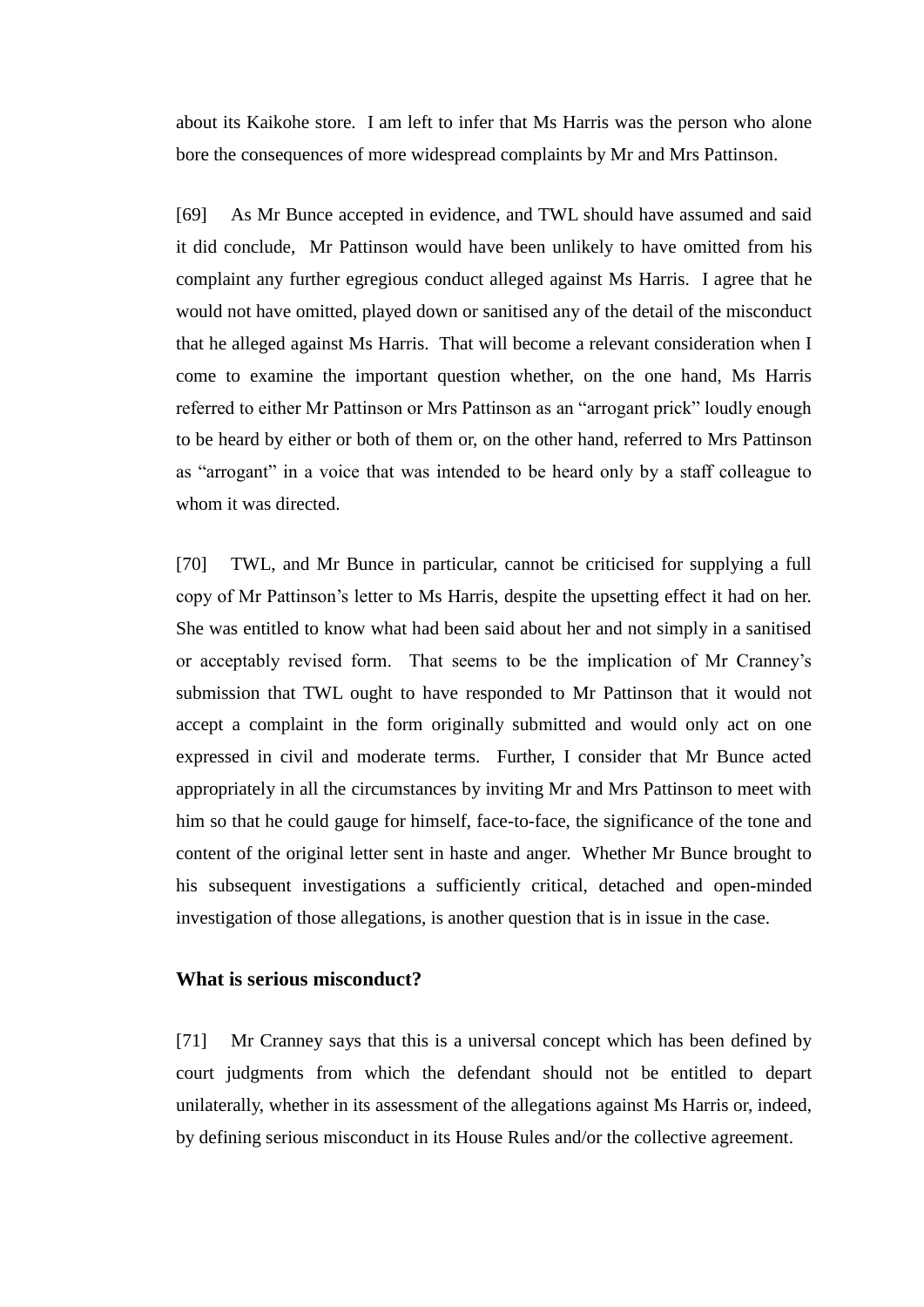[72] If the assertion is that a definition of "serious misconduct" is not able to be fashioned by parties to a collective agreement or an individual employment agreement unless it conforms to previous judicial definitions of serious misconduct in other cases, then I disagree. Collective agreements and individual employment agreements have long contained such definitions which are designed to address the particular employment. What might amount to serious misconduct for one employee of a particular employer might be simply misconduct or even irrelevant for another employee of another employer.

[73] In this case, TWL's House Rules were incorporated expressly into the collective agreement which governed Ms Harris's employment, so that the definitions of serious misconduct in those Rules can be said to have been agreed to expressly by those employees through the union that represented them in bargaining. In any event, any definitions of misconduct or serious misconduct contained in house rules or policy manuals, or unilaterally promulgated codes of that sort, are always subject to scrutiny by the Authority or the Court as to their fairness and reasonableness. They will only be enforceable to the extent that they are lawful, fair and reasonable in all the circumstances. In this case there has been no challenge to the propriety of categorising as serious misconduct such conduct as threats or intimidation. I do not consider that there could be. Rather, what the case concerns is the definition of such conduct in practice and, second, whether the employer could reasonably have concluded that Ms Harris was guilty of such misconduct or serious misconduct as so defined.

### **"Good faith" obligations and personal grievances**

[74] Mr Cranney for Ms Harris submitted that a relevant consideration in determining justification for a dismissal under s 103A is whether, in doing so, the employer has complied with relevant contractual and statutory obligations. In particular, counsel submitted that the statutory obligations include compliance with s 4 of the Act which sets out minimum standards of good faith behaviour between parties to employment relationships in a number of circumstances including, pertinently, where the dismissal of an employee may be the outcome.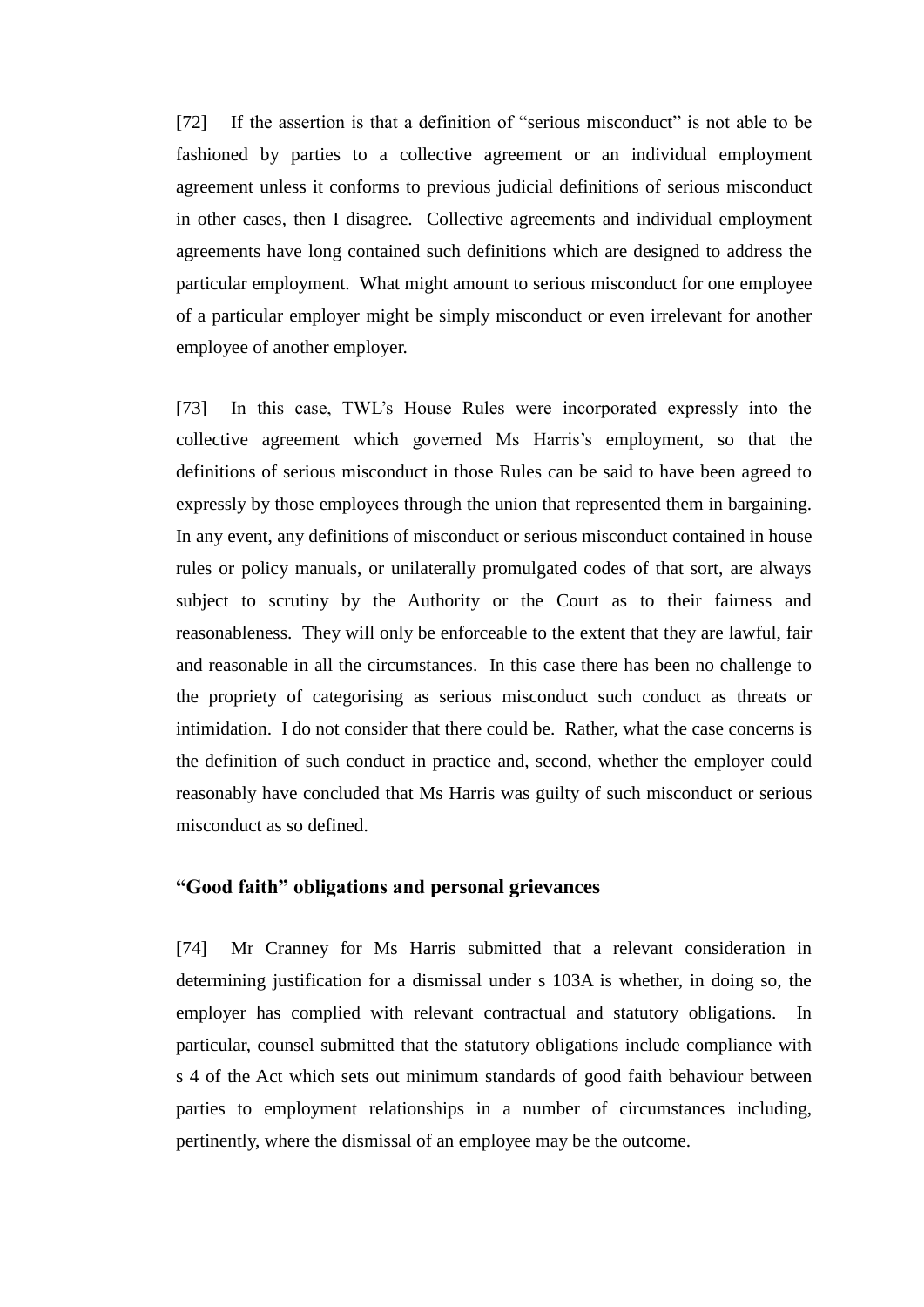[75] Ms Swarbrick for TWL did not disagree with this submission in principle but said, rather, that her client had complied with its relevant contractual and statutory obligations including those under s 4 of the Act. Counsel submitted, however, that to the extent that the Court might find that there had been non-compliance by TWL with those statutory and contractual obligations, this would be minor and did not result in Ms Harris being treated unfairly. That reflects s 103A(5) which provides:

- (5) The Authority or the court must not determine a dismissal or an action to be unjustifiable under this section solely because of defects in the process followed by the employer if the defects were—
	- (a) minor; and
	- (b) did not result in the employee being treated unfairly.

[76] Mr Cranney did not argue against that limited exception to his general proposition that non-compliance with contractual or statutory obligations and, in particular, those under s 4, would cause the dismissal to have been unjustified.

[77] I agree with those propositions of law advanced and accepted by counsel.

[78] The relevant parts of s 4 ("Parties to employment relationship to deal with each other in good faith") include the following:

- (1) The parties to an employment relationship specified in subsection  $(2)$ 
	- (a) must deal with each other in good faith; and
	- (b) without limiting paragraph (a), must not, whether directly or indirectly, do anything—
		- (i) to mislead or deceive each other; or
		- (ii) that is likely to mislead or deceive each other.
- (1A) The duty of good faith in subsection  $(1)$ —

…

- (a) is wider in scope than the implied mutual obligations of trust and confidence; and
- (b) requires the parties to an employment relationship to be active and constructive in establishing and maintaining a productive employment relationship in which the parties are, among other things, responsive and communicative; and
- (c) without limiting paragraph (b), requires an employer who is proposing to make a decision that will, or is likely to, have an adverse effect on the continuation of employment of 1 or more of his or her employees to provide to the employees affected—
	- (i) access to information, relevant to the continuation of the employees' employment, about the decision; and
	- (ii) an opportunity to comment on the information to their employer before the decision is made.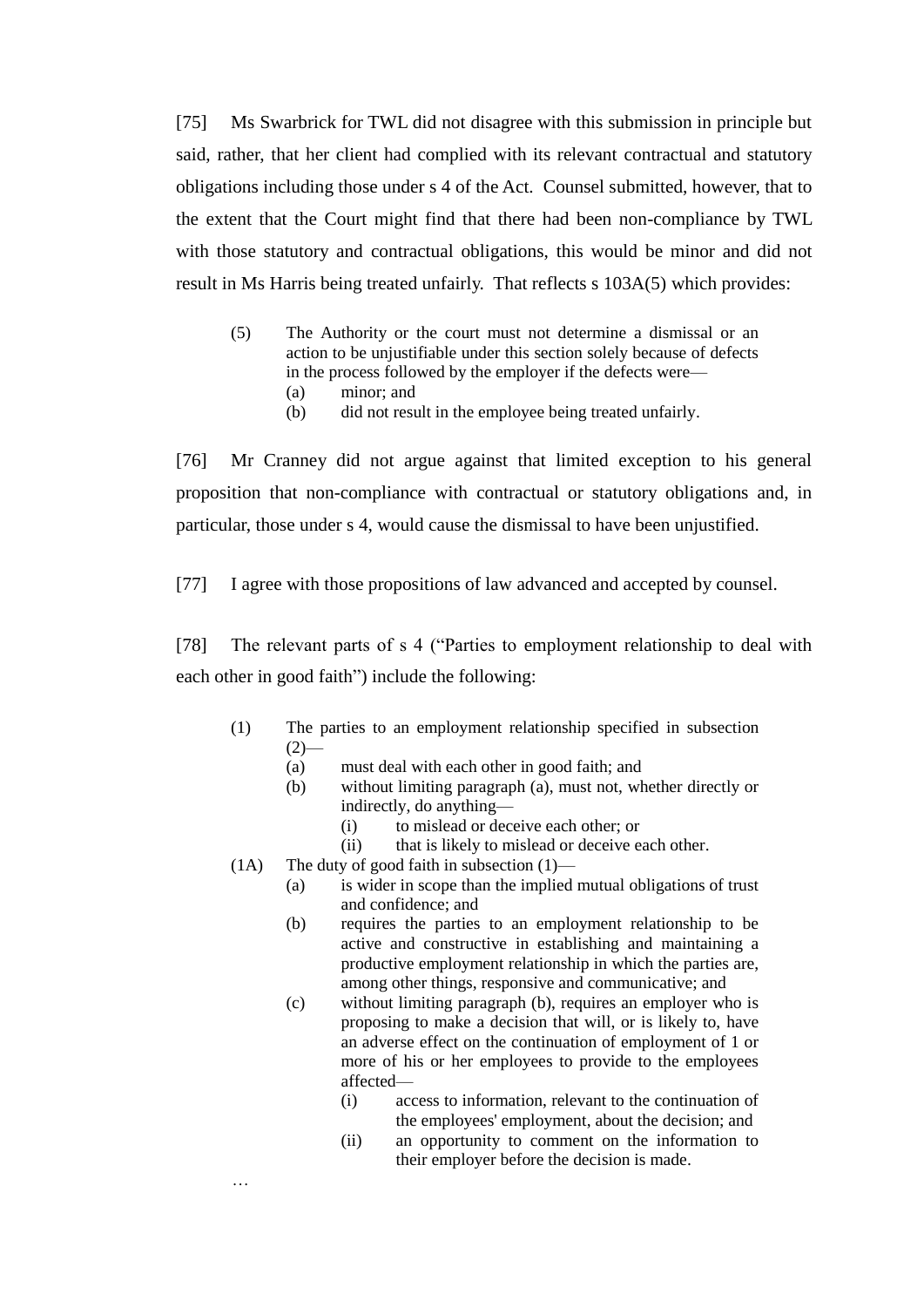- (2) The employment relationships are those between— (a) an employer and an employee employed by the employer
- …

…

- (4) The duty of good faith in subsection (1) applies to the following matters:
	- (b) any matter arising under or in relation to a collective agreement while the agreement is in force:
- … (5) The matters specified in subsection (4) are examples and do not limit subsection  $(1)$ .
- …

# **A breach of s 4(1) of the Act?**

[79] Was TWL's failure to tell Ms Harris and/or her union representative that it had interviewed Ms Coster, and what Ms Coster had said to the TWL Managers about events relevant to the dismissal, a statutory breach or other unfairness that may cause the dismissal to be unjustified? My preliminary view, in the course of submissions by Mr Cranney, was that there may have been no obligation on TWL to tell Ms Harris of aspects of its investigation which favoured her position, at least so long as TWL took those considerations into account and gave them due weight. There has never been any doubt that unfavourable accounts of an employee's conduct must be made known to the employee, but this was not such an account. I was, however, persuaded by Mr Cranney to alter this preliminary view on the following argument.

[80] The evidence about Ms Coster's interview by Mr Bunce and Ms McCoid conflicted. I prefer the account given by Ms Coster who impressed me as a straightforward and honest witness with a good recollection of events and who was unbiased as between the parties. That is not to suggest that Mr Bunce and Ms McCoid were dishonest. Rather, I consider that they were both mistaken and had downplayed the significance of Ms Coster's interview after they had prematurely and erroneously concluded that it was of no value to their investigation. That was probably contributed to also by their failure to record the interview with Ms Coster, unlike the interviews of other witnesses.

[81] Ms Coster told Mr Bunce and Ms McCoid that she recalled the events of the day but neither saw nor heard any altercation between Ms Harris and Mrs Pattinson.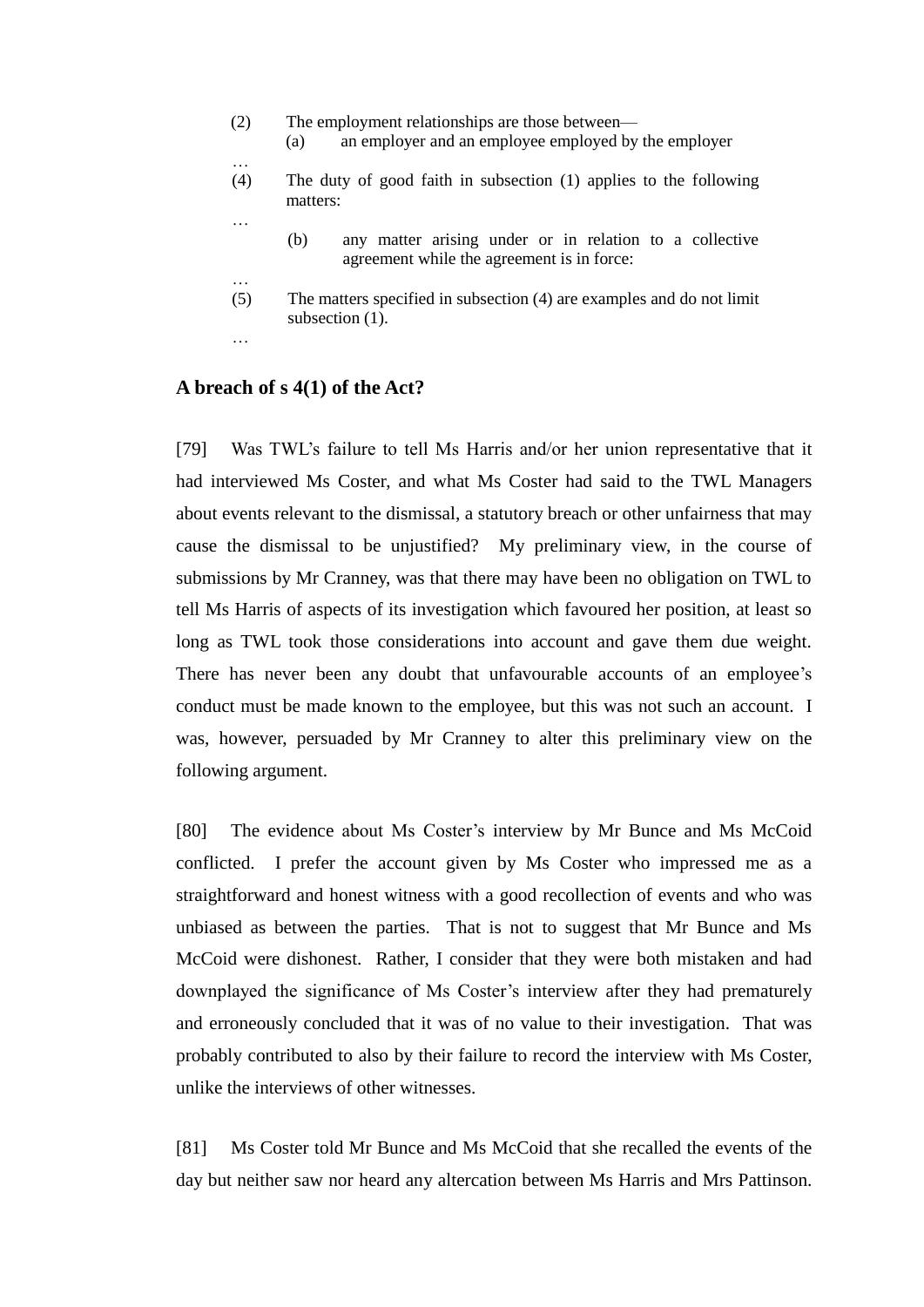Ms Coster also said, importantly, that even although she may have been engaged with customers, she would have heard Ms Harris had the plaintiff shouted at Mrs Pattinson as Ms Maunsell had said. Ms Coster said that similar events in the past had come to her attention in this way. However, when Ms Coster told Mr Bunce and Ms McCoid that she had neither heard nor observed anything untoward involving Ms Harrison that day, the Managers lost interest in interviewing her further.

[82] Ms Harris was not informed about TWL's interview with Ms Coster which disclosed that she did not hear Ms Harris shouting or yelling at Mrs Pattinson across the shop floor in circumstances where Ms Coster would have heard such shouting or yelling, had it occurred. Counsel submitted that this deprived Ms Harris of a valuable opportunity to make or reinforce a submission to TWL (as she was invited to by it) that Ms Coster's evidence corroborated Ms Harris's account of events and contradicted that of another employee witness. That other witness's (Ms Maunsell's) account of Ms Harris's shouting and yelling was accepted by the employer and relied on significantly in reaching its conclusion of serious misconduct.

[83] It is not possible to say, with certainty, what might have happened if Ms Coster's account of events had been relayed by TWL to Ms Harris. However, that was a valuable opportunity lost to Ms Harris because, as the evidence discloses, when Mr Bunce read out his preliminary decision to Ms Harris and her representative, which included the findings and the consequences which were subsequently confirmed by her dismissal, Ms Harris and her representative said, in response, that there was nothing more that they could add. Had TWL told Ms Harris of Mr Bunce's interview of Ms Coster and what it disclosed, this would have provided the basis for a persuasive submission of corroboration of Ms Harris' account of these important allegations. In my assessment, Ms Coster's account of events was not one which TWL could have either ignored or disbelieved, and it would have been significant in TWL deciding whether what Ms Harris did was serious misconduct.

[84] Assessing this omission in terms of s 4, I conclude that this failure on the part of TWL misled or deceived Ms Harris, or was at least likely to have misled or deceived her, into believing that her account of events was unsupported by that of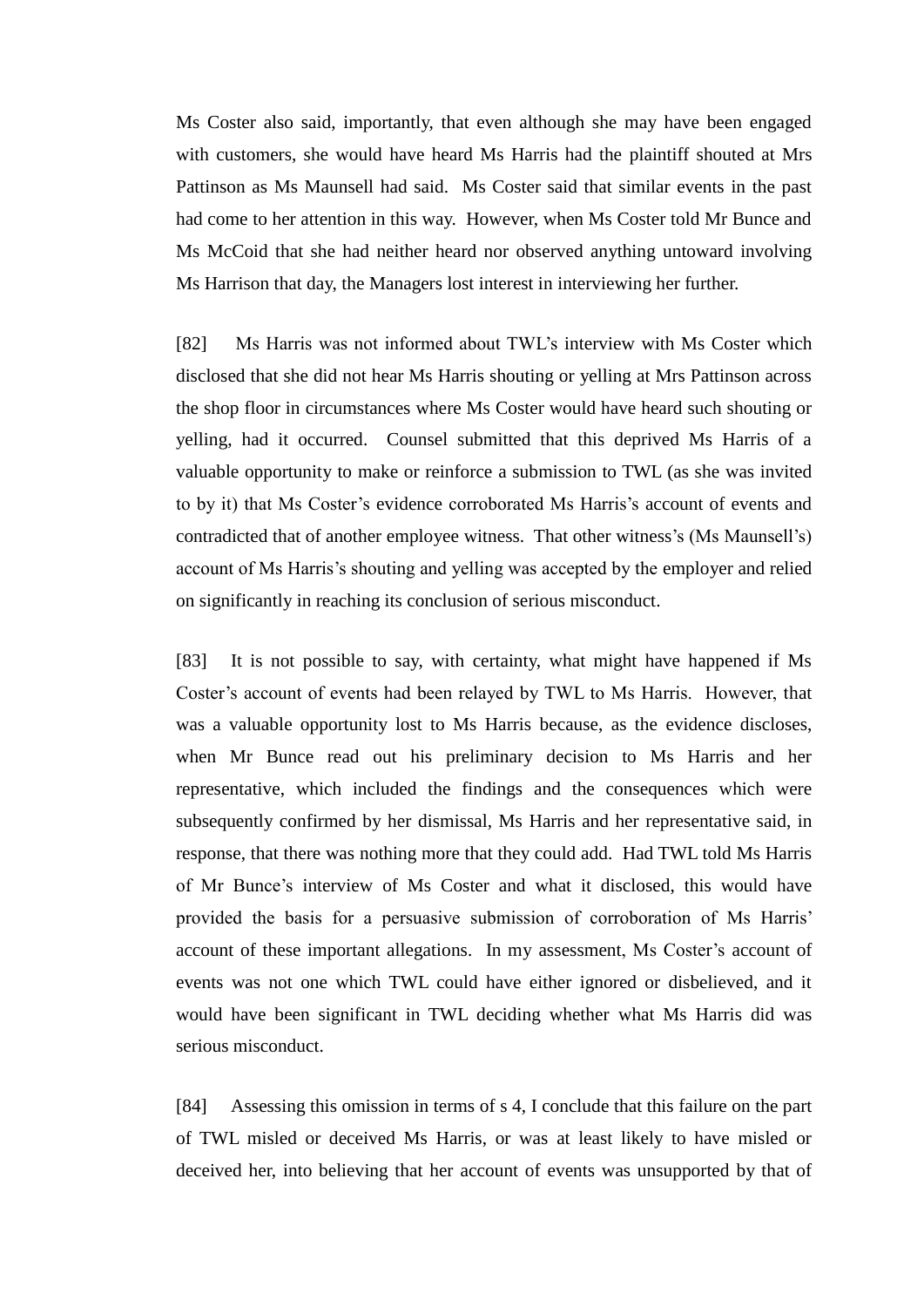any other person when in fact it was not. That amounted to a breach of good faith by TWL in dealing with Ms Harris. It was a statutory breach that I assess was not saved by s 103A(5): it was not a defect in TWL's process that was both minor and did not result in Ms Harris being treated unfairly. In these circumstances, and in reliance on Ms Swarbrick's acceptance that non-compliance with statutory and contractual obligations would invalidate (make unjustified) a dismissal, this conclusion contributes to an overall finding that Ms Harris was dismissed unjustifiably.

#### **A credible complaint?**

[85] Mr Bunce emphasised the credibility of Mr and Mrs Pattinson's emailed complaint, the contents of which were confirmed by them at their subsequent meeting with him. In addition to finding Mr and Mrs Pattinson credible and consistent complainants, Mr Bunce considered that their complaints were corroborated both by other witnesses and especially by the CCTV records.

[86] However, Mr Bunce conceded that in one significant respect he did not subsequently find Mr and Mrs Pattinson to be credible. This related to their allegation that it was Ms Harris who had made what they described as "racist" comments about them that:

… I heard the original woman state loudly, "how arrogant!" and then she continued to discuss it loudly with her co-workers, saying something like, "if they were Maori they wouldn't be like that …. And she said something else about white people .." and they agreed with her.

[87] There was a subsequent reference by Mr and Mrs Pattinson to the use of the phrase "white arrogant" when they met with Mr Bunce, which appears to have been attributed by them to Ms Harris. Although not explored in evidence, and I do not therefore speculate about it, is it not difficult to see how 'quite arrogant' for example may have been misheard as "white arrogant".

[88] Whilst, for reasons that I will set out subsequently, Mr Bunce could have reasonably accepted that Ms Harris used the words "how arrogant" about Mrs Pattinson in Mr Pattinson's hearing, the subsequent allegations were not only not corroborated by any other witness but were contradicted by others. Indeed, Mr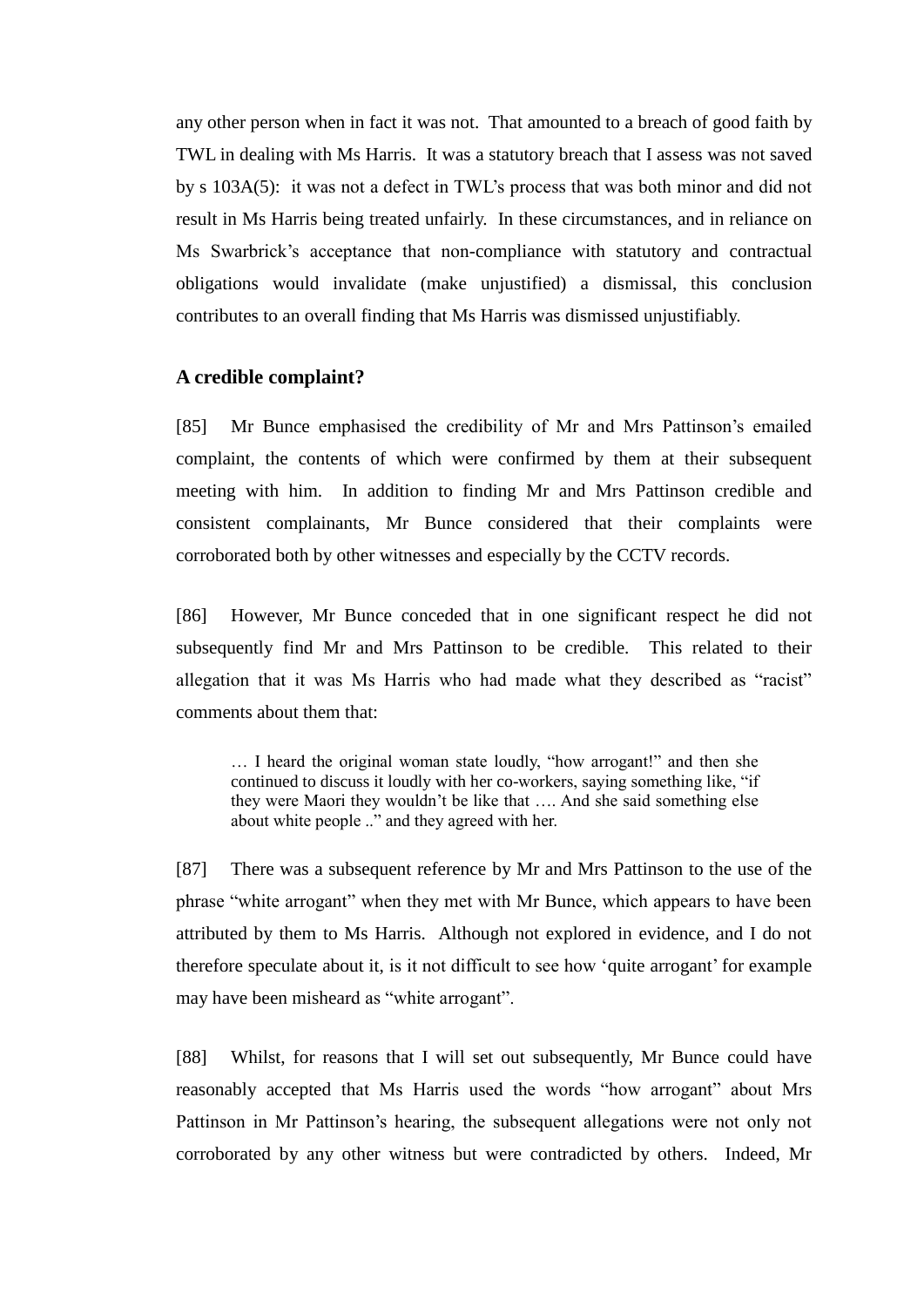Bunce accepted that those words were not attributable to Ms Harris and that they or similar words were most probably said by one or other of the two Maori Wardens present at the time, Mr and Mrs Rakete.

[89] That was the allegation that founded the Pattinson complaint of the use of racist language by Ms Harris to Mr and Mrs Pattinson. Although, in his dismissal letter, Mr Bunce accepted that these things had not been said by Ms Harris, and so were not incidents of serious misconduct by her or could constitute grounds for her dismissal, Mr Bunce's continued assertion in evidence that all of the Pattinson complaints were corroborated was wrong and was an unsafe basis for his decisionmaking on other allegations made by Mr and Mrs Pattinson but denied by Ms Harris and/or contradicted by other witnesses.

# **"How arrogant!" or "arrogant prick!"**

[90] Mr Bunce concluded that Ms Harris had described, in a loud voice ("shouted" or "yelled") and in the presence of others including Mr Pattinson, that either Mr or Mrs Pattinson was an "arrogant prick". Had that occurred, it would have been misconduct (even serious misconduct) so to describe a customer, loudly and in the presence of others. I do not accept, however, that a fair and reasonable employer could, in all the circumstances, have reached the conclusion that Ms Harris said those words. That is for the following reasons.

[91] Mr Pattinson did not himself ever assert that Ms Harris used those words about him and/or his wife. He did say that Ms Harris used the words "how arrogant!" and that she subsequently described Mrs Pattinson as being "arrogant". Mr Bunce accepted in evidence that Mr Pattinson, in his emailed complaint, would have been unlikely to have pulled his punches in either describing what Ms Harris had said and done, or in making clear his views about that. If Ms Harris had used the phrase "arrogant prick" in a loud voice (shouted or yelled these words) in Mr Pattinson's presence and in relation to him or his wife, I am confident that he would have included this in his letter of complaint. He did not do so.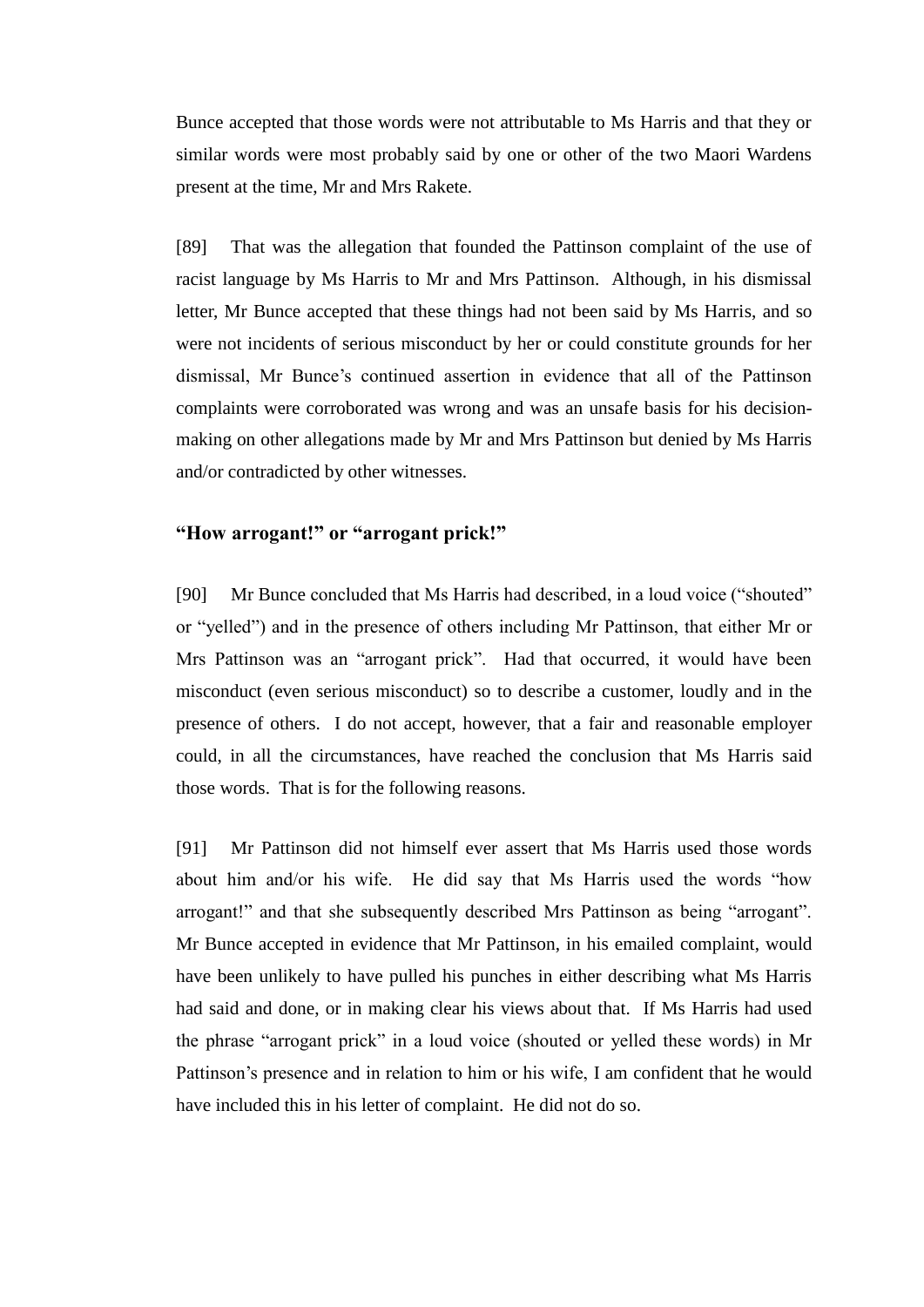[92] The only reference to that phrase came from another employee in the store at the time (Ms Maunsell) who asserted that Ms Harris used it in those circumstances. Ms Harris denied doing so although she accepted that she had said to another employee or employees, albeit not so publicly, that Mrs Pattinson had been arrogant and for which Ms Harris accepted that she should apologise to the customer. Mr Bunce and other TWL witnesses accepted at the hearing that the other employee was unreliable in her accounts of events and, in particular, inconsistent in her accounts about these events given to Mr Bunce and subsequently to the Authority. Mr Bunce's conclusion on the use of this phrase by Ms Harris was unsupportable objectively: a reasonable employer in all the circumstances could not have so concluded. The yelling or shouting of this epithet about Mrs Pattinson to, or within the hearing of, Mr Pattinson and other customers, was a mainstay of TWL's conclusion of serious misconduct by Ms Harris, resulting in her dismissal.

[93] Nor is it insignificant that the words "arrogant prick" were said apparently in relation to Mrs Pattinson. As one witness pointed out, the derogatory insult of "prick" is usually used of males, whereas all the evidence points to Ms Harris's issue being with Mrs Pattinson. It is implicit in Mr and Mrs Pattinson's written complaint that Ms Harris used the phrase "how arrogant!" in relation to Mrs Pattinson and Ms Harris herself accepted that when she used the word "arrogant" when she spoke to other staff, this related to Mrs Pattinson. Indeed it is doubtful whether, at the relevant times, Ms Harris appreciated the association between Mr and Mrs Pattinson and there is no suggestion that she had any interaction at all with Mr Pattinson. That is another factor which ought to have weighed with the TWL managers in considering whether Ms Harris used the phrase "arrogant prick". They failed to take account of the inherent improbability of the use of that phrase by Ms Harris in relation to Mrs Pattinson which, in turn, would have reinforced a conclusion that Ms Maunsell was mistaken in her recollection.

[94] This ought to have been weighed by Mr Bunce in Ms Harris's favour but it was not. The use of these words, the circumstances in which they were used, and the volume of Ms Harris's voice when doing so, were all significant factors in Mr Bunce's decision to dismiss the plaintiff.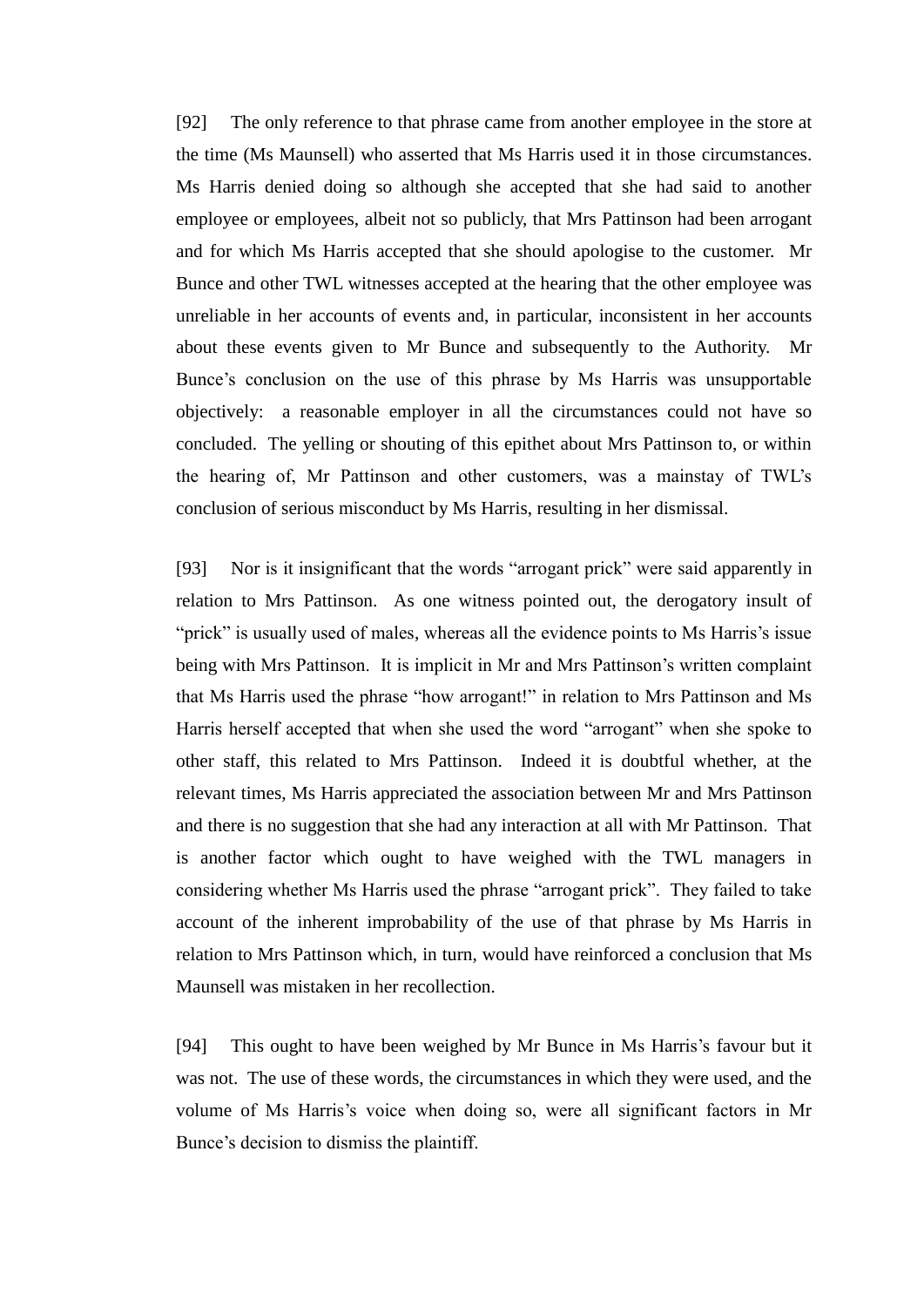#### **A non-observant witness?**

[95] Another (and particularly significant) erroneous conclusion reached by Mr Bunce related to the observations of Ms Coster who was in the vicinity of these events when they occurred. Although I alluded earlier to Mr Bunce's interview of Ms Coster, I now examine it in more detail.

[96] Ms Coster was the subject of a very brief interview by Mr Bunce and Ms McCoid about these events. Remarkably, no record was kept of that interview, although the managers later claimed that this would not have made any difference because of what they said was the inconsequential nature of Ms Coster's observations. It also seems remarkable that Ms McCoid's evidence was that she had forgotten to take pen and paper to the interview with Ms Coster, in contrast to all the other staff interviews in which both she and Mr Bunce made their own brief notes and then subsequently constructed a more detailed account of what had occurred from those notes.

[97] Ms Coster recalled the incident involving Ms Harris and Mr and Mrs Pattinson on 15 February 2013 but said that she had no recollection of Ms Harris shouting or yelling at Mrs Pattinson in an intimidating or threatening manner. The significance of Ms Coster's account was that if Ms Harris had done what was alleged against her in these circumstances, Ms Coster would probably have heard and noticed such conduct on Ms Harris's behalf. That she did not do so in circumstances in which she would have been expected to if those events had occurred, ought to have been a significant aspect of the investigation by TWL. Mr Bunce failed to appreciate the significance of Ms Coster not noticing the events about which others had spoken. As I have already concluded, Ms Coster impressed me as a credible witness including as to her account of her interview with Mr Bunce.

[98] So it follows from Ms Coster's account of not noticing such events that this supported Ms Harris's version of events and contradicted that of Mr and Mrs Pattinson and others. On the evidence presented to the Court of the witnesses and the CCTV records, it seems compelling that if the events alleged by Mr and Mrs Pattinson and others had occurred, Ms Coster would have heard, noticed and recalled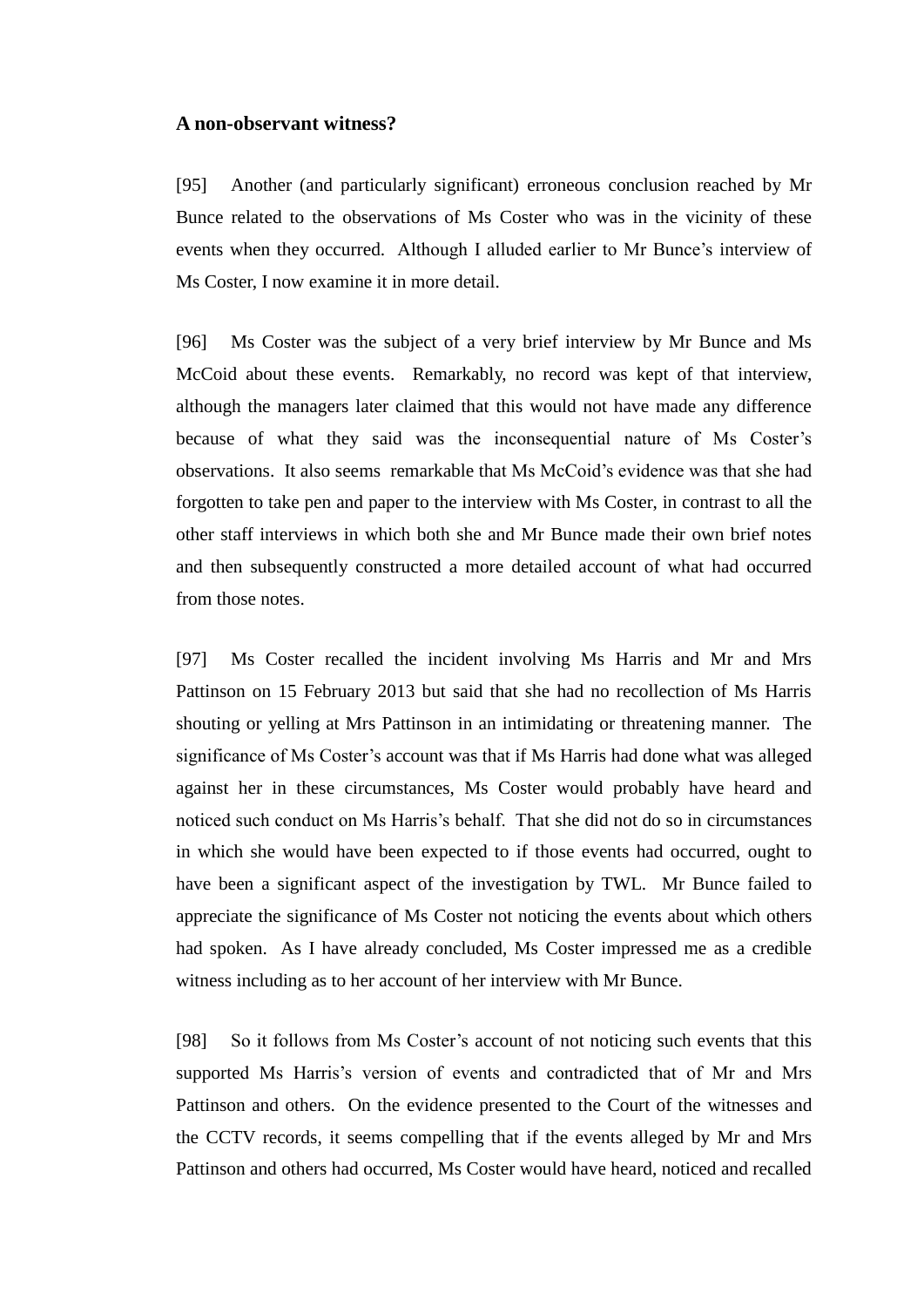these, but she did not. Mr Bunce failed to take into account her evidence that should properly have been a significant feature in support of Ms Harris's account of what happened.

## **TWL's apology to the complainants**

[99] Mr Cranney was critical of TWL's first response to the Pattinson complaint. This was to write to Mr Pattinson apologising for the treatment of him and his wife including, by implication, for Ms Harris's conduct. Mr Cranney submitted that it was inappropriate for Mr Bunce to do so and at that time. Counsel also submitted that, so far as justification for dismissal was concerned, this immediate apology was indicative of an inappropriate approach by Mr Bunce to his necessarily objective task of determining whether serious misconduct had occurred, if not being indicative of bias in favour of Mr and Mrs Pattinson and against Ms Harris.

[100] As with the tone and content of the complaint letter too, Mr Bunce was faced with a difficult task in this regard. On the one hand, he had to undertake a fair investigation into very serious allegations of misconduct by an employee and to do so with an open mind. On the other hand, he was faced with clearly irate customers whose mood had gone beyond irrationality and invective and had manifested itself in racial prejudice and hurtful gratuitous insult, not only about Ms Harris but about other staff and the management of the Kaikohe store.

[101] A fair and reasonable employer could have both placated and assured the complaining customers and yet still have ensured the appearance of impartiality and open-mindedness required of it in determining whether Ms Harris was guilty of serious misconduct. There was no need for an immediate fulsome apology to Mr and Mrs Pattinson including an implicit acceptance of the guilt of Ms Harris. TWL at Kaikohe was not at risk of the loss of their custom because the complaint letter clearly indicates their established dislike of that store and its other staff. By the same token, Mr and Mrs Pattinson were clearly contented customers of other TWL branch stores in the far north and there is no suggestion that they would either relinquish their patronage of TWL altogether, or that they would publicise their experiences at the Kaikohe store.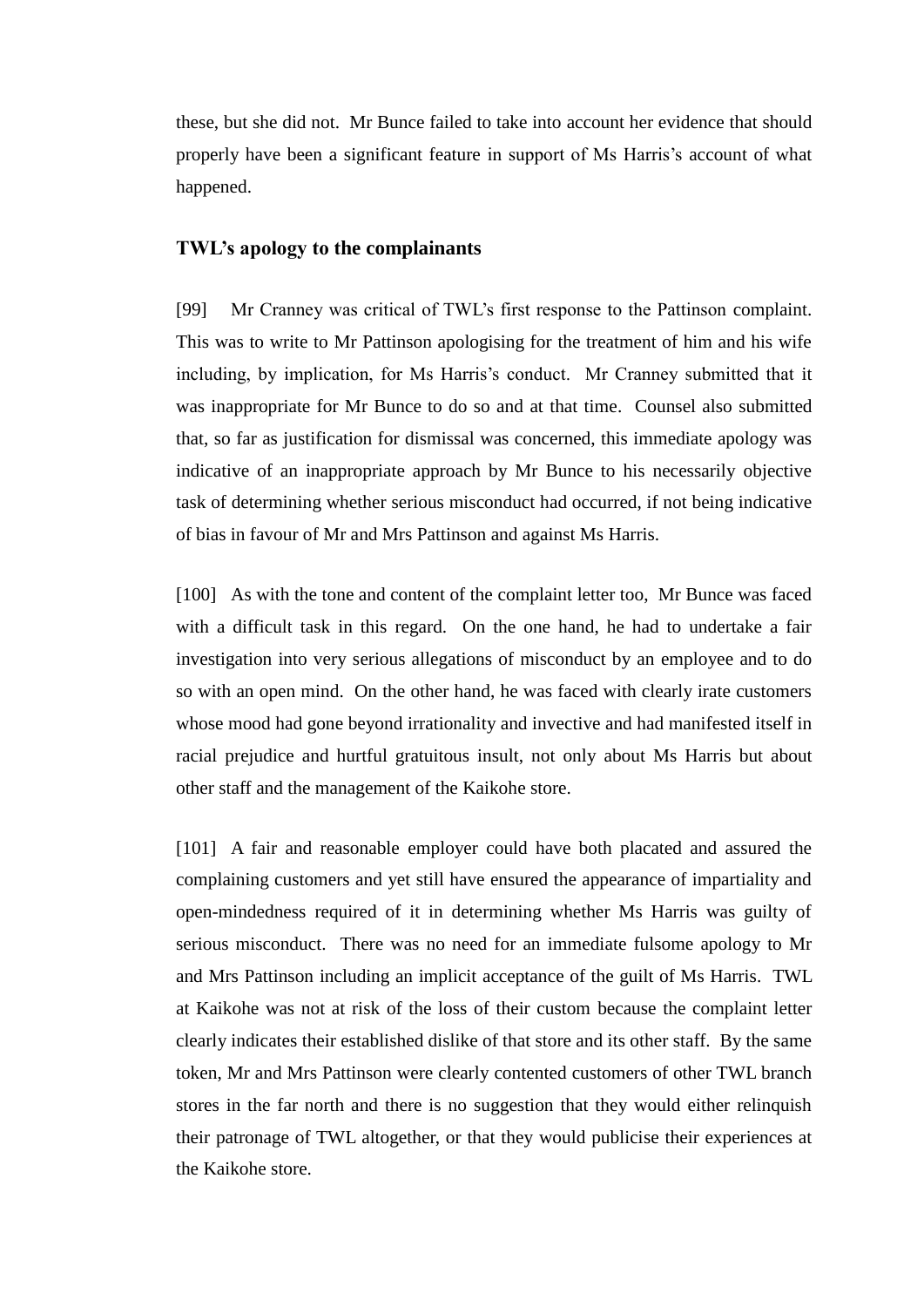[102] Mr Bunce's email of acknowledgement in response to their dissatisfaction could have both expressed concern about the seriousness of their allegations and assured Mr and Mrs Pattinson that steps were being taken to investigate and rectify the situation and, on the other hand, could have avoided any reference to a concluded view about the accuracy of those complaints.

[103] The Court should not be seen as being too critical of Mr Bunce in this regard. He had to make a difficult decision without apparent Head Office support or advice, but the wording of his reply to Mr and Mrs Pattinson does tend to indicate a premature and adverse view of the conduct of the employee complained about, who was very soon identified as Ms Harris. This is not a decisive factor in the decision of the case but contributes to it. It identifies the need for balance and open-mindedness that must be exercised in such situations.

### **Notes of interviews**

[104] TWL relied significantly on notes made by the Assistant Store Manager, Ms McCoid, of interviews and other significant events during its investigation into Ms Harris's alleged misconduct and leading to her dismissal. The notes were themselves evidential exhibits at the hearing. The process by which those notes were made has both caused some general concern about this important element of disciplinary inquiries by employers and was the subject of criticism of their accuracy in some pertinent respects.

[105] The evidence was that Mr Bunce and Ms McCoid each made their own rough handwritten notes during most interviews and other important events which were referred to as "bullet point" notes. Following the conclusion of each event, Mr Bunce and Ms McCoid then conferred and recreated, from their bullet point notes and recollections, what they both remembered being said. They then destroyed their original bullet point notes on each occasion. It was unclear whether this practice was standard within the company, although it would be surprising if it was so. The subsequently recreated account of events was incomplete and in some instances so incomplete and brief, when compared to the periods taken up by the actual interviews, that the notes' value as accurate and complete records is questionable.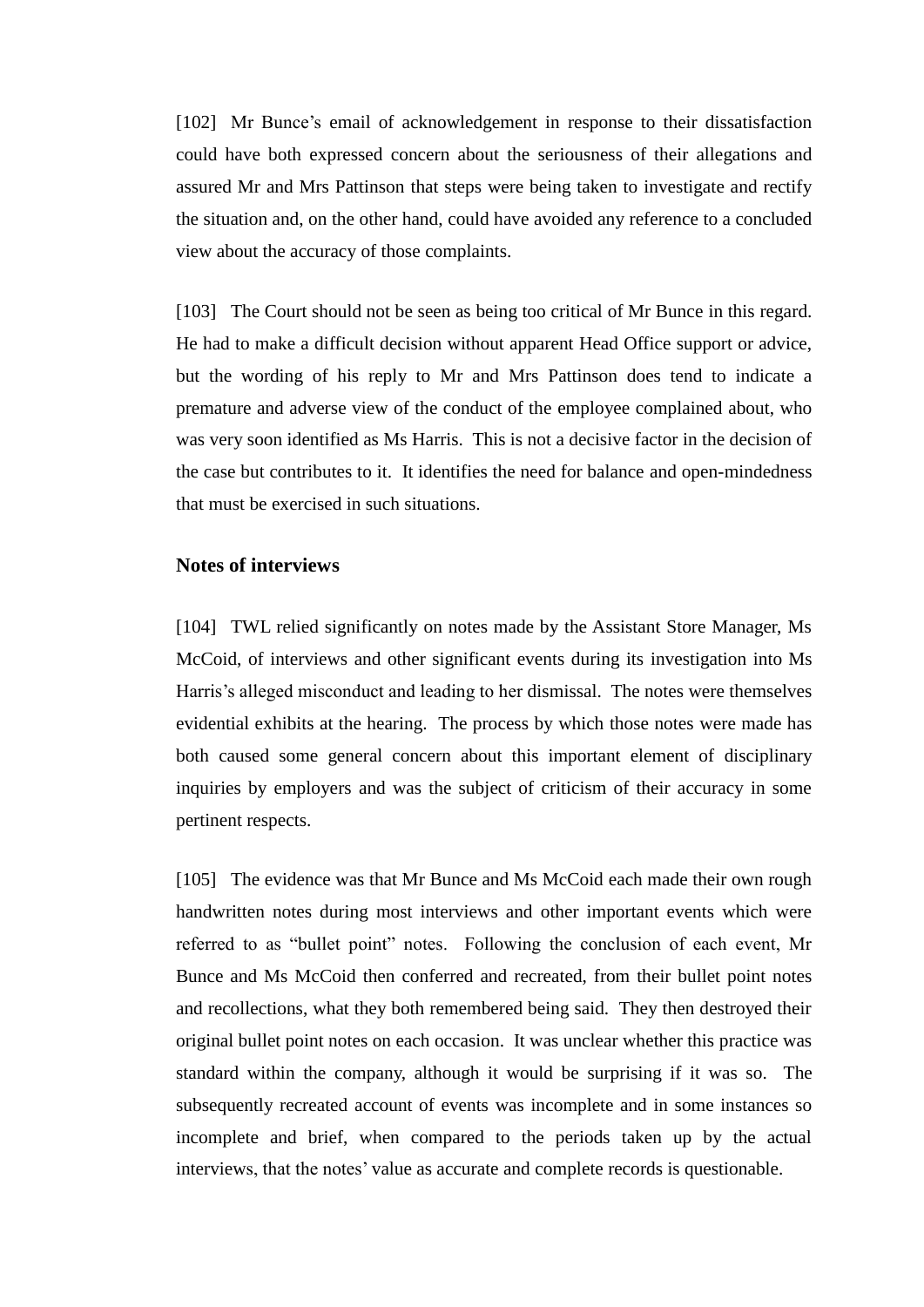[106] It must have been known to the TWL managers that the interviews and other events that took place and were recorded might have led to Ms Harris's dismissal and thereby to a challenge to that dismissal in which the records of what happened during crucial meetings would be closely examined. At the very least, these were likely to lead to a formal employment warning. It is surprising, therefore, that the original or bullet point notes were routinely destroyed. If nothing else, that practice left the managers open to the criticism that their recreated notes did not record accurately what had been said.

[107] Further, unlike in other cases involving similarly large employers of staff with sophisticated human resources systems, $\frac{7}{1}$  there was no suggestion that the persons being interviewed were asked to check the accuracy of the notes that had been made and to sign them as correct. There were subsequent disagreements about what was said in at least one of these interviews which could have been avoided by the adoption of this approval process after interviews.

[108] One example of the application of this policy in practice may reinforce the point. As noted elsewhere, Mr Bunce and Ms McCoid interviewed Ms Coster. All three gave evidence about the interview. It was common ground that no record of that interview was created by the managerial representatives, not even a bullet point summary in the manner described. Ms McCoid thought that she may even have omitted to have brought a pen and paper to the interview but I prefer Ms Coster's evidence that Ms McCoid did have these instruments on hand but did not use them.

[109] As already noted, a dispute arose in evidence about what Ms Coster told Mr Bunce and Ms McCoid. Ms Coster said that she did not hear and subsequently see any such yelling by Ms Harris. She said that she told this to Mr Bunce during her interview. The production of even TWL's bullet point notes might have assisted in resolving this dispute about a crucial piece of evidence because Mr Bunce and Ms McCoid denied that Ms Coster said so to them. Mr Bunce told the Court that he decided not to make a record of their interview with Ms Coster. That was because he considered she had nothing valuable to add to the accounts of other witnesses.

 $\overline{a}$ 

<sup>7</sup> About 9,000 employees across TWL's operations in New Zealand.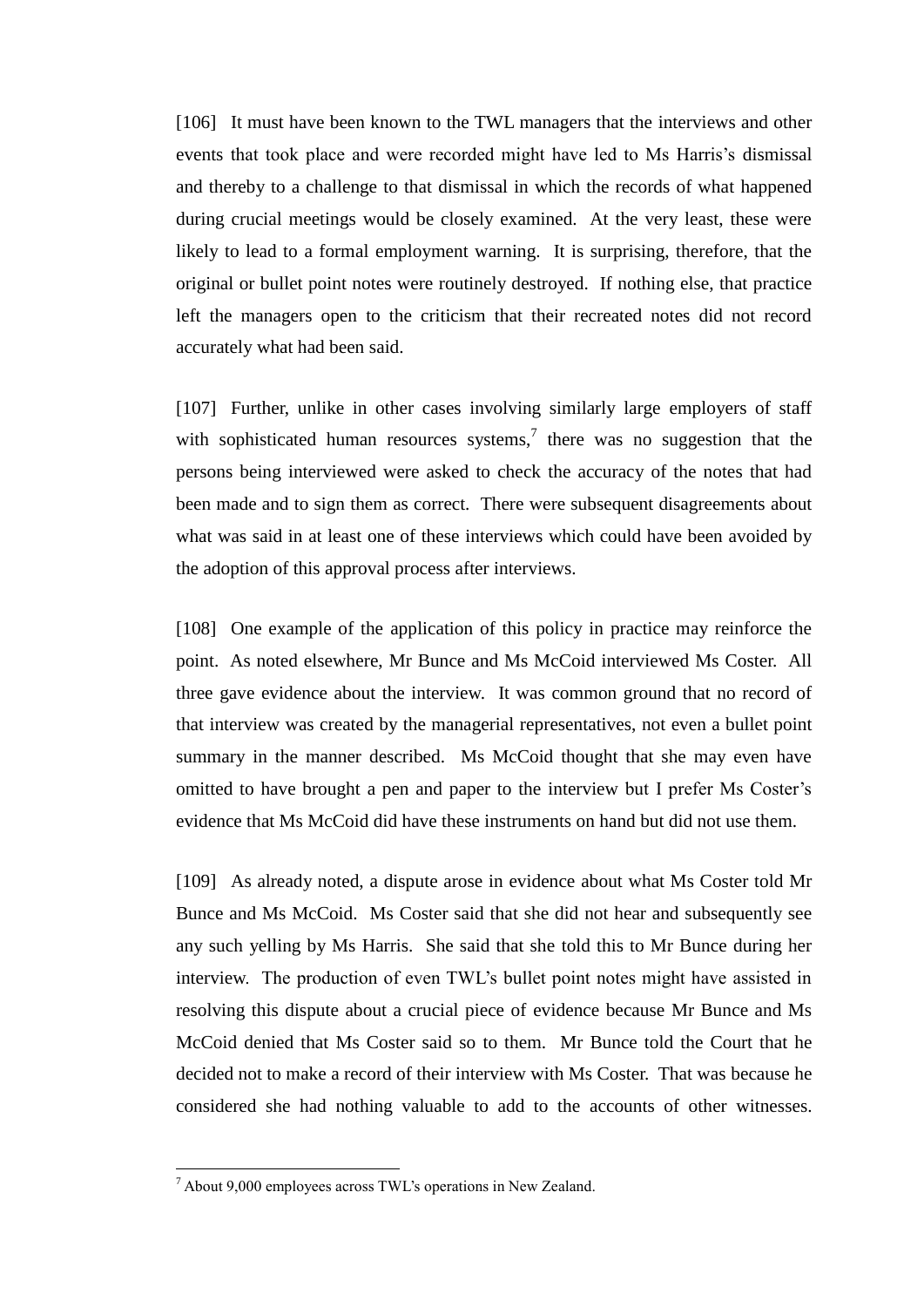However, Mr Bunce did not tell Ms Harris that Ms Coster had been interviewed, or what she had said.

[110] In all the circumstances, the Court is not satisfied that a fair and reasonable employer could not have kept and preserved accurate records of important interviews. I am satisfied that Ms Coster's evidence of what she said to Mr Bunce and Ms McCoid was accurate and that the managers were mistaken or did not recollect Ms Coster doing so.

#### **Reliance on CCTV footage**

[111] Soon after Mr and Mrs Pattinson's emailed complaint was received by the store's management, steps were taken by it to attempt to preserve relevant video records from two fixed cameras covering the time periods referred to in Mr and Mrs Pattinson's complaints. One camera was mounted in the ceiling area of the foyer entrance to the store between two sets of doors and captured images of persons both immediately inside the entry to the store and, to a very limited degree, in the foyer area between the two sets of doors. The other fixed camera was also ceilingmounted behind a customer service area and looked across that part of the store entry encompassing the customer services desk, the security pedestal, part of the area immediately inside the doors and, less clearly, part of the foyer area between the two sets of doors. The cameras were fixed in the sense that they only recorded what came within their fields of view. There was no sound recorded of incidents portrayed by the cameras. Ms Harris knew of the existence and locations of the cameras because her security station at the front of the store was one of two places from which the cameras' images could be viewed, and viewing them was part of her duties.

[112] It was appropriate for TWL to have preserved and used this footage. However, how it interpreted the footage is an important element of the case. The store's management relied very significantly on its interpretation of what the manager saw in the CCTV recordings which enabled him to reach conclusions about Ms Harris's behaviour which, in turn, led to her dismissal.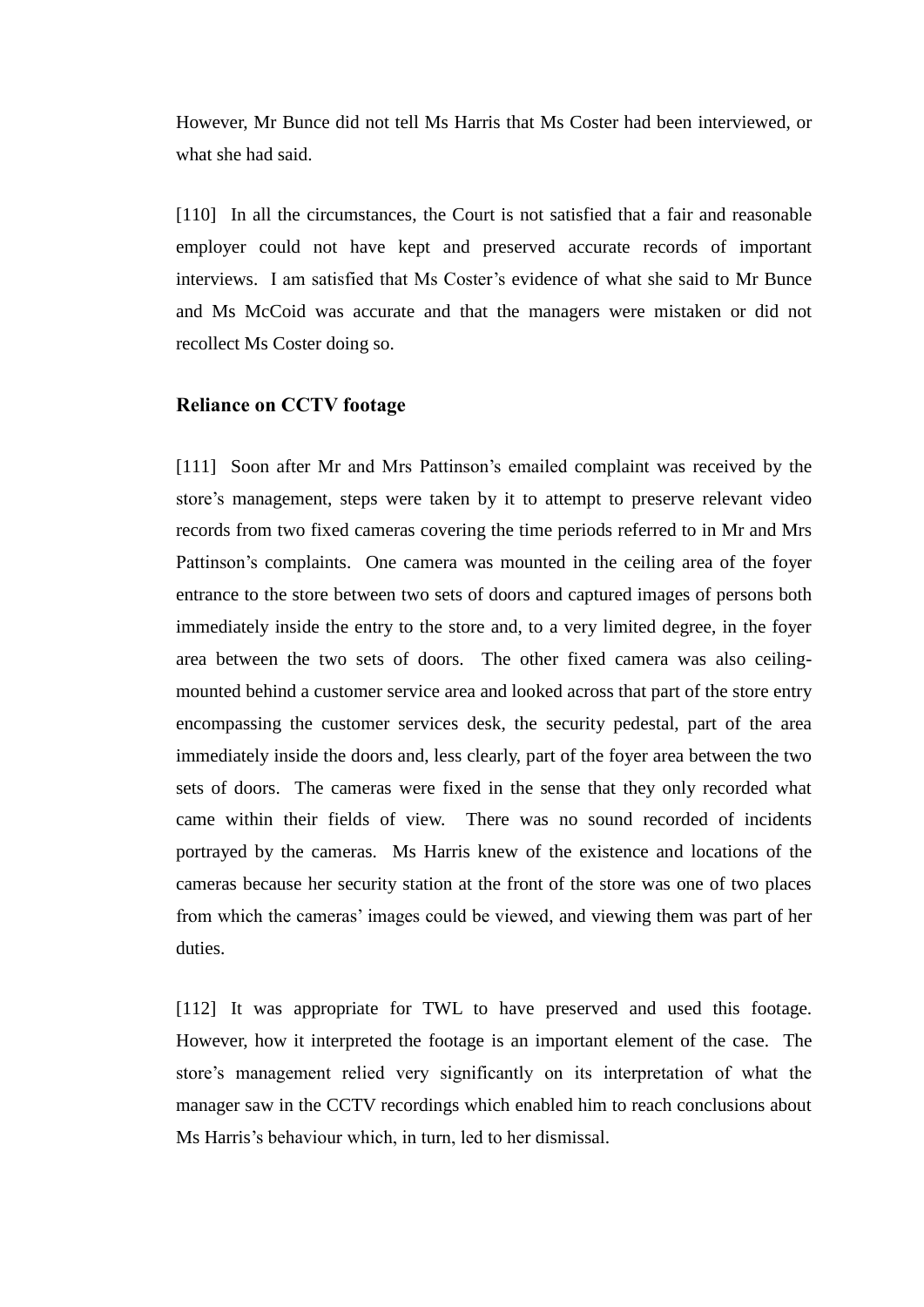[113] The CCTV images were incontrovertible about where persons were at specific times and even, for the most part, were an accurate representation of their actions. More problematic, however, were Mr Bunce's interpretations of what he described as people's "body language" and his conclusions that they had said things by his reference to hand gestures and indistinct lip movements. Whilst it was safe for Mr Bunce to assume that Ms Harris had spoken, perhaps even animatedly by reference to hand gestures, the difficulty with some of Mr Bunce's evidence came when he purported to confirm the content of what was allegedly said by her and the volume at which Ms Harris said it, by reference to the silent CCTV records.

[114] In particular, TWL relied very significantly on the content of the CCTV footage to confirm when and how Ms Harris had addressed Mrs Pattinson and the content of what she said. What the footage also shows, however, and which I conclude TWL either ignored or wrongly discounted, was the recorded reactions (or lack of them) of others in the immediate vicinity at those times. A uniformed shop employee shouting or yelling at a customer in a rude and unprofessional manner would likely have attracted the attention of at least some persons in the immediate vicinity. At those times when TWL says that the CCTV footage confirms that Ms Harris was yelling or shouting in objectionable terms at Mrs Pattinson, it is remarkable that others in the vicinity are not shown to be reacting as one would expect, that is by looking towards Ms Harris and/or Mrs Pattinson, being distracted from their other activities, stopping to watch, or the like.

[115] That was a factor which, objectively, tended to corroborate Ms Harris's denial of shouting or yelling at Mrs Pattinson. This factor was not given any consideration, let alone credence, by the TWL investigators who were attempting to ascertain where the truth probably lay between two different accounts of the same event. No reasonable employer in the circumstances at the time could have ignored or discounted, as I am satisfied TWL did, this visual assessment of the reactions of independent witnesses. Although this was in no way a conclusive consideration: nor was it immaterial in the assessment of Ms Harris's conduct.

[116] Whilst the footage does include a digital clock (the accuracy of which was not in question) and shows identifiable people moving into, within, and out of its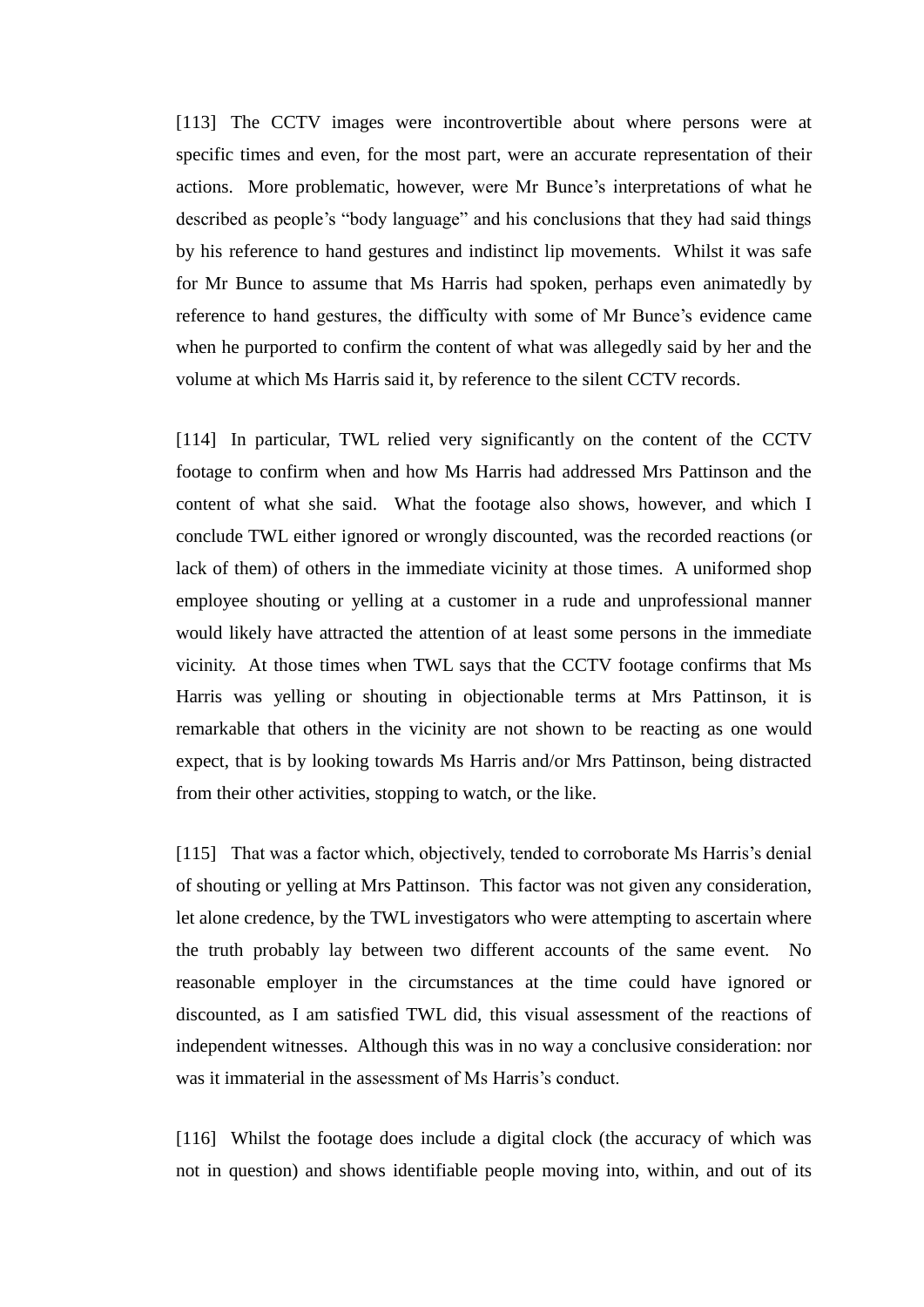fixed field of view, not all of its images are equally clear. So, for example, although in a clear image someone identifiable as Ms Harris can be shown appearing to speak animatedly with the use of hand gestures, another more distant and indistinct shot of an identifiable Ms Harris does not show lip movement consistent with speech. And, of course, the most significant constraint on reliance on the CCTV footage is the absence of any sound, especially in a case such as this where the allegations relate to what was said rather than done.

[117] So, whilst the footage can corroborate the presence of a person in a particular place at and for a particular time and can corroborate that the person was speaking and even perhaps the degree of animation of that person while speaking as indicated by hand gestures, it cannot reasonably corroborate other allegations about what was said and, in most cases, to whom. TWL was wrong to have used it in this way, to the extent it did.

#### **"Intimidation" and "threatening behaviour"**

[118] These are both descriptions, in the House Rules and the collective agreement, of conduct which will amount to serious misconduct and for which the sanction may be dismissal. When asked in evidence to define what he understood was meant by the word "intimidation", Mr Bunce said that it meant what someone, who considered that he or she had been intimidated, considered had happened. This purely subjective definition of serious misconduct in employment cannot, in my assessment, have been what TWL's Rules intended. As was put to Mr Bunce, no TWL employee could be confident whether his or her behaviour would amount to intimidation if that decision was based entirely on the subjective perception of the person allegedly intimidated. Although Mr Bunce asserted, in response to this proposition, that it was really over to the application of commonsense by TWL to determine whether intimidation had occurred, this too ignores what must be the necessity for an objective assessment of the conduct complained of in determining whether it amounted to the serious misconduct of intimidation.

[119] Similarly, Mr Bunce defined "threatening" behaviour (also a serious misconduct as defined in the House Rules) subjectively: that was whether the person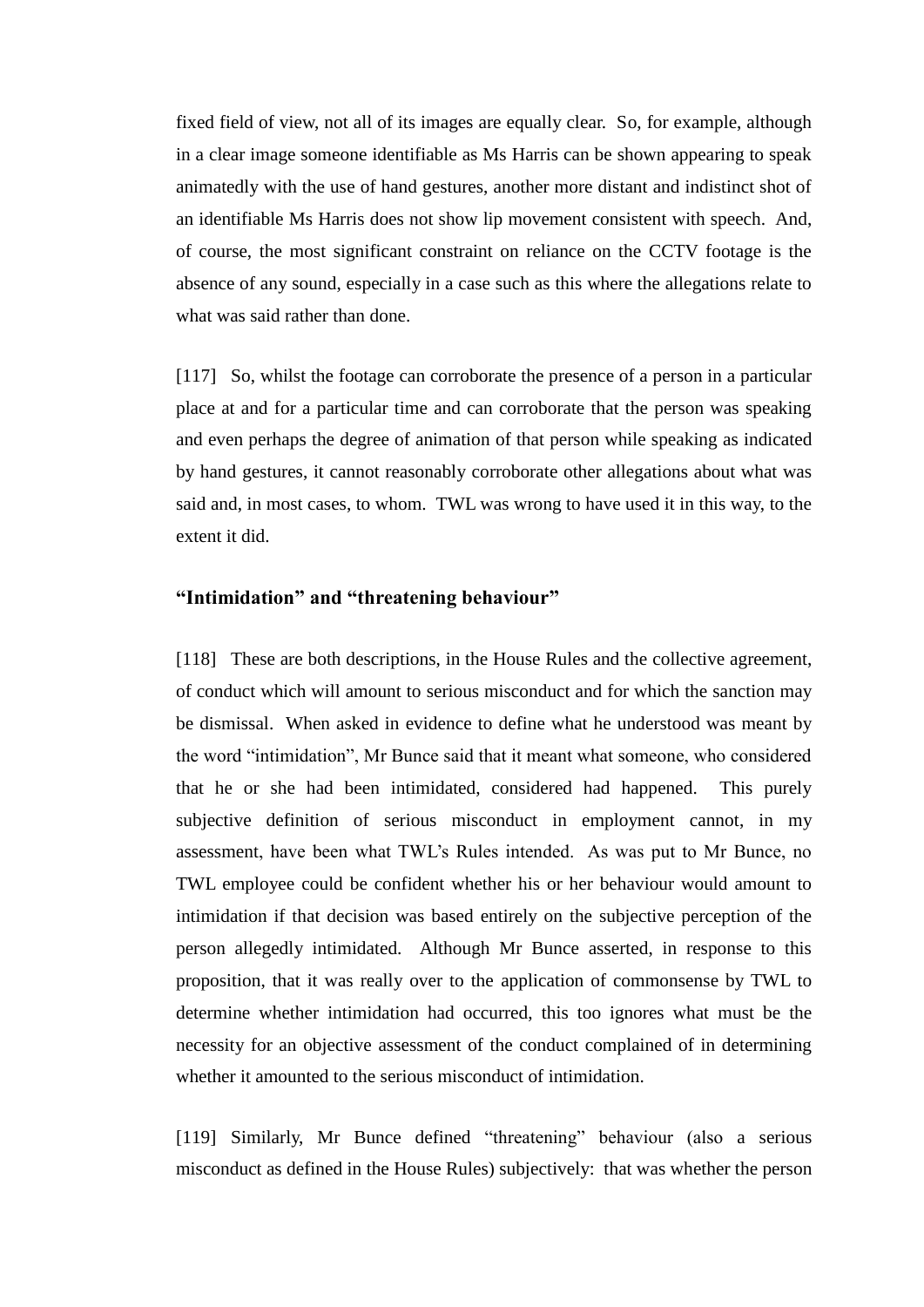allegedly threatened considered that the behaviour was threatening. I consider that this also was a misinterpretation by Mr Bunce of the company's intention in defining conduct that would be serious misconduct, and for which the sanction of dismissal might be available to TWL.

[120] Both words ("intimidation" and "threaten") have particular meanings in law but I consider that, consistent with the context in which they were used, TWL intended them to bear non-technical, common parlance meanings. Their meanings are also to be gleaned by reference to the context of TWL's retail environment.

[121] To intimidate a customer means more than to upset or to make him or her annoyed or even very angry. It is more than the use of offensive language or rudeness, not only in common usage but also because those are behaviours which are defined separately in the House Rules, and as "misconduct" rather than "serious misconduct".

[122] The Shorter Oxford English Dictionary defines the verb "intimidate" as "to render timid, inspire with fear; to over-awe, cow …" and, more recently in time, especially "to force to or deter from some action by threats or violence". "Intimidation" is defined as "the action of intimidating or making afraid". "Intimidating", being the "serious misconduct" set out at para 16 of the House Rules' definition, must also be read and applied in association with the other behaviours linked to it, "threatening" or "interfering with ... anyone on company premises".

[123] The Shorter Oxford Dictionary defines the verb to "threaten" as "to try to influence (a person) by menaces; to utter or hold out a threat against; to declare (usually conditionally) one's intention of inflicting injury upon or to menace". Likewise in this case, "threatening" also takes its meaning from the accompanying words "intimidating or interfering with … anyone on company premises".

[124] Applying these definitions to assist in determining what the collective agreement and the House Rules intended to mean in this case, can it be said that TWL could reasonably have concluded that what Ms Harris did amounted to intimidation or the threatening of Mrs and/or Mr Pattinson? Taking, first, the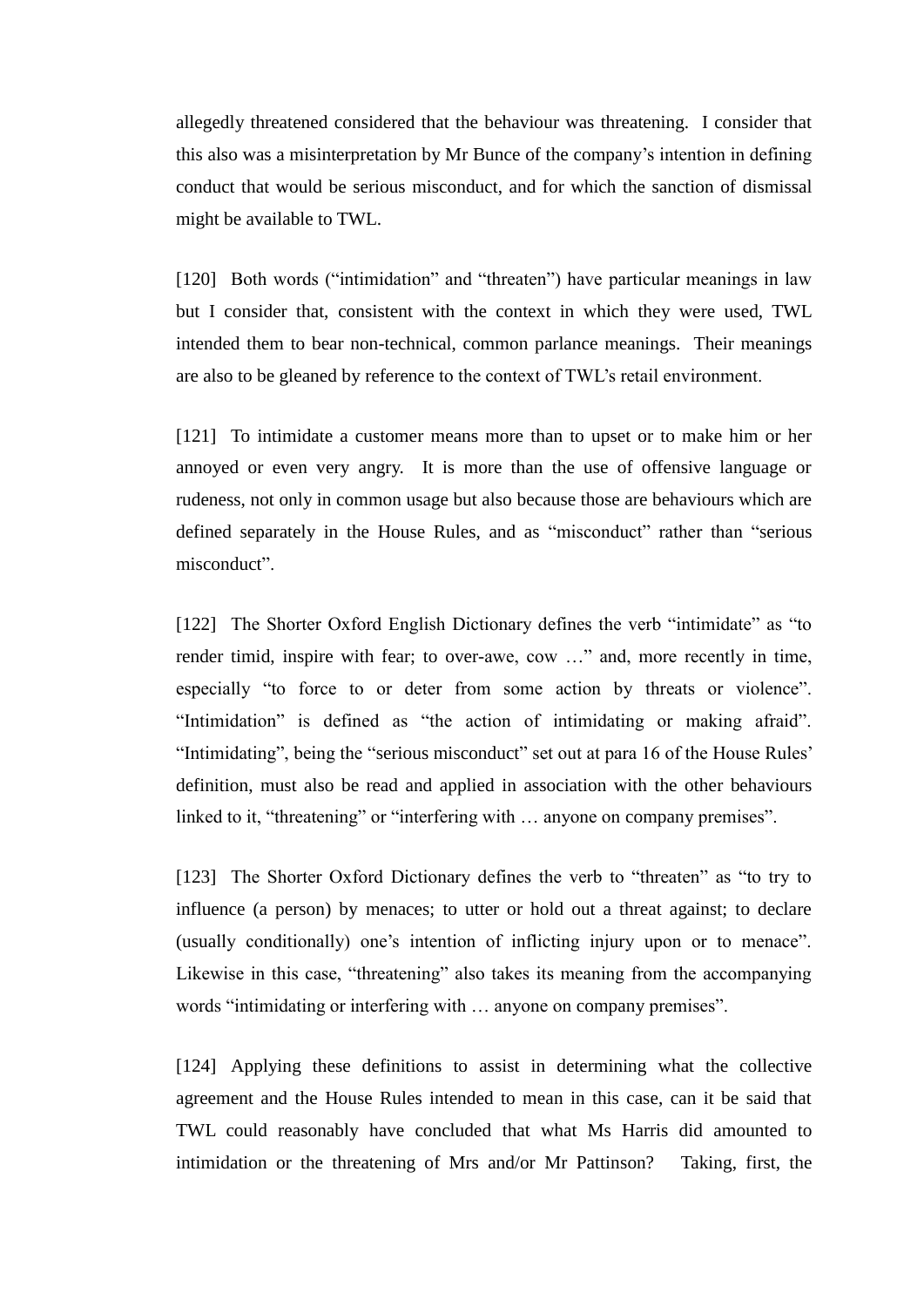Pattinson emailed complaint, I do not consider that TWL could have concluded reasonably that the Pattinson account of Ms Harris's dealings with Mrs Pattinson amounted to "intimidation". Nor did Mrs Pattinson's conduct in response to Ms Harris's dealings with her indicate that she had been intimidated. The CCTV footage, on which TWL relied significantly, showed Mrs Pattinson remaining visibly unmoved by Ms Harris's initial interaction with her and, subsequently, leaving the shop floor area apparently calmly, at a normal walking pace, and not visibly affected by the treatment to which she had been subjected by Ms Harris. The response by Mrs Pattinson of ignoring Ms Harris, including turning her back on her, might arguably have been a response to intimidating behaviour. However, I consider it more likely that Mrs Pattinson would have responded otherwise had she been the subject of intimidating behaviour by Ms Harris.

[125] Nor could TWL have considered reasonably that what it described as Ms Harris's "body language" was "intimidating". Although animated, including gesticulating on occasions towards Mrs Pattinson, Ms Harris's gestures were neither in close physical proximity to Mrs Pattinson nor consistent with intimidation. They were more consistent with someone who gesticulates, probably unconsciously, to reinforce a point. It is notable that at times when giving evidence, Ms Harris gesticulated while speaking to reinforce points strongly made. This was in the same way as she is shown on the CCTV footage to have done when speaking to Mrs Pattinson.

[126] Nor do I consider that TWL could have concluded reasonably that Ms Harris's interactions on the shop floor amounted to threatening Mrs Pattinson. However, if TWL had been entitled reasonably to conclude that Ms Harris told Mrs Pattinson, after the latter had left the shop floor and was standing in the internal foyer, that she (Ms Harris) would call the Police and/or issue Mrs Pattinson with a trespass notice, this may have amounted to a threat or threats against Mrs Pattinson. The Pattinson complaint did contain an allegation of a threat:

My wife then pointed out that she was no longer in the shop, but this was not satisfying to your employee.

Then this woman threatened to call the Police and to have my wife served with a [trespass] notice!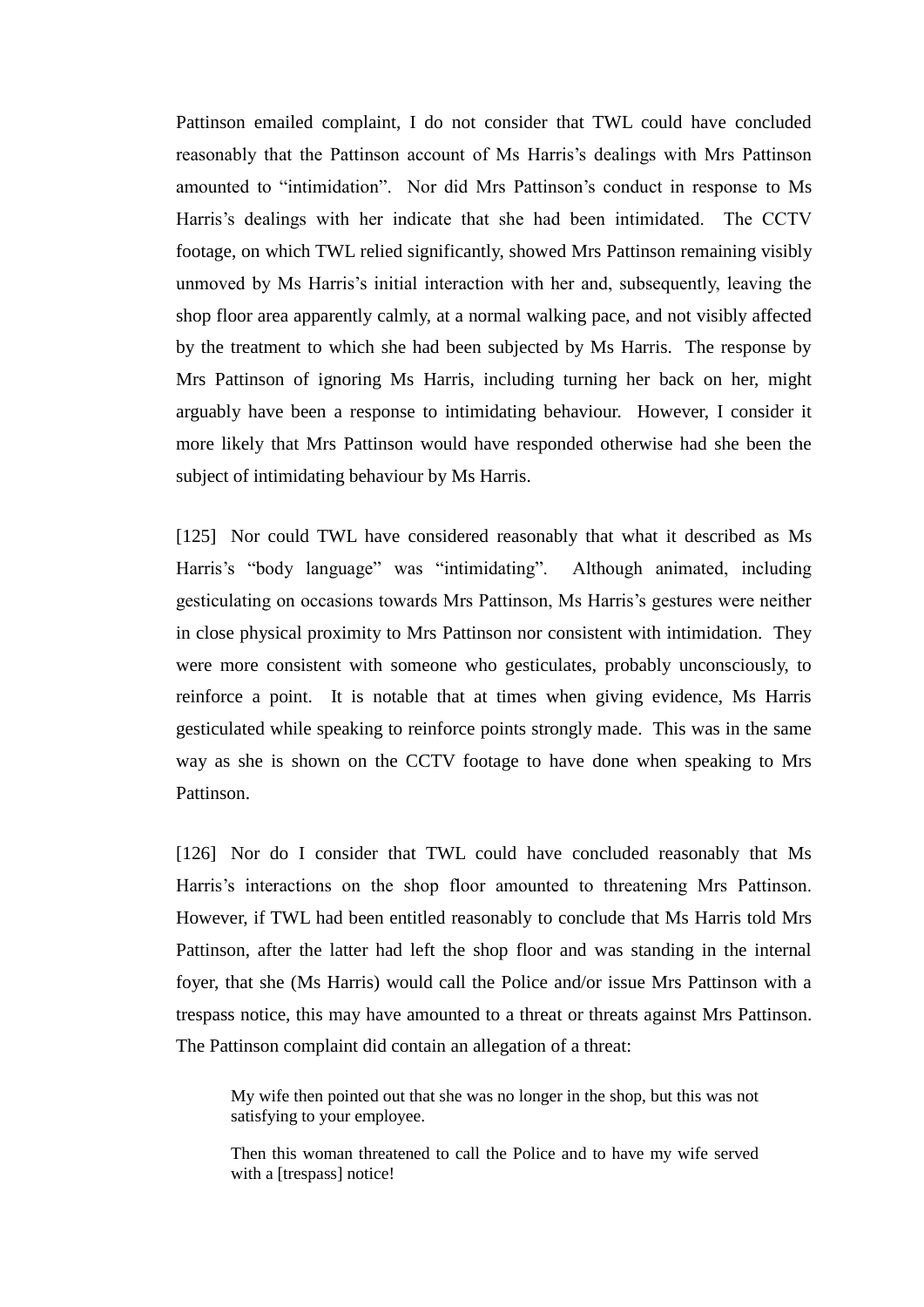[127] Could TWL have concluded reasonably that Ms Harris did so? This requires answers to two questions:

- whether such threats were made to Mrs Pattinson in those circumstances; and
- if so, whether it was Ms Harris who said that to Mrs Pattinson and not another person or persons, more particularly Mr and/or Mrs Rakete.

[128] Ms Harris denied telling Mrs Pattinson that she would call the Police or issue her with a trespass notice. There was no other witness to the interaction between Ms Harris and Mrs Pattinson that clearly, from the CCTV footage, took place in the foyer area outside the main shop floor. It is clear, also, that Mrs Rakete was present for at least the latter part of that time and appeared also to be speaking, although what she said and to whom is not discernible.

[129] In view of Ms Harris's denial of Mrs Pattinson's allegation and in the absence of any corroborative evidence from anyone who may or may not have heard what occurred in the foyer area, Mr Bunce relied heavily on the CCTV footage to believe Mrs Pattinson's allegation and to find Ms Harris untruthful. Could a reasonable employer, in all the circumstances, have reached that conclusion on that basis?

[130] Although the CCTV footage shows Mrs Pattinson leaving the interior or shop floor area of the store, it does not depict her in the foyer when TWL says that Ms Harris spoke threateningly to her. There is clear footage of Ms Harris moving to, and standing in, the foyer and speaking and gesticulating to someone else out of camera shot who, it can be reasonably assumed, was Mrs Pattinson. There is no dispute that Ms Harris did speak to Mrs Pattinson in that area. Ms Harris says that she attempted to explain to the customer the basis for excluding her dog from the store because Mrs Pattinson had apparently refused to acknowledge Ms Harris's instruction to remove the dog from the store previously. Mrs Pattinson's account is of a conversation with Ms Harris. Mrs Pattinson said that Ms Harris required her to remove the dog completely from the store although Mrs Pattinson said that she told Ms Harris that she was already outside the store. Ms Harris's gesticulating is as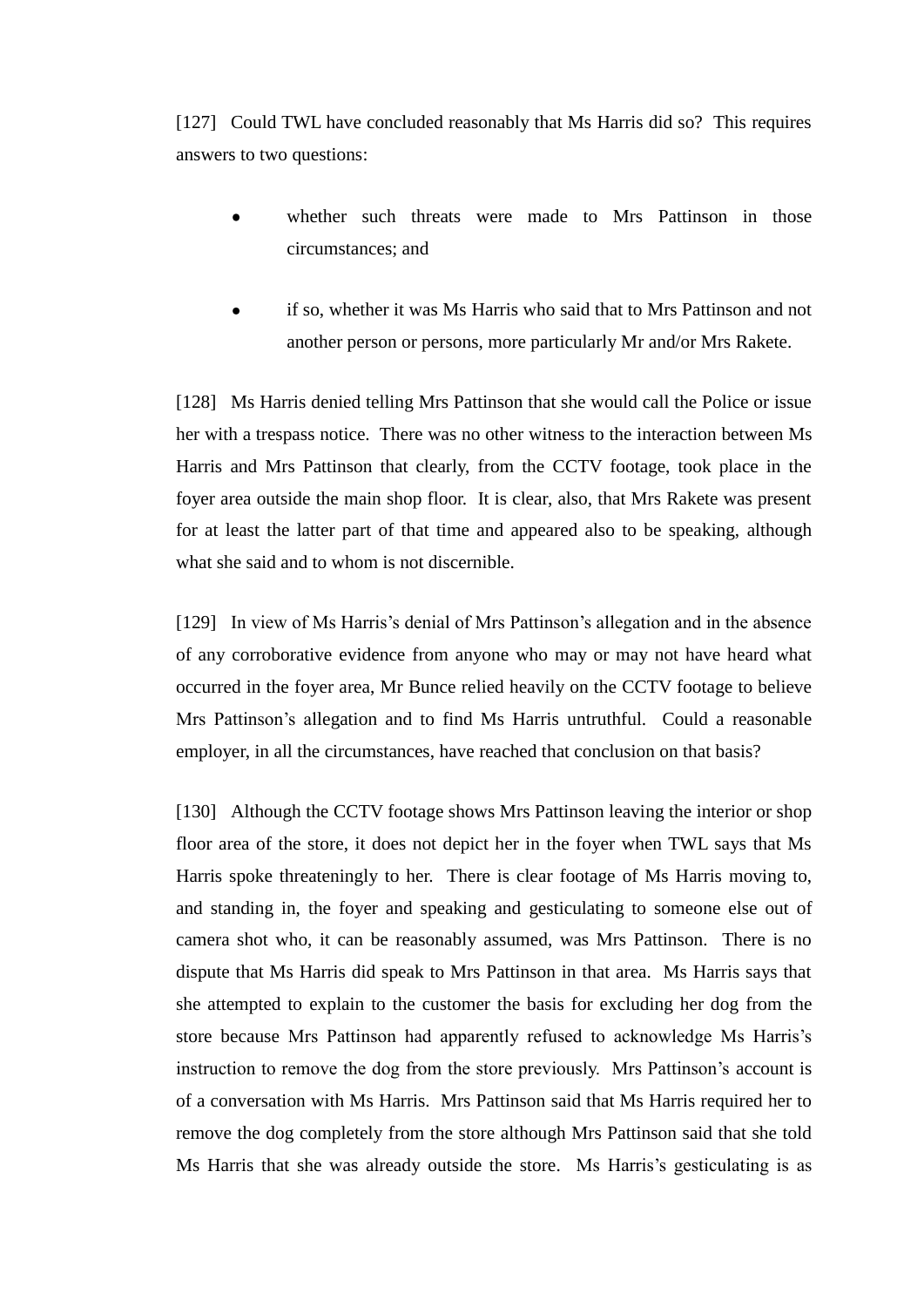consistent with her account of what she said there to Mrs Pattinson as it is with Mrs Pattinson's account of this.

[131] Finally, there is the clear evidence that Mrs Rakete moved out to stand beside Ms Harris in the foyer area and was talking to somebody there other than Ms Harris. Although Mrs Pattinson complained that it was Ms Harris who threatened her with the Police and a trespass notice, in one other important respect TWL accepts that Mrs Pattinson was mistaken in attributing to Ms Harris what was said by someone else, probably Mrs Rakete. It was therefore possible, in view of Ms Harris's denial, that someone else, possibly Mrs Rakete, made the threat to call the Police or to issue a trespass notice.

[132] Although Mr Bunce discounted this possibility because he said that only Ms Harris could have had the authority to issue a trespass notice on behalf of TWL, that overlooks the complaint of Mrs Pattinson that someone now known to be Mr Rakete had earlier asserted that although he was not "in uniform", he had authority to require Mrs Pattinson to leave the shop. It is therefore possible that Mr and/or Mrs Rakete were purporting to have authority as Maori Wardens to assist Ms Harris to enforce TWL's requirements, even if the legal basis of doing so was dubious.

[133] This situation should have caused Mr Bunce to consider carefully whether it was indeed Ms Harris who threatened Mrs Pattinson with the Police and/or a trespass notice. I am satisfied Mr Bunce did not do so, and that had he done so, he could not but have been left in significant doubt about whether it was Ms Harris who made those threats to Mrs Pattinson.

[134] I have no doubt that TWL, as a fair and reasonable employer, could reasonably have concluded that Ms Harris was rude, and even verbally aggressive, towards Mrs Pattinson who was a customer of the store. At its worst, Mrs Pattinson's misdemeanour in having her dog in the store did not warrant the sort of conduct that TWL could reasonably have concluded Ms Harris exhibited towards Mrs Pattinson. But TWL could not, in all the circumstances, have concluded reasonably that Ms Harris intimidated or threatened Mrs Pattinson. So, while TWL could reasonably have concluded that Ms Harris misconducted herself in these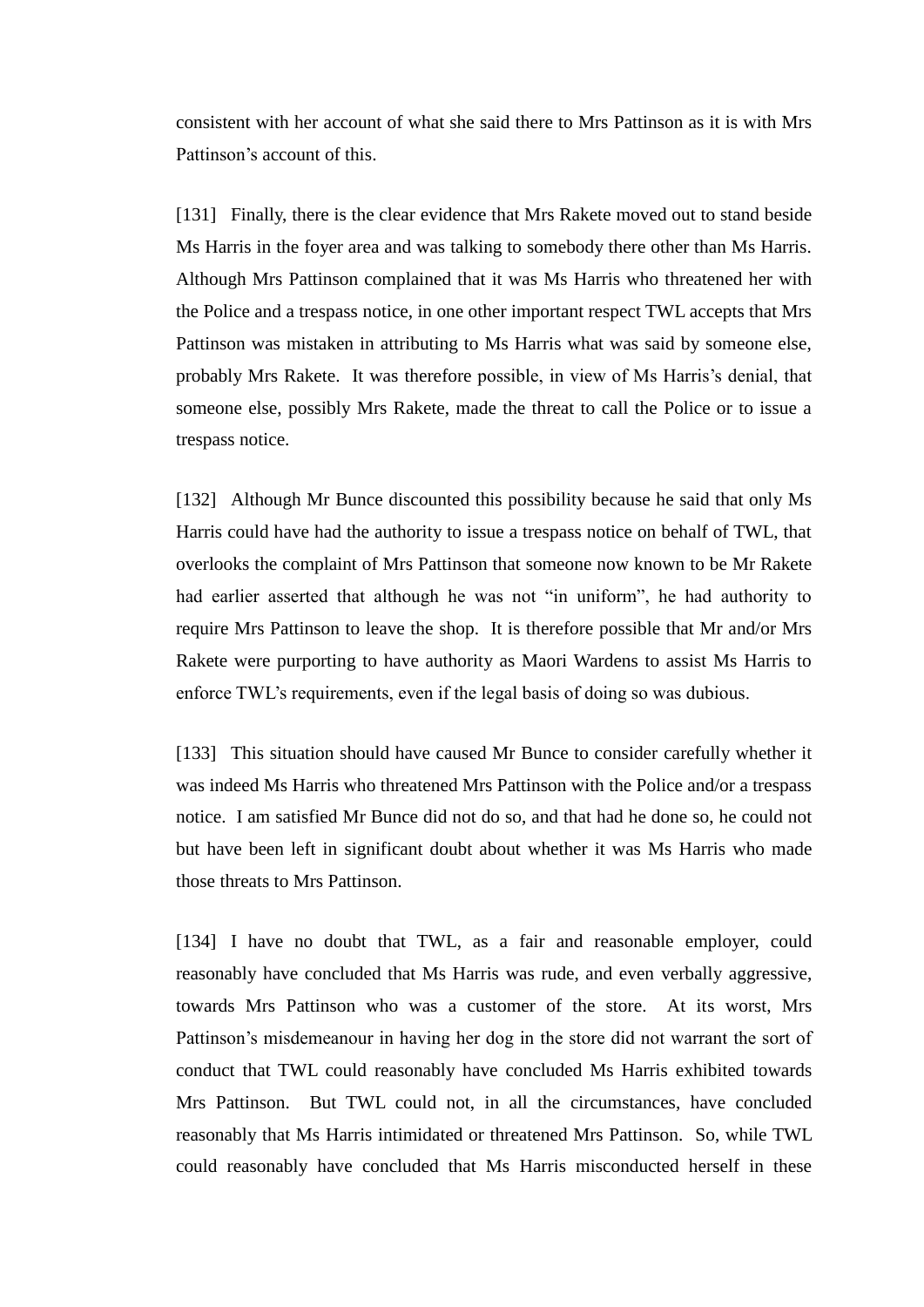interactions, it could not reasonably have concluded that this amounted to "serious misconduct" as it had defined this conduct then.

# **Bringing TWL into disrepute**

[135] TWL also concluded that Ms Harris's conduct brought it into disrepute. Bringing the company into disrepute was a specified serious misconduct under cl 24 of the House Rules' list of "serious misconducts". I accept that what TWL could reasonably have concluded Ms Harris did in relation to Mrs Pattinson did bring the company into disrepute, at least in the prejudiced eyes of Mr Pattinson. But bringing a commercial entity into disrepute to the extent that it amounts to serious misconduct for which dismissal could be justified, is not a simply defined and thereby concluded circumstance. Rather, it is a matter of degree in the particular circumstances of each case. Those circumstances include the nature of the business, its reputation, and an objective assessment of the culpability of what was said and/or done which may have brought the company into disrepute. In the circumstances of this case, it could not have been concluded that Ms Harris brought TWL into disrepute in a way that constituted serious misconduct simply because Mr and Mrs Pattinson considered she had done so, or even because Mr Bunce agreed with Mr and Mrs Pattinson's assessment.

[136] From their emailed complaint, it seems that Mr and Mrs Pattinson already held TWL, or at least its Kaikohe store, in low regard generally, even before the incidents with Ms Harris. It might even be said that what Ms Harris did could not have brought the TWL store in Kaikohe into any more disrepute than that in which Mr and Mrs Pattinson already held it. But that is not the test. It must be an objective assessment that takes into account the nature of both the conduct complained of, and the response of reasonable customers to it. Some conduct bringing disrepute to TWL might fall at the minor end of a scale of seriousness and therefore could be categorised as misconduct. At the other extreme, some disreputable conduct by a staff member representing TWL could be so serious in its effect on the company's reputation that it would be serious misconduct for which dismissal might be the appropriate sanction under the House Rules. Where, on this continuum, could TWL have reasonably concluded Ms Harris's conduct lay?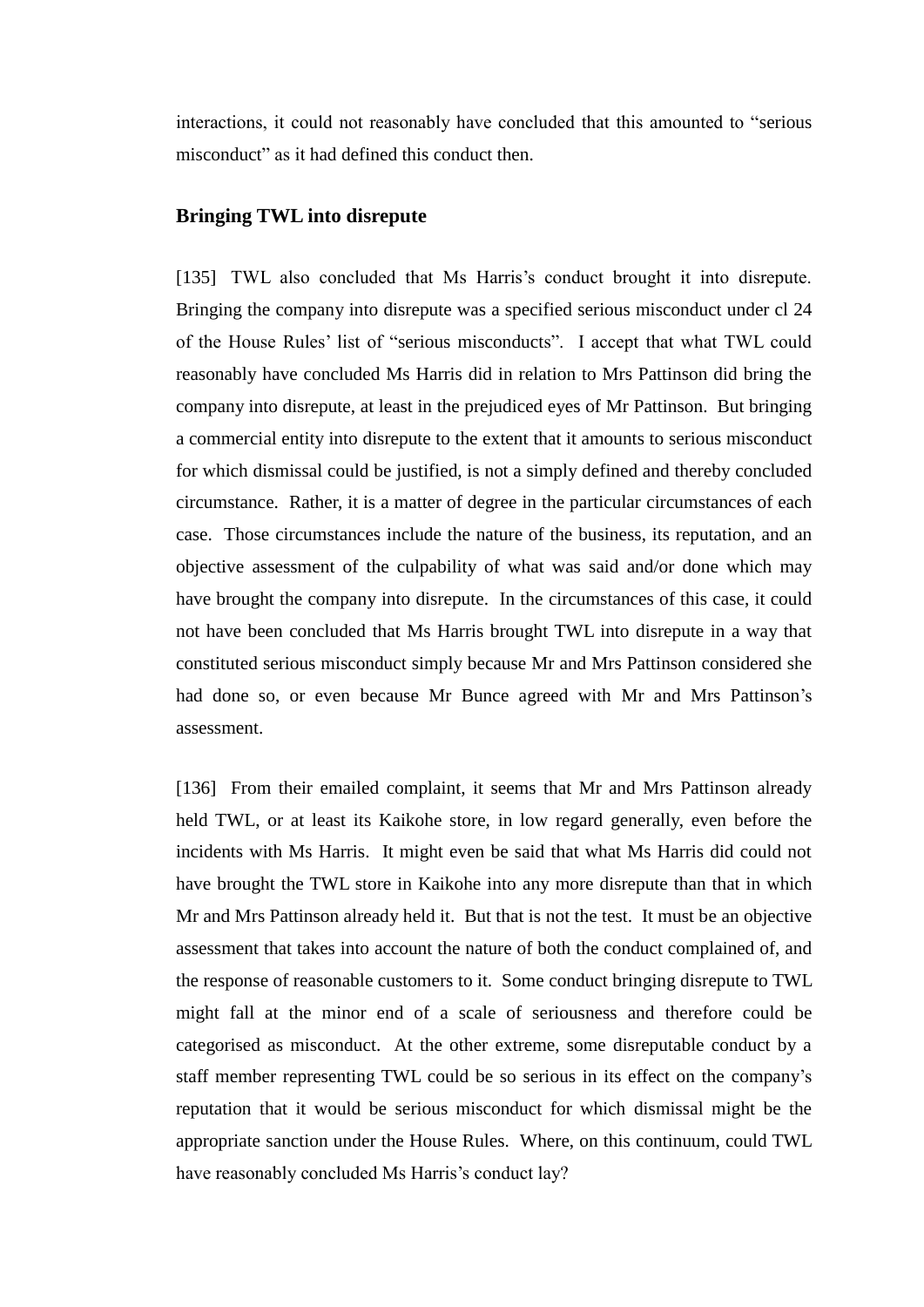[137] It is convenient to determine this question by examining in turn each of the four interactions between Ms Harris and Mrs and/or Mr Pattinson. What happened on each occasion is defined by what the Court has concluded that TWL could reasonably have attributed to Ms Harris.

[138] Addressing the first interaction from the basis of the Pattinson complaint, TWL could reasonably have considered that Ms Harris approached Mrs Pattinson and told her that the dog was not allowed in the store. Upon being ignored by Mrs Pattinson, Ms Harris insisted that she remove the dog from the store. By Mr and Mrs Pattinson's account, Mrs Pattinson's response to Ms Harris's request that they not bring the dog into the store again was equivocal and enigmatic, perhaps even uncooperative. By Mr and Mrs Pattinson's written account, her reply was: "Yes, you can ask". That would tend to indicate that the request from Ms Harris which elicited that response may have been along the lines of: "Can I ask you not to bring the dog in again?" or something of that sort. That would have been more consistent with Ms Harris's account than with the conclusion reached by TWL that she addressed Mrs Pattinson rudely and aggressively from the outset.

[139] Although Ms Harris's communications with Mr and Mrs Pattinson on this first occasion may have been curt, summary, and even impolite or uncivil in their briefness and directness, I do not consider that TWL could have assessed that they brought the company into disrepute at that point. There is no indication that Ms Harris's requests or requirements of Mr and Mrs Pattinson were overheard by others and Mr and/or Mrs Pattinson's responses as reported by Mr Pattinson would not have assisted in resolving the matter in a low key and civil fashion. If Ms Harris then brought TWL into disrepute at all, this could only have been in a very minor way.

[140] The next interaction complained of by Mr and Mrs Pattinson was Ms Harris's second approach to Mrs Pattinson after she remained in the store with the dog while Mr Pattinson was waiting to be served at the checkout. TWL could reasonably have concluded that Ms Harris was more insistent and less polite on this second occasion, having apparently been ignored previously by Mrs Pattinson, who did not comply with the request to remove the dog.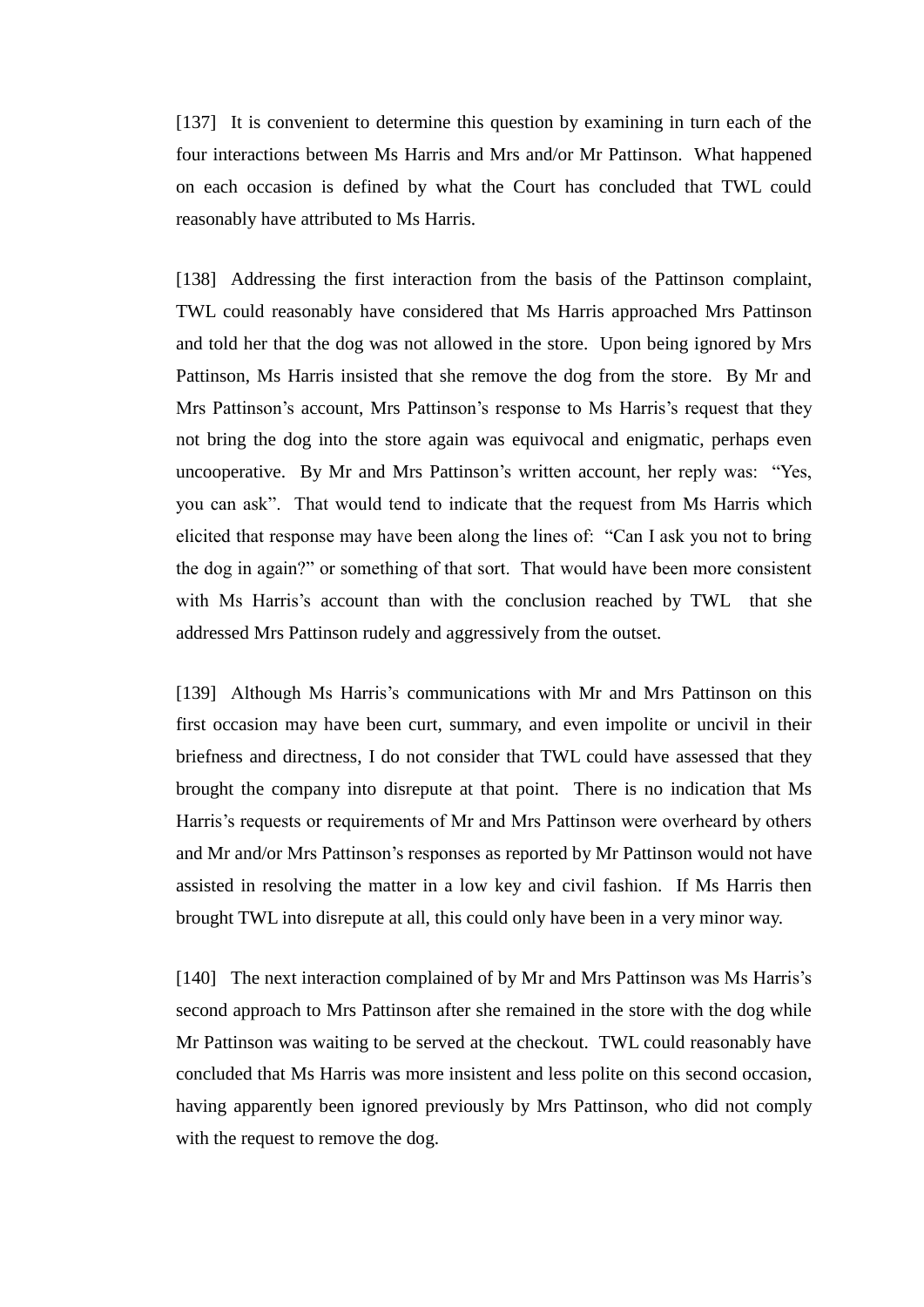[141] Although part of Mr and Mrs Pattinson's complaint about this second incident attributed significant criticism for misconduct to Ms Harris, as TWL concluded and I agree, the rude behaviour shown towards Mrs Pattinson was not that of Ms Harris but, rather, of Mr and/or Mrs Rakete. TWL also concluded that Ms Harris was at fault for not reprimanding Mr and Mrs Rakete, requiring them to cease their involvement in an issue which was not their concern. That, together with an expectation that she should continue to deal professionally with Mrs Pattinson if such a failure on Ms Harris's part did bring TWL into disrepute, was at the less serious end of that scale just described.

[142] The next interaction complained of (and found by TWL) was the loud or shouted comment by Ms Harris about Mrs Pattinson's arrogance. I have determined that TWL could only reasonably have concluded that Ms Harris said to other staff that Mrs Pattinson was "arrogant". This was overheard by Mr Pattinson although not intended by Ms Harris to be. Can that comment by Ms Harris be said to have brought TWL into disrepute? To the extent that I accept that it may have, it was nevertheless again, in all the circumstances, misconduct at the lower level of seriousness as that was defined.

[143] Fourth and finally, there was the interaction between Ms Harris and Mrs Pattinson in the foyer area of the store after Mrs Pattinson had taken the dog away from the shop floor and out the first set of doors. Even allowing for the probability that the threat to call the Police and to issue a trespass notice emanated not from Ms Harris but from Mrs Rakete, Ms Harris's continued assertive or even aggressive pursuit of, and remonstration with, Mrs Pattinson was unwarranted. It could reasonably be said to have brought the company into disrepute. Mrs Pattinson had removed the dog from the shop floor area and although she may not technically have left the store, she was nevertheless in an area in which there was no food merchandise, and then only temporarily while she waited for her husband to join her after completing his purchase.

[144] I accept that Ms Harris berated Mrs Pattinson unnecessarily in a public way even if she did not threaten to call the Police or issue a trespass notice. Ms Harris's conduct in doing so, as a clearly identified representative of TWL, brought it into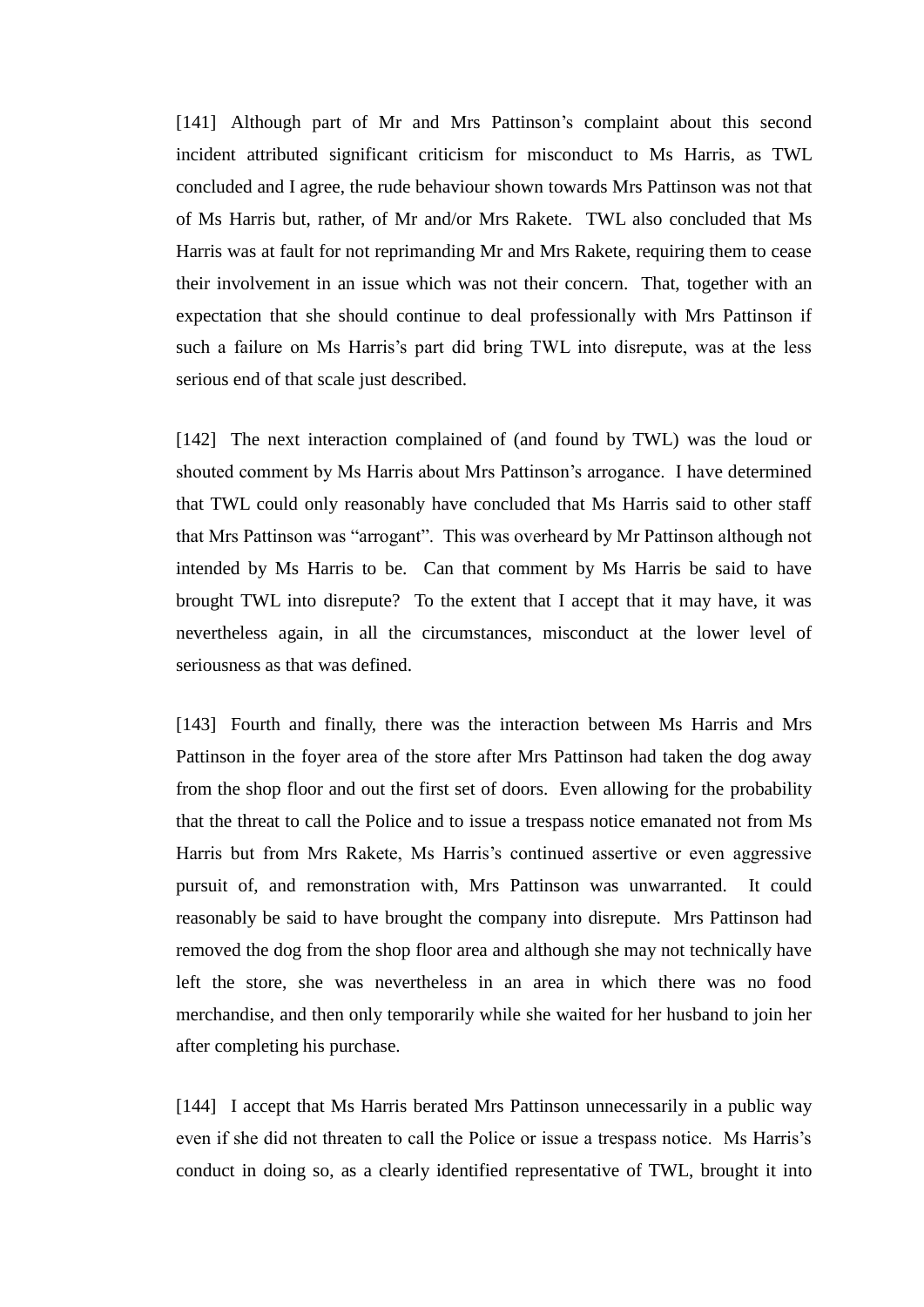disrepute. This was in more than the more minor ways of the previous encounters with Mrs Pattinson although not at the extreme end of seriousness.

[145] Standing back and assessing whether Ms Harris's actions, as outlined above, which brought the company into disrepute, amounted to serious misconduct, the offence caused to the customers or the level of rudeness exhibited by Ms Harris must be such that what she did was more serious than the prohibited behaviours under number 1 of the House Rules' definition of "misconduct", that is the use of offensive language or rudeness to customers, exhibiting substandard performance of her duties, or failure to comply with company policies and procedures. I consider that a fair and reasonable employer could only have concluded that the disrepute into which Ms Harris brought TWL was not at the serious end of the spectrum of such misconduct.

[146] Even if her conduct which brought the company into disrepute could be said reasonably to have amounted to serious misconduct, the collective agreement and the House Rules make it clear that this would not automatically have warranted Ms Harris's dismissal. Rather, bringing the company into disrepute may have made her liable for dismissal depending on the answer to the question whether a fair and reasonable employer in all the circumstances could have dismissed for this serious misconduct.

#### **The consequences of serious misconduct**

[147] In his evidence Mr Bunce said that he considered that the commission of what he described as Ms Harris's "gross misconduct" (what the collective agreement and the House Rules refer to as "serious misconduct") crossed a line of unacceptability and resulted, therefore, in dismissal. He used, as an example, the hypothetical taking of \$100 from a store till by himself. He said that in these circumstances he would expect no less than summary dismissal and inferred that this was TWL policy, that is that the commission of serious misconduct would result in dismissal. I infer from his evidence that he considered that the commission of "gross" (serious) misconduct necessarily warranted summary dismissal.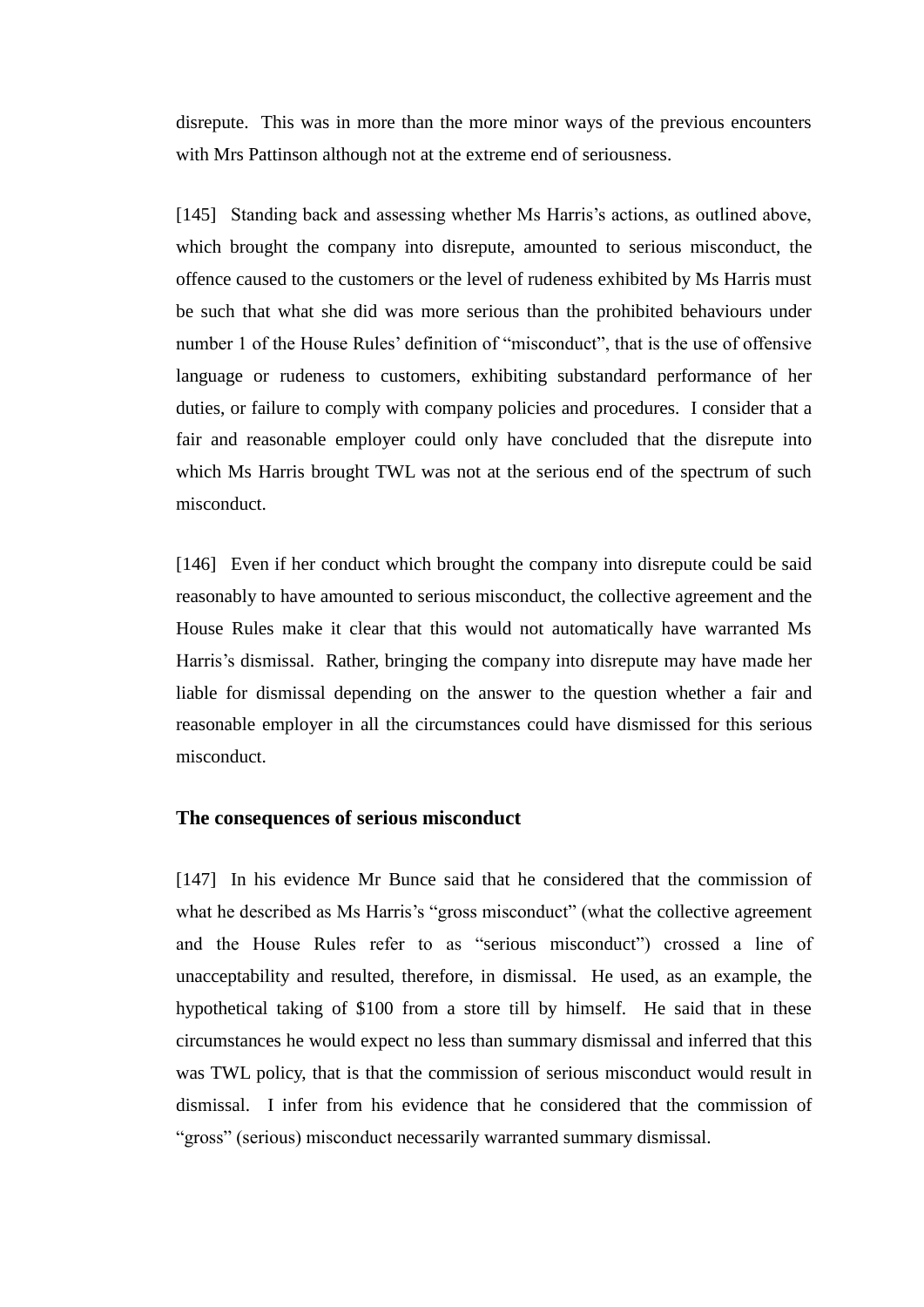[148] Mr Bunce's view was, however, erroneous. He conceded that this was so when taxed about it in evidence. The collective agreement, and the TWL House Rules incorporated into it, provide that serious misconduct "may" result in summary dismissal. This allows a degree of sensible flexibility in dealing with conduct which may, strictly, meet the definition of serious misconduct but which may also be sufficiently innocuous, or the subject of such mitigating factors, as may lead TWL to impose a lesser sanction than summary dismissal. What is of concern, however, is that Mr Bunce's previous misapprehension of the consequences of serious misconduct influenced significantly his decision to dismiss Ms Harris summarily. There is a serious risk of error by Mr Bunce in assuming that the commission of what he considered was serious misconduct warranted dismissal automatically.

### **Another ground justifying dismissal?**

[149] Ms Swarbrick, in closing submissions, contended that a further justification for Ms Harris's dismissal was that she did not intervene in Mr and Mrs Rakete's interference with Mrs Pattinson by requiring them to cease to act on TWL's behalf or to otherwise cease their provocative involvement in the incident.

[150] The simple answer to this submission is that this was never a ground for complaint about Ms Harris's conduct before her dismissal. Put another way, Ms Harris was not dismissed in reliance on this ground which has only emerged subsequently. It cannot, therefore, constitute a ground warranting or contributing to the justification for dismissal. It may be taken into account under s 124 of the Act and/or in relation to the remedy of reinstatement which Ms Harris seeks, but not otherwise.

# **A consideration of alternatives to dismissal?**

[151] TWL's case is that Mr Bunce did consider alternatives to Ms Harris's summary dismissal but determined that the seriousness and unacceptability of her conduct meant that the company had lost trust and confidence in her such that dismissal was the only viable option.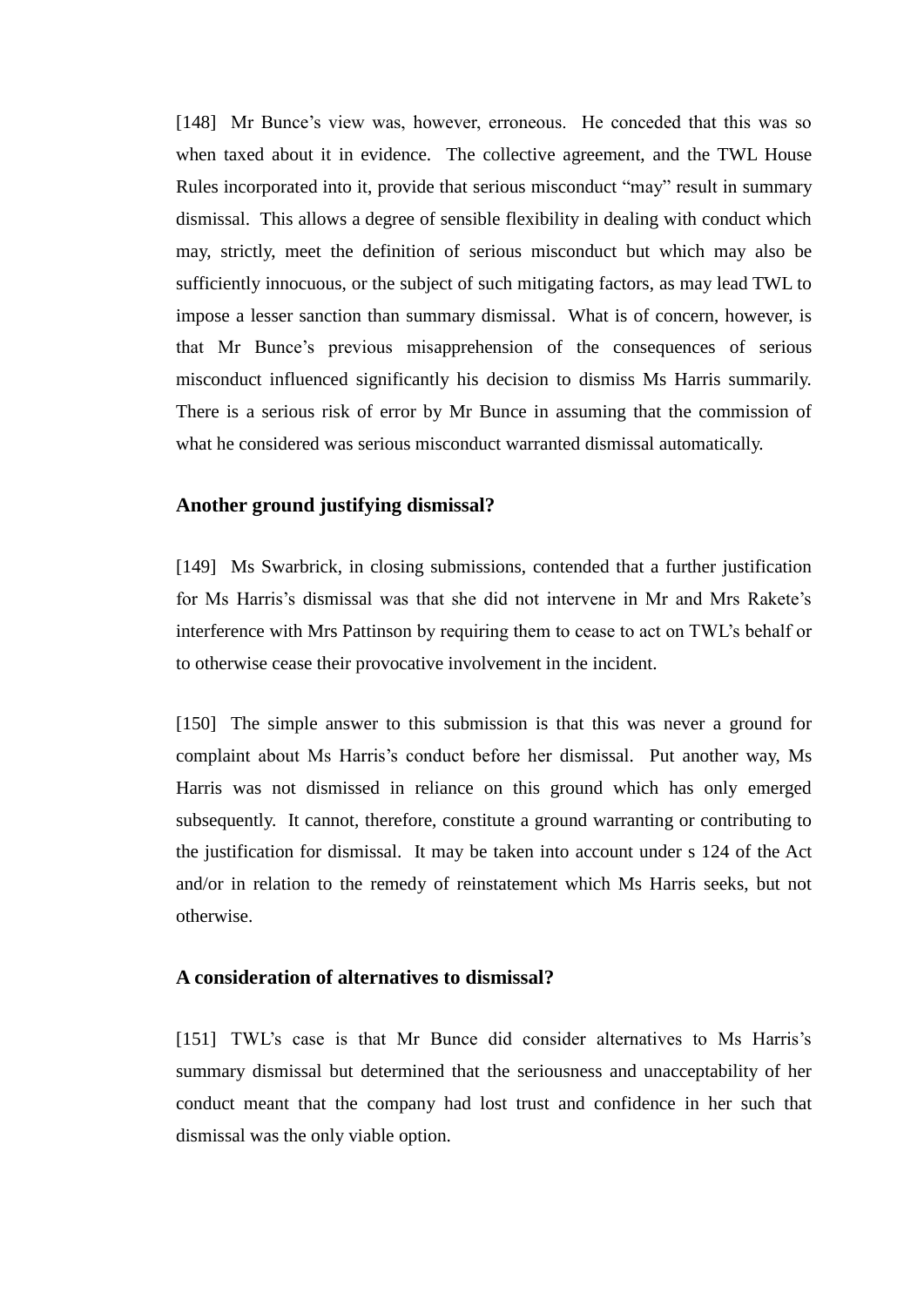[152] However, had TWL assessed such misconduct as the Court has determined occurred, could Mr Bunce have then likewise decided that there was no alternative but to dismiss Ms Harris summarily?

[153] It was common ground that Ms Harris had worked for about 14 months in the role of Loss Prevention Officer. Despite having to deal with fraught and sometimes stressful situations with customers in the store, there had been no previous complaint or criticism about how she had done so.

[154] In view of the conclusion that TWL could not reasonably have found Ms Harris guilty of the serious misconduct of intimidating and threatening customers, and that the disrepute into which she brought the employer was at the less serious end of that continuum, I have concluded that TWL should have given greater consideration than it did to alternatives to summary dismissal. Given that TWL could only reasonably have concluded that Ms Harris misconducted herself rather than misconducted herself seriously, those alternatives could have included a formal employment warning, retraining or upskilling, or other sanctions available to the company, short of summary dismissal.

[155] TWL's failure to consider alternatives in all of the circumstances also contributes to a finding of unjustified dismissal.

# **Dismissal unjustified**

[156] Taken together, the foregoing conclusions about what TWL did, and how it did it, mean that the employer has failed to establish that summary dismissal was what a fair and reasonable employer could have done in all the circumstances and that how TWL went about doing so was how a fair and reasonable employer could have investigated the complaints of misconduct against Ms Harris leading to its decision to dismiss her summarily.

[157] This means that Ms Harris has a personal grievance. She was dismissed unjustifiably. Although that was the conclusion reached by the Authority, the Court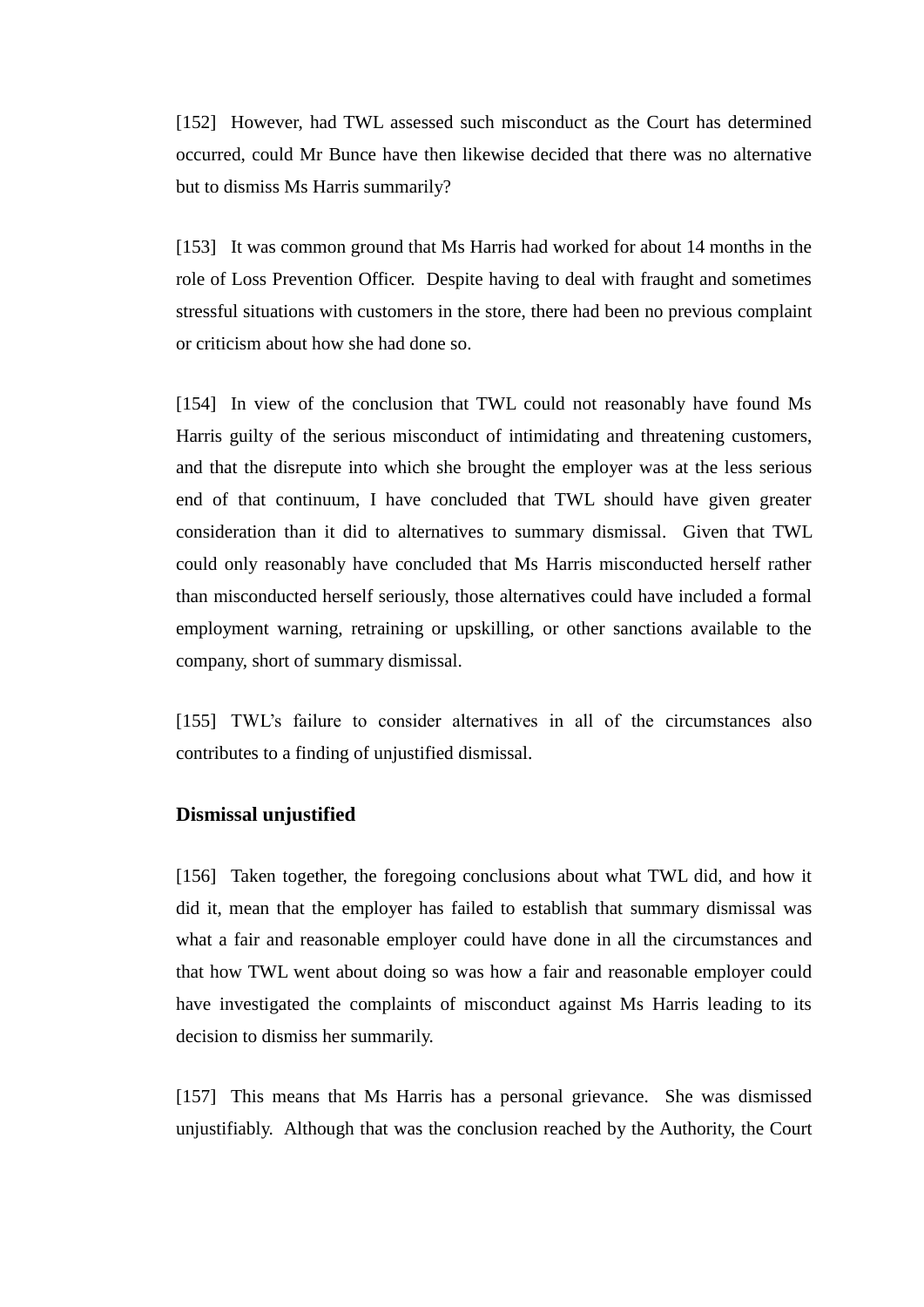has arrived at the same destination by a very different route and on other and very different grounds.

[158] To the extent that this process may have included Ms Harris suffering an unjustified disadvantage, this is linked so inextricably to the dismissal that it, and any remedies for it, should be considered as a part of the dismissal grievance.

[159] This decision requires the Court now to consider Ms Harris's challenge to the Authority's determination about remedies. It also requires the Court to consider the separate question of remedies that flow from the Court's own decision that dismissal was unjustified.

#### **Remedies**

[160] These were not addressed, or not sufficiently, in evidence called for Ms Harris. Some evidence of wages received by her following her dismissal from other employment was produced belatedly but there was no calculation of the extent of loss or indeed whether Ms Harris had suffered any loss of income at all. The plaintiff's counsel was content to attempt to resolve the issue of compensation for remuneration loss if the Court found dismissal to be unjustified with leave reserved to have the Court fix such compensation if agreement could not be reached.

[161] Similarly, there was only scant evidence called for Ms Harris about the noneconomic consequences of her dismissal on her. The Court accepts that consequences such as humiliation, distress, loss of reputation and the like would probably have been suffered by Ms Harris but the particulars and extent of these can only be guessed at. The Court does not do so.

[162] Although reinstatement was advanced by Ms Harris as her primary remedy for unjustified dismissal and there was evidence called from TWL witnesses opposing this remedy, again the evidence about its practicability and reasonableness<sup>8</sup> from Ms Harris was, at best, minimal. Mr Cranney relied more on opposing TWL's resistance to reinstatement by reference to principles stated in earlier cases and there

 $\overline{a}$ 

<sup>&</sup>lt;sup>8</sup> The tests for reinstatement under s 125 of the Act.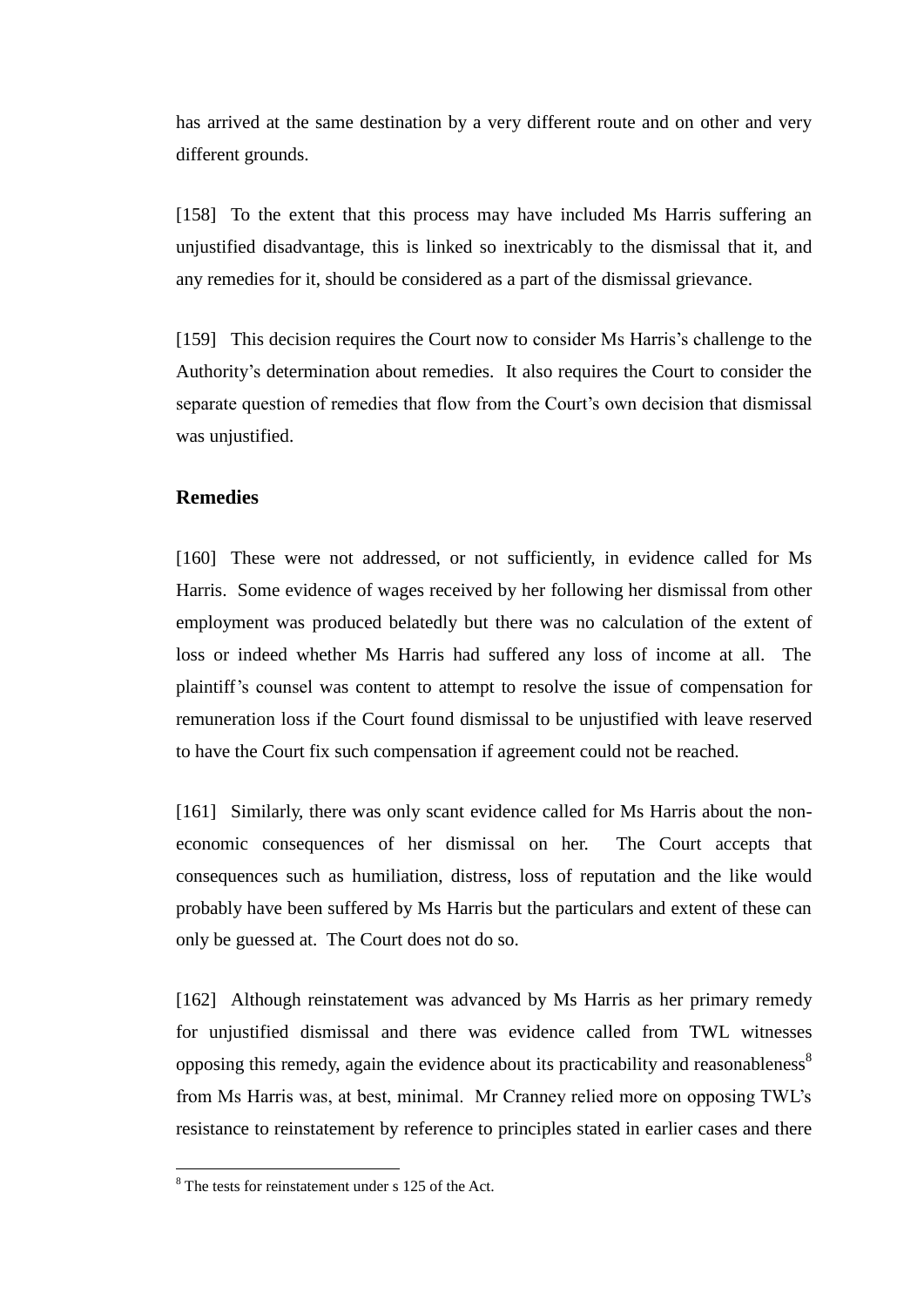is indeed some merit in this approach. Where, as here, an employer resists reinstatement because of a loss of trust and confidence in the former employee as a result of the circumstances of dismissal, but a review of those circumstances discloses that, reasonably and objectively, the employer did not have grounds or at least such sound grounds to lose trust and confidence, the employer cannot continue to oppose reinstatement for those reasons.

[163] Finally, on the issue of reinstatement, Mr Cranney told the Court from the Bar that Ms Harris would agree to reinstatement at any of TWL's stores as far away from Kaikohe as Auckland, if the Court was satisfied that she could not be reinstated to the position of Loss Prevention Officer, or to one no less advantageous to her, at the Kaikohe store.

[164] The evidence establishes that Ms Harris was the sole full-time Loss Prevention Officer at Kaikohe and that TWL has subsequently appointed a replacement employee. That store alone has a staff of about 40. Although, at the date of hearing, there may not have been any staff vacancies at Kaikohe, the Court can take judicial notice of the phenomenon of staff turnover, particularly in enterprises such as TWL, which will create staff vacancies from time to time. TWL's website reveals that it has four stores in the far North and mid Northland and 15 stores in the Auckland metropolitan area.

[165] Ms Harris has sought reinstatement from the outset, so that TWL has been on notice that it may potentially be faced with such an order. Indeed, given Ms Harris's indication that she would be prepared to be reinstated to any one of a number of other TWL stores throughout Northland, it is even more likely that there will be, if not a Loss Prevention Officer vacancy, then another staff vacancy across that greater number of stores. Such a reinstatement could also avoid any possibility of a personality clash between management of the Kaikohe store and Ms Harris although TWL is correct to say that it is not only Mr Bunce who will need to be able to work harmoniously and trustworthily with Ms Harris: so too would any other store management.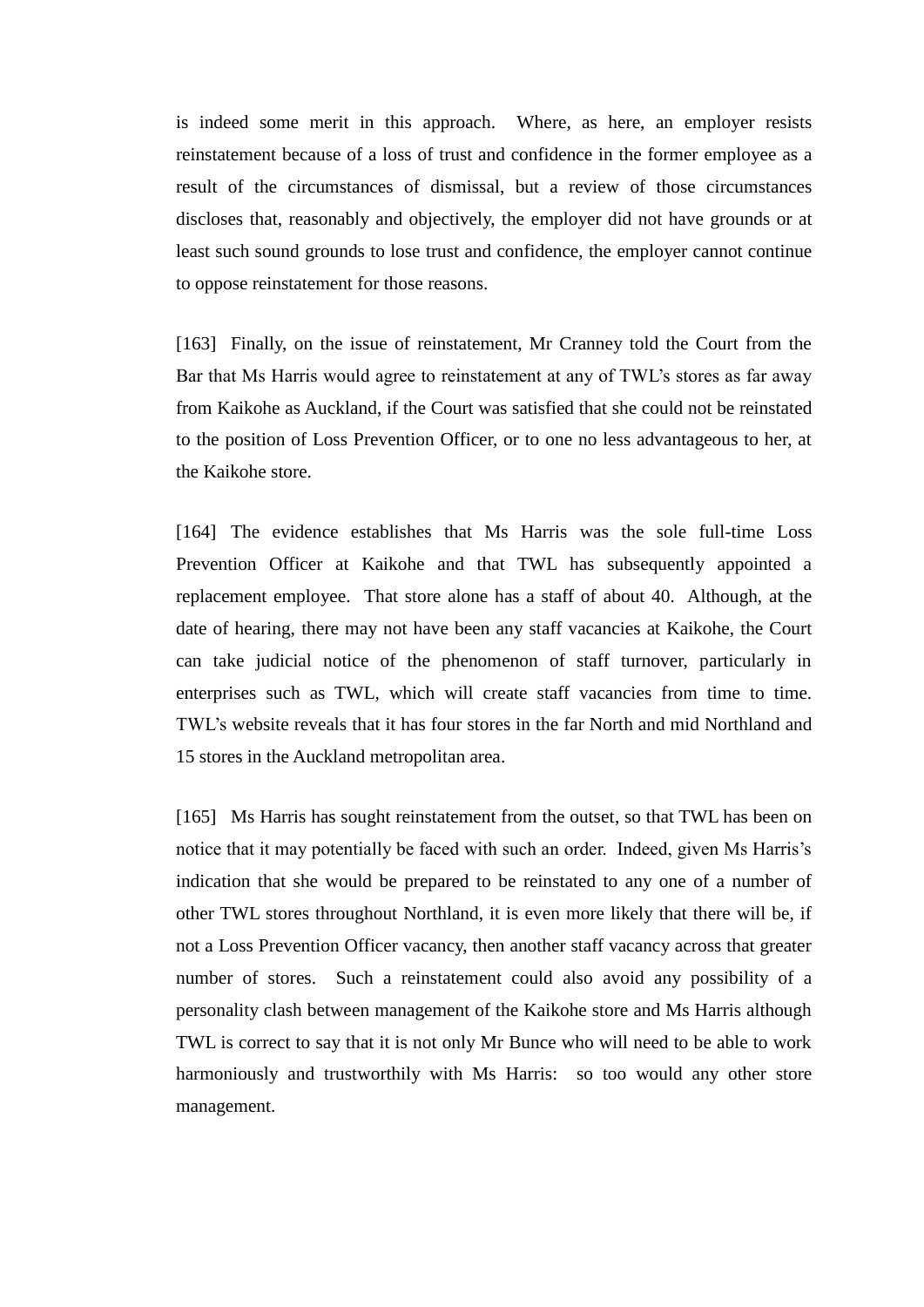[166] Ms Swarbrick was correct that Mr Bunce was not cross-examined seriously about his evidence opposing reinstatement. However, it does not follow, therefore, that the Court must accept this evidence. That is because it is evidence of the witness's opinion rather than of a fact. That opinion must be assessed in the light of the Court's finding whether the employer could, in all the circumstances, have concluded reasonably that it had lost trust and confidence in Ms Harris to the extent of the relationship not being able to be restored with these necessary constituents.

[167] The Court's conclusions as to what the employer could reasonably have found in respect of the complaints means, in turn, that Mr Bunce's assessment of the loss of trust and confidence cannot stand, at least as robustly as he considered. Mr Bunce genuinely believed at the time of dismissing Ms Harris, and indeed when he gave evidence about this, that his loss of trust and confidence in her was such that reinstatement would be neither reasonable nor practicable. However, I conclude on an objective assessment of the evidence that even if it could be said to have been warranted, such loss of trust and confidence is not irremediable so that it would be reasonable and practicable to reinstate Ms Harris to a successful employment relationship with TWL. In those areas where Ms Harris's conduct fell below reasonably expected standards, as it did, a combination of supervision, training and a now stark realisation on Ms Harris's part of the consequences of so behaving, are likely to ensure that such an incident would not be repeated, and that a productive and harmonious working relationship can be restored.

[168] In these circumstances, reinstatement to a Loss Prevention Officer position, or one no less advantageous to her, is reasonable and practicable and will be ordered. That should be at Kaikohe or, if not, at the nearest located TWL store no further distant than Auckland.

[169] This order is not confined to the Kaikohe branch of TWL if there is no vacant position there but should apply to the nearest available vacant position at a TWL branch closest to Kaikohe. It would be reasonable for TWL to require Ms Harris to undertake appropriate customer service and/or Loss Prevention Officer training before resuming her duties at TWL, although she should do so as a paid reinstated employee. The parties are reminded that the Ministry of Business, Innovation and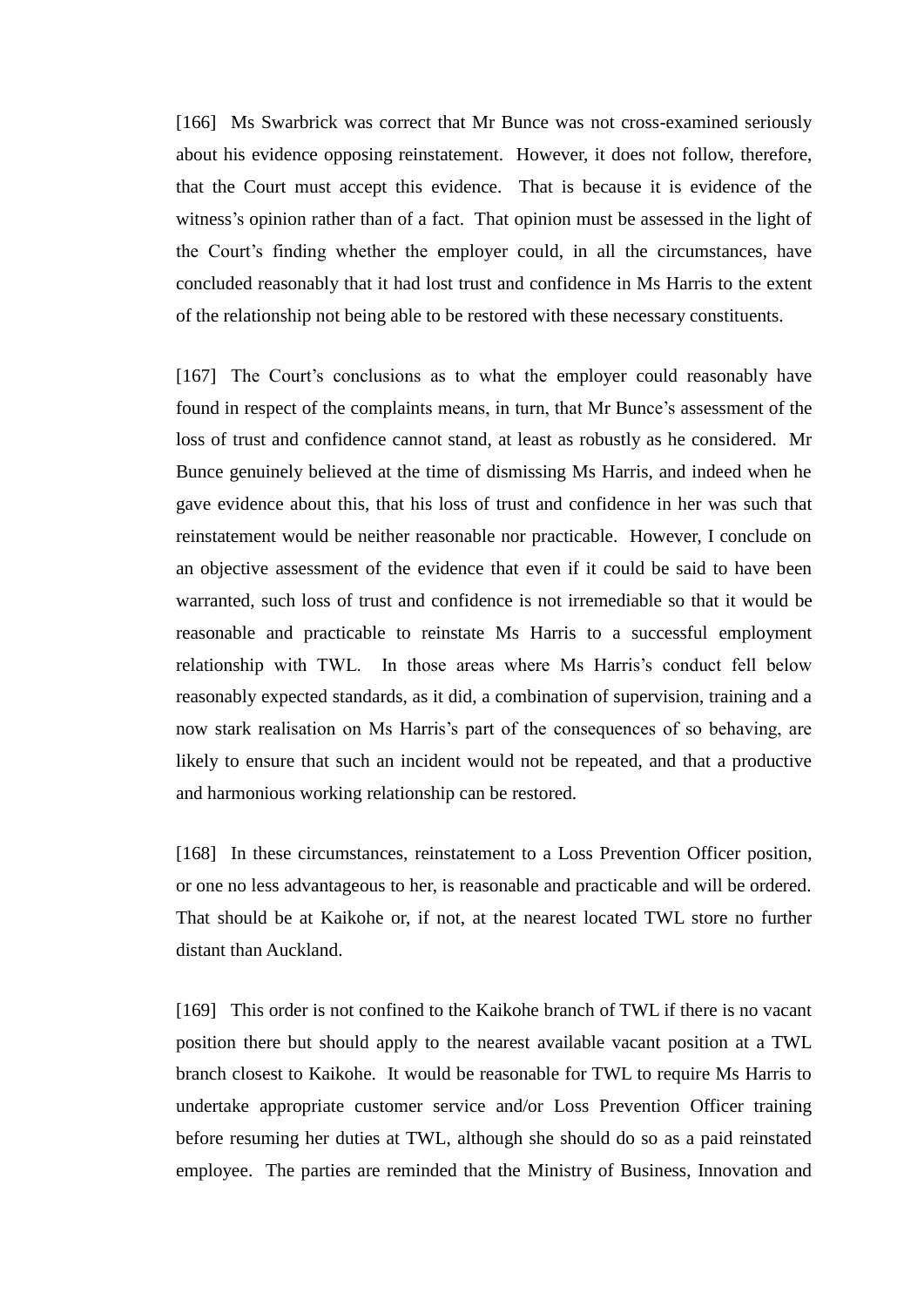Employment's Mediation Service is available to assist them if there are particular difficulties with the implementation of a reinstatement order.

# **Section 124 reductions for contribution**

[170] Section 124 ("Remedy reduced if contributing behaviour by employee") provides:

Where the Authority or the court determines that an employee has a personal grievance, the Authority or the court must, in deciding both the nature and the extent of the remedies to be provided in respect of that personal grievance,—

- (a) consider the extent to which the actions of the employee contributed towards the situation that gave rise to the personal grievance; and
- (b) if those actions so require, reduce the remedies that would otherwise have been awarded accordingly.

[171] Mr Cranney was very critical not only of the determination in this case but of the Authority's application of s 124 in other cases. He submitted that it is not a proper application of the section to simply decide, as the Authority Member did in this case following the finding of unjustified dismissal, that the grievant was so blameworthy for the circumstances that led to her dismissal that she would not be entitled to any remedies at all. Mr Cranney submitted that the proper approach is for the Authority to determine, first, what should be the remedies for that unjustified dismissal before applying the s 124(b) statutory reduction if that is applicable.

[172] An associated argument advanced by Mr Cranney is that the remedy of reinstatement is not reducible under s 124(b) because of the way in which it is defined in the statute. In practical terms, counsel submitted that the "extent" of the remedy of reinstatement is fixed statutorily by s 123(1)(a) which provides:

- (1) Where the Authority or the court determines that an employee has a personal grievance, it may, in settling the grievance, provide for any 1 or more of the following remedies:
	- (a) reinstatement of the employee in the employee's former position or the placement of the employee in a position no less advantageous to the employee:

[173] Mr Cranney's argument was that, if reinstatement is practicable and reasonable pursuant to s 125, then the reinstatement must either be to the employee's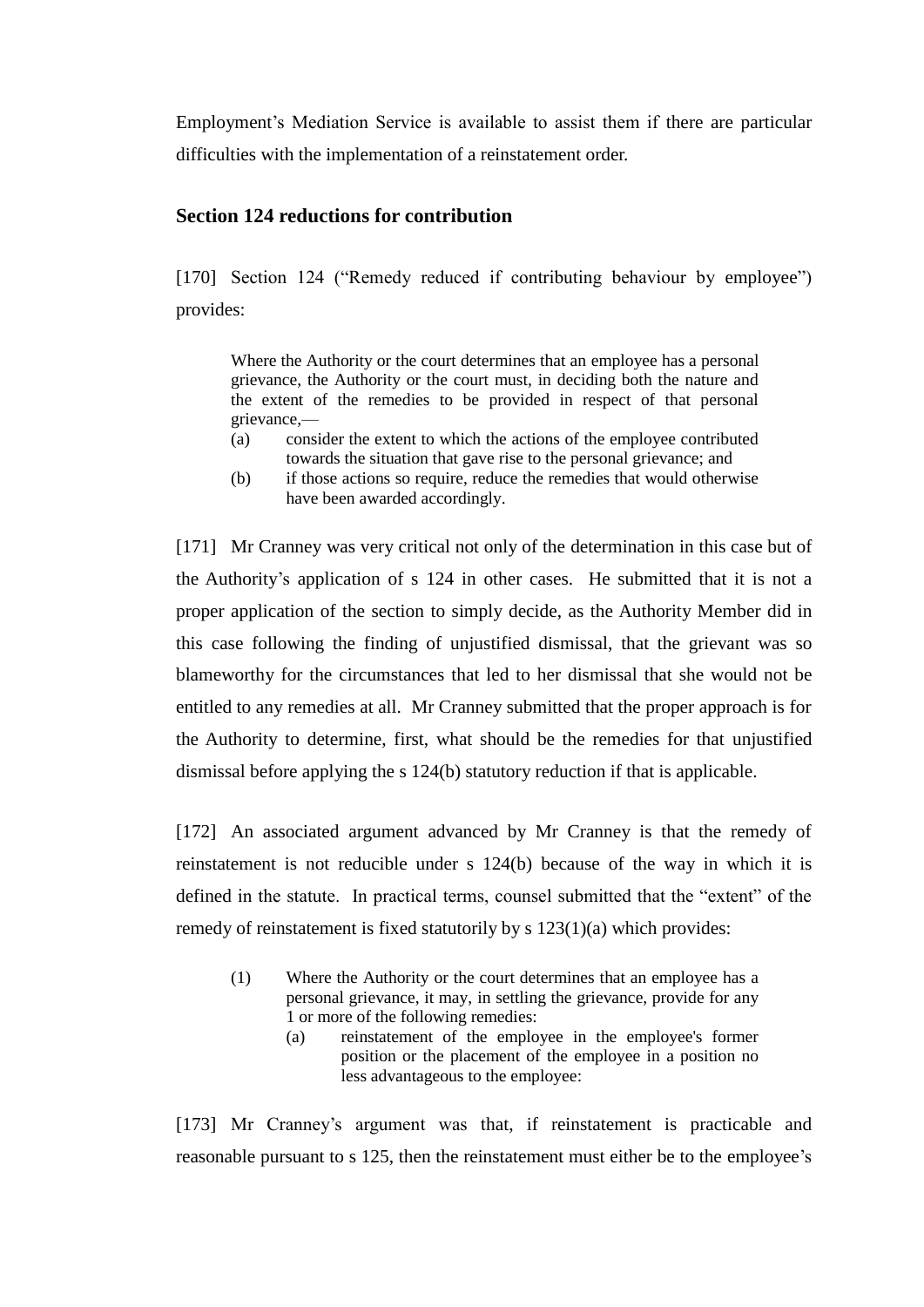former position (including all terms and conditions of employment applicable to that position) or to the placement of the employee in another position but which is, nevertheless, no less advantageous to the employee. Counsel submitted that any order for reinstatement in these terms cannot be reduced under s 124. To do so would infringe on the statutory nature of the remedy.

[174] I begin by analysing the components of s 124. The logical sequence to the application of the section begins with the word "must". This means that in every case where the Authority or the Court finds that an employee has a personal grievance, the Court will apply the subsection (a) and (b) considerations in deciding "both the nature and the extent" of the remedies to be provided in respect of that personal grievance.

[175] The "nature" of the remedies addresses those different remedies set out in s 123 which include reinstatement (subs  $(1)(a)$ ), reimbursement of lost earnings (subs  $(1)(b)$ , what is commonly referred to as distress compensation (subs  $(1)(c)(i)$ ), compensation for loss of other benefits (subs  $(1)(c)(ii)$ ) and the other remedies set out in s 123(1) which are less commonly applied.

[176] The "extent" of the remedies to be provided for in the personal grievance that the Court must consider in every case addresses the amount or duration of any of those particular remedies. So, in practice, the "extent of the remedies" may include how much of the remuneration lost as a result of the grievance will be compensated for under s  $123(1)(b)$ , how much compensation under s  $123(1)(c)$  will be awarded, and the like.

[177] The Authority or the Court must consider "the extent to which the actions of the employee contributed towards the situation that gave rise to the personal grievance". Working backwards from the end of that phrase, "the personal grievance" is the Authority's or Court's finding of an unjustified dismissal from, or unjustified disadvantage in, employment, and the other varieties of statutory grievance.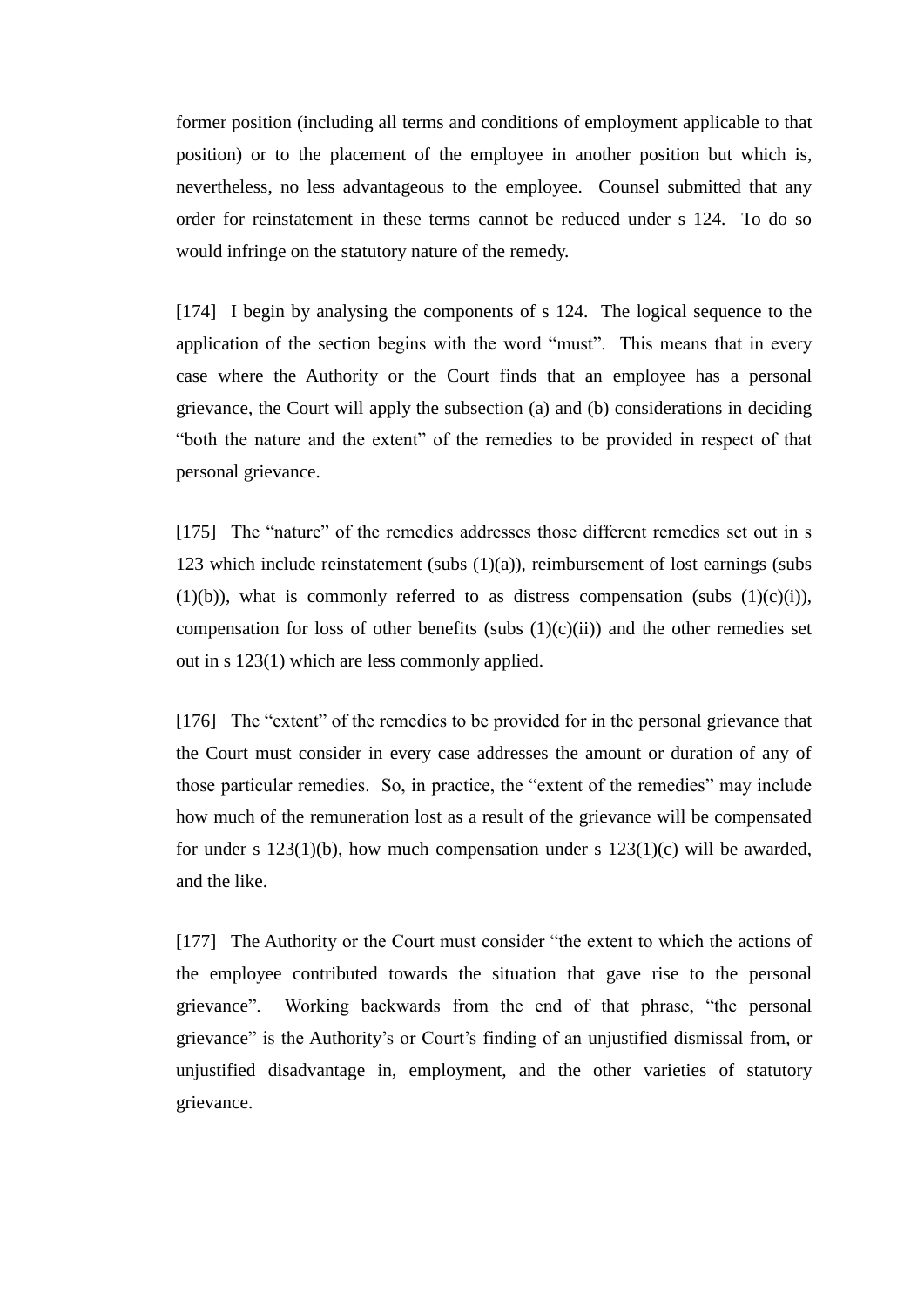[178] Next, "the situation that gave rise to" that personal grievance is the series of relevant events which caused the employee to have been dismissed or disadvantaged unjustifiably. Longstanding case law establishes that there must be more than simple cause and effect shown. $9$  The employee's actions must be culpable or blameworthy or wrongful actions which must have contributed, for example, to a complaint of serious misconduct which, following investigation, brought about the dismissal of the employee.

[179] Finally, in this process of consideration of s 124(a), the Authority or the Court is required to "consider the extent" to which those employee actions contributed to the situation that gave rise to the grievance. That connotes a proportionate analysis reflecting the commonsense experience that, on many occasions, an employee will have been at fault but the circumstances did not justify that employee's dismissal or disadvantage. There are, also, many cases in which the Court will find that there is no element of (culpable) contributory conduct by an employee, in which case neither the nature nor the extent of the remedies to be provided will need to be reduced.

[180] Next, the Authority and the Court are left with a broad discretion even if they find that the actions of the employee contributed towards the situation that gave rise to the grievance. That is because of the opening words of s 124(b) ("if those actions so require"). In each case, therefore, even if there were blameworthy or culpable actions or omissions of the employee that contributed to the situation that gave rise to the grievance, it will still be necessary for the Court or the Authority to consider whether those will "require" a reduction of the remedies.

[181] On the next point, Mr Cranney is correct about how s 124 must be applied. The Court or the Authority will need to consider and determine what remedies would have been awarded but for the existence of culpable contributory conduct which requires their reduction. That is because of the words used at the end of s 124(b), "… the remedies that would otherwise have been awarded …". Mr Cranney is correct that the Court or the Authority is obliged to follow the statute and to assess

 $\overline{a}$ 

<sup>9</sup> *Paykel Ltd v Ahlfeld* [1993] 1 ERNZ 134 at 337-339, *Lavery v Wellington Area Health Board* [1993] 2 ERNZ, 31 at 52-53.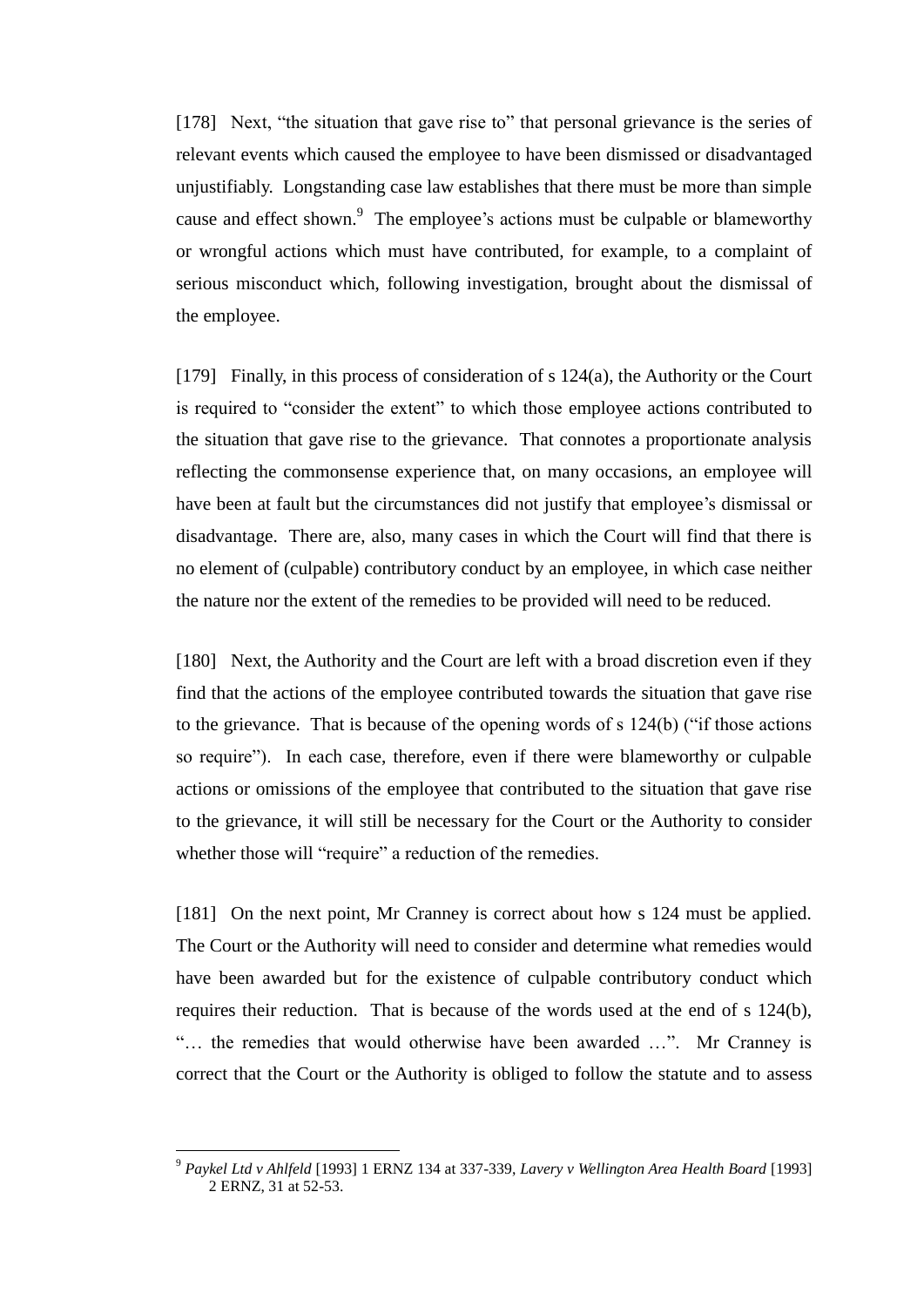remedies absent any consideration of contributory fault, before the reduction exercise is applied under s 124.

[182] Finally, it is necessary to address the difficult question of what is meant by the word in s 124(b), "reduce". Mr Cranney argued that this means to lessen but not to eliminate or negate. Ms Swarbrick on the other hand submitted that a reduction can include a complete reduction which amounts to an elimination of any remedies. Using the methodology commonly adopted by the Authority, Ms Swarbrick submitted that a reduction can range in percentage terms between a fraction of one per cent at one end of the scale and 100 per cent at the other end of the scale.

[183] It is correct, as Mr Cranney submitted, that the Authority in particular now very frequently applies s 124 by a reduction expressed as a percentage and also, not infrequently, that the Authority (and on occasions the Court also) has made 100 per cent reductions of remedies as the Authority did in this case. Some judges have, however, questioned how a dismissal can be logically at the same time an unjustified dismissal but also 100 per cent the fault of the employee.<sup>10</sup> Put another way, if an employee is entirely responsible, by his or her conduct, for his or her dismissal, can this be said logically to have nevertheless been an unjustified dismissal?

[184] There is some judicial authority on this challenging question although the cases were both decided principally under the Employment Contracts Act 1991 and judicial views are not unanimous. No case has considered the question in light of the most recent amendments to the personal grievance provisions in the legislation enacted in 2010.

[185] Section 40(2) of the Employment Contracts Act 1991 was materially identical to the current s 124 of the Employment Relations Act. The Employment Contracts Act, however, appeared to repeat the provision specifically in relation to remuneration loss (s 41) whereas the current legislation has omitted that repetition and has extended the reduction for contributory fault provisions to unjustified

 $\overline{a}$ 

<sup>10</sup> *Kaipara v Carter Holt Harvey* [2012] NZEmpC 40 at [70]-[71] per Chief Judge Colgan, *Tupu v Romano's Pizzas (Wellington) Ltd* [1995] 2 ERNZ 266 at 278 per Chief Judge Goddard, *NZFP Pulp and Paper Co Ltd v Horn* [1996] 1 ERNZ 278 at 285-286 per Chief Judge Colgan.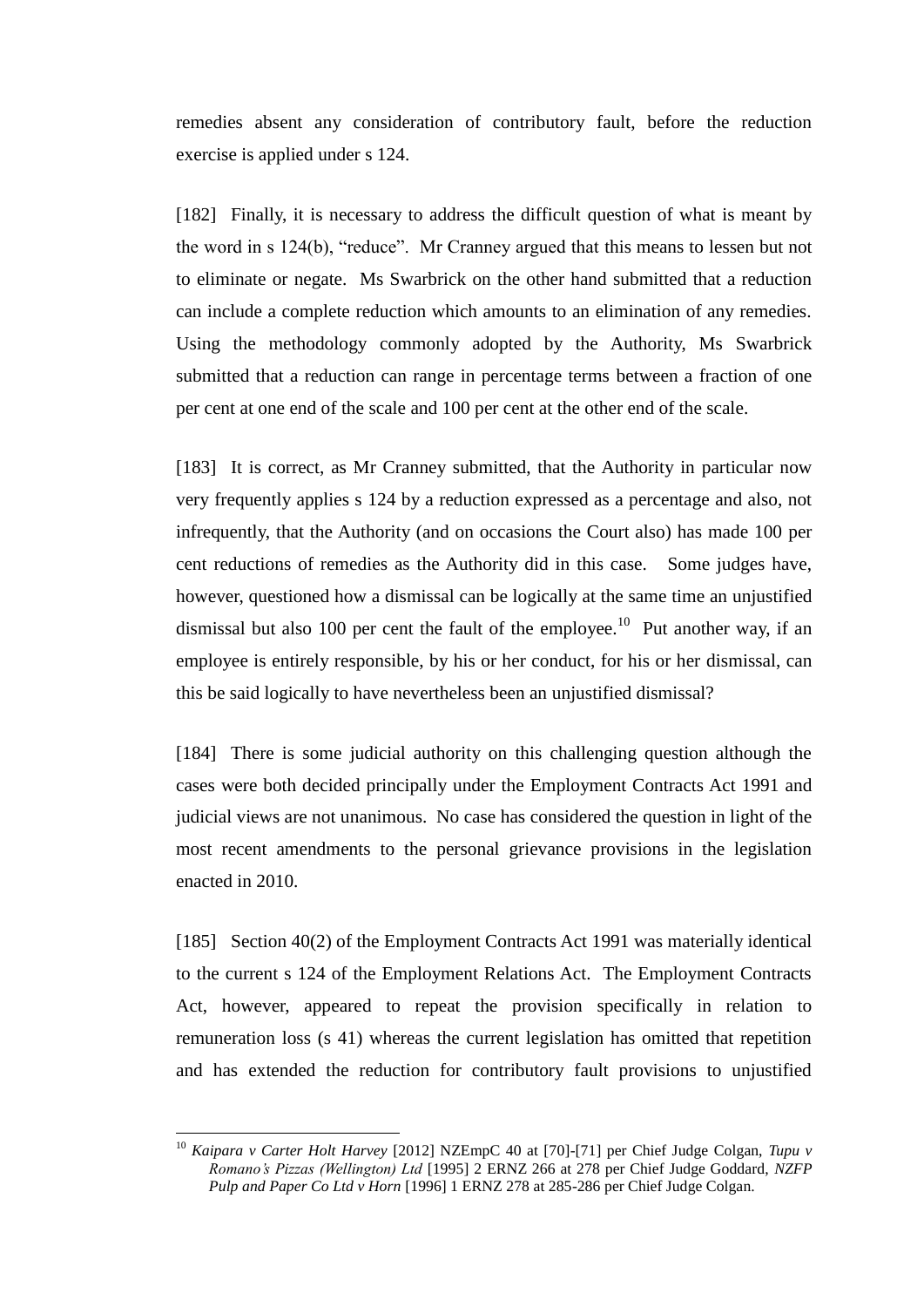disadvantage grievances which were not covered by s 40(2) of the Employment Contracts Act.

[186] The Court of Appeal, although by way of observation (obiter dicta), referred to the issue in *Ark Aviation Ltd v Newton*.<sup>11</sup> The Court of Appeal appears, however, to have favoured an approach that deals with what might be called 'nil remedies' as one of the Court's general discretions under s 123 of the current Act. The Court of Appeal noted:

[41] The purpose of the direction to assess the nature and extent of remedies, including sums which in general must be awarded to reimburse lost wages according to what is thought just and equitable, is to enable the Tribunal and the Employment Court to do justice to the overall situation that is proved at the hearing of the grievance. That is ultimately done when determining remedies. The statutory provisions should be interpreted to give them full effect, consistent with this statutory purpose.

…

 $\overline{a}$ 

[45] While it is not strictly in issue in the present case we should make it clear that we do not rule out the possibility that in some situations misconduct of an employee only discovered after a dismissal may be so egregious as to require the discretion to provide for a remedy under s 40(2) not to be exercised at all in favour of the employee whose grievance has been established. We have in mind deliberate and serious misconduct by an employee, which significantly affects the employer, and which amounts to a serious abuse of the trust and confidence that underpins the relationship.

[46] … A contract of employment is a special relationship under which workers and employers have mutual obligations of confidence, trust and fair dealing: *Telecom South Ltd v Post Office Union Inc* [1992] 1 ERNZ 711; [1992] 1 NZLR 275, at p 722; p 285 per Richardson J [as he then was]. An employee guilty of a fundamental breach of those contractual obligations arguably cannot be said under s 40(1) to have lost wages or other money or any benefit, or under s  $41(1)(b)$  to have lost remuneration, as a result of a personal grievance. If that is so no obligation to order reimbursement arises at all. Nor would reinstatement or compensation for humiliation, loss of dignity or injury to feelings, both of which are discretionary remedies, be appropriate.

[187] As may be seen from the foregoing passage, the Court of Appeal identified the application of s 40(2) of the Employment Contracts Act (the material predecessor of the current s 124) as being exercisable in the case of serious misconduct discovered by the employer only after dismissal. That is not the position in this case although, arguably, if the section could be applied to after-discovered misconduct, there is no reason in principle why it should not also be applied to conduct known to

<sup>11</sup> *Ark Aviation Ltd v Newton* [2001] ERNZ 133 at [41], [45]-[46] (CA).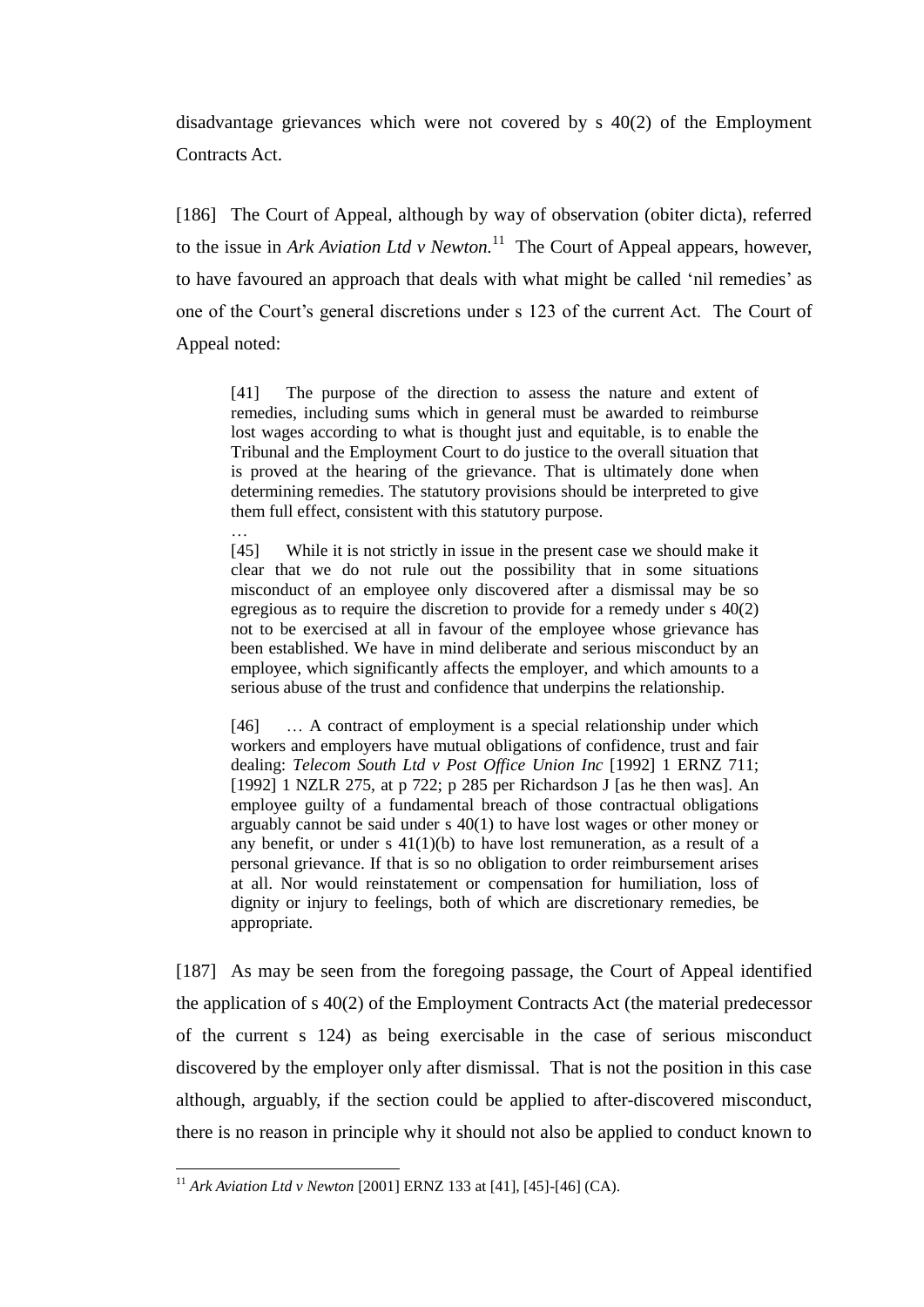the employer at the time of dismissal. The test suggested by the Court of Appeal under s 40(2) of the Employment Contracts Act was a high one. Conduct which might negate the exercise of the Court's discretion to provide for a remedy or an established grievance was said to be "so egregious". This was expanded upon, theoretically, as "deliberate and serious misconduct … which significantly affects the employer, and which amounts to a serious abuse of the trust and confidence that underpins the relationship".

[188] *Ark Aviation* was followed by this Court in *Eniata v Amcor Packaging New Zealand Ltd.*<sup>12</sup>

[189] Turning to cases in which the question of whether reduction can include extinguishment, the first was *Tupu v Romano's Pizzas (Wellington) Ltd.*<sup>13</sup> There Chief Judge Goddard concluded that "Contributory conduct is available to reduce remedies not to extinguish them". The Court in that case distinguished what it described as substantive grounds which justified dismissal and procedural grounds the unfairness of which made the dismissal unjustified. The Court declined to reduce remedies to the point of extinguishment. It does not appear from the judgment that the question, on which the Chief Judge pronounced, was argued comprehensively before him.

[190] In *Salt v Fell*<sup>14</sup> the Court of Appeal again examined the consequence of misconduct discovered only after the dismissal and whether this could sound in a reduction of remedies. Explaining the principle, albeit in a different context,  $15$  the Court said:

Whichever approach is adopted, the result should be that the employee does not benefit from his or her wrong. At times, the subsequently discovered conduct may be so egregious that no remedy at all should be given, notwithstanding the dismissal being technically unjustifiable. But that will not often be the outcome. After all, the employer has also committed a wrong, namely an unjustified dismissal based on what he or she knew at the time. He or she did not act as a fair and reasonable employer would have acted in all the circumstances at the time.

 $\overline{a}$ 

<sup>12</sup> *Eniata v Amcor Packaging NZ Ltd* [2002] 2 ERNZ 154.

<sup>13</sup> *Tupu v Romano's Pizzas (Wellington) Ltd*, above n 10, at 272.

<sup>14</sup> *Salt v Fell* [2008] 3 NZLR 193 (CA).

 $15$  At [96].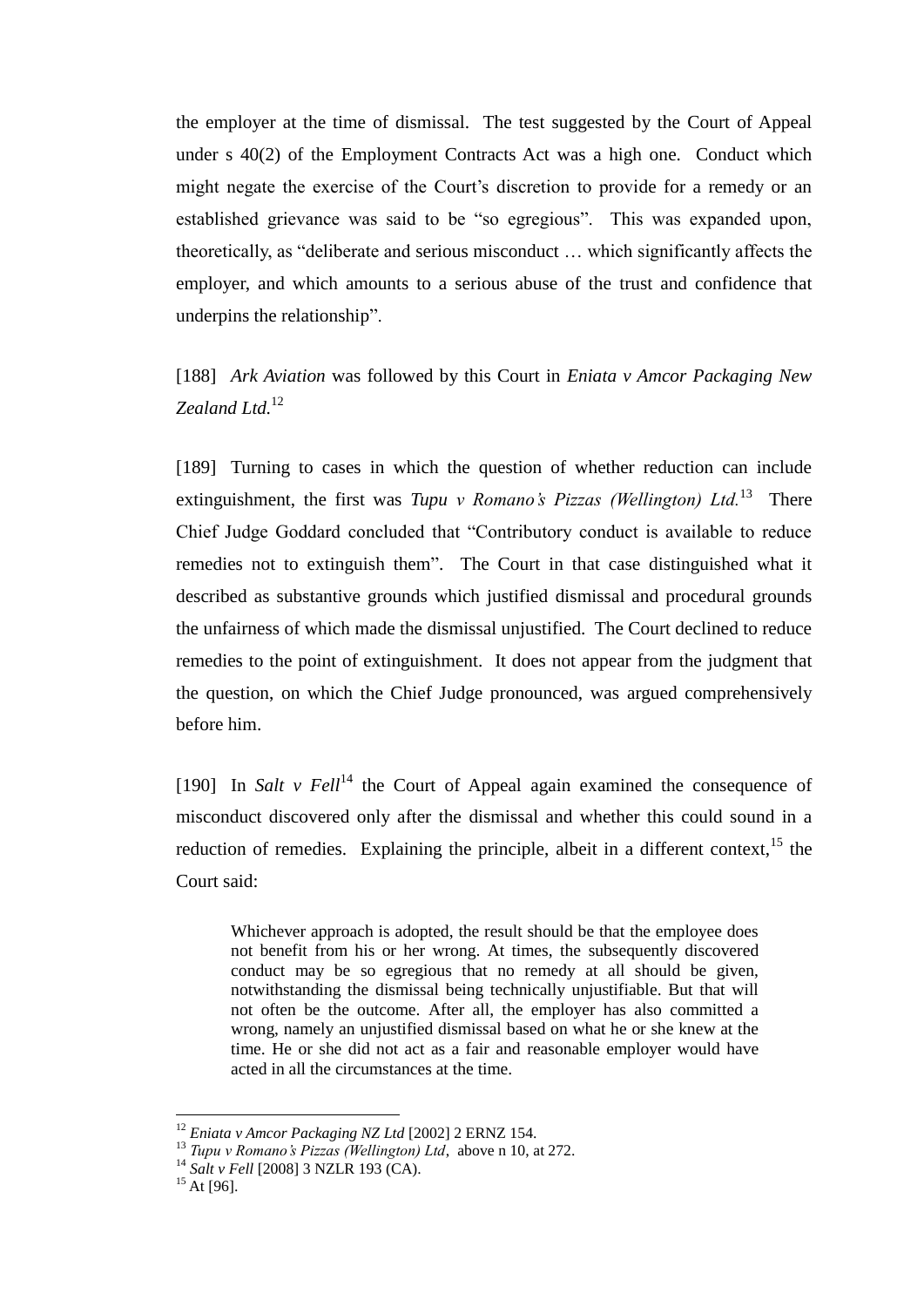[191] Next, the Court of Appeal also touched on the issue in its judgment in *Telecom Ltd v Nutter.*<sup>16</sup> Although not addressing the issue of zero or nil compensation, the Court of Appeal expressed the view that a finding of contributory fault of 50 per cent is one of significant contribution.<sup>17</sup>

[192] In *Wilmshurst v McGuire (t/a California Sun & Beauty Studio)*<sup>18</sup> Chief Judge Goddard commented on the apparent inconsistency of first making, and then cancelling, a monetary award. He said: $19$ 

… the Tribunal was right to think that, in most cases, the legislation requires it to make an award and then a deduction from it for conduct that calls for a deduction. Where that deduction is as high as 100 percent, the making of an award in the first place, only to confiscate it a moment later, although an entirely proper course, can be misunderstood and can expose the Tribunal to avoidable uninformed criticism. It is open to the Tribunal, in cases in which it thinks that the employee should recover nothing, to say so as part of the process of assessing compensation. A nil award is the equivalent of nominal or token damages at common law and would convey the Tribunal's view that the case should never have been brought. … If the employee has behaved in a way that is strongly causative of the situation that gave rise to the personal grievance, and that behaviour was reprehensible in a way that is relevant to the employment relationship and was known to the employer before dismissing the employee, so that it can be said that but for the employee's bad behaviour the employer probably would not have considered dismissing the employee, then the Tribunal may be justified in awarding no compensation for injury to the employee's feelings or reputation or for humiliation.

[193] The only other case in which the legal issue has arisen whether reduction includes extinction was *Kendal v A Mark Publishing Ltd.*<sup>20</sup> Addressing the equivalent words under the Employment Contracts Act 1991, "reduce the remedies that would otherwise have been awarded accordingly", the Court held that:

Such an approach impresses me as being within the broadly enabling legislative intent, given the plain ordinary meaning of *"reduce"* which means to *"make .., smaller or less"* (The Concise Oxford Dictionary - The New Edition for the 1990s, p1006). In my view reduction to the point of extinction is not, upon a plain words/plain meaning approach, a contradiction in terms.

 $\overline{a}$ 

<sup>16</sup> *Telecom Ltd v Nutter* [2004] 1 ERNZ 315 (CA).

<sup>&</sup>lt;sup>17</sup> At [97]-[99].

<sup>18</sup> *Wilmshurst v McGuire (t/a California Sun & Beauty Studio)* [1999] 2 ERNZ 128.

 $19$  At 132.

<sup>20</sup> *Kendal v A Mark Publishing Ltd* CEC19/97, 18 July 1997 (EmpC).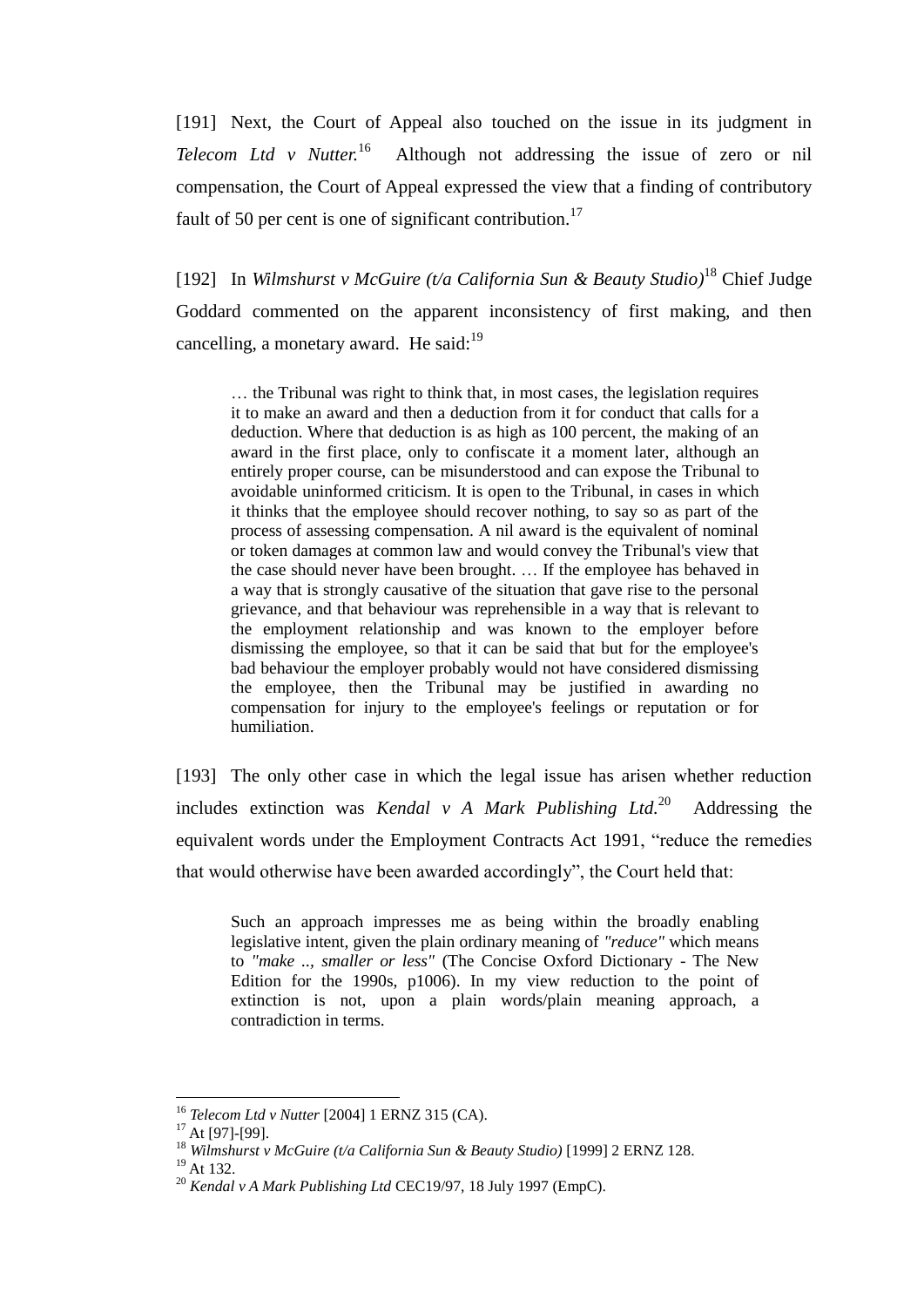[194] Although it is not entirely clear from the judgment, it does not appear that the Court heard legal argument on the question from which it was able to distil this principle.

[195] As with many aspects of statutory employment law, there is analogous common law precedent. Nominal, even absurdly nominal, awards of damages have sometimes been made to illustrate a judge's or a jury's view that whilst a plaintiff suffered a legal wrong, such was the inconsequential nature of that wrong and/or the plaintiff's contributory conduct, that only a derisory award of damages is warranted. Such an approach was usually a minimal award but not the absence of an award. There may well have been implications for costs in the event of a nil award, so that judges and juries may have intended, by such awards, that plaintiffs would only have their costs met. Under a regime where costs must follow the event, it may be crucial to determine "the event" to ensure how costs will fall. Under the Act's discretionary costs' regimes, that may be less crucial.

[196] Whether Parliament intended "reduce" to mean eliminate must be seen in the context of the provisions of the Act providing remedies for personal grievances. A number of those remedies are discretionary but there is one exception to that. Section 128 applies where the Court or the Authority concludes both that an employee has a personal grievance and that the employee has lost remuneration as a result of the personal grievance. The remainder of s 128 then provides for a mandatory minimum payment of compensation to such an employee and gives the Authority or the Court a discretion to require the employer to pay a greater sum for compensation. Subsections (2)-(3) are as follows:

- (2) If this section applies then, subject to subsection (3) and section 124, the Authority must, whether or not it provides for any of the other remedies provided for in section 123, order the employer to pay to the employee the lesser of a sum equal to that lost remuneration or to 3 months' ordinary time remuneration.
- (3) Despite subsection (2), the Authority may, in its discretion, order an employer to pay to an employee by way of compensation for remuneration lost by that employee as a result of the personal grievance, a sum greater than that to which an order under that subsection may relate.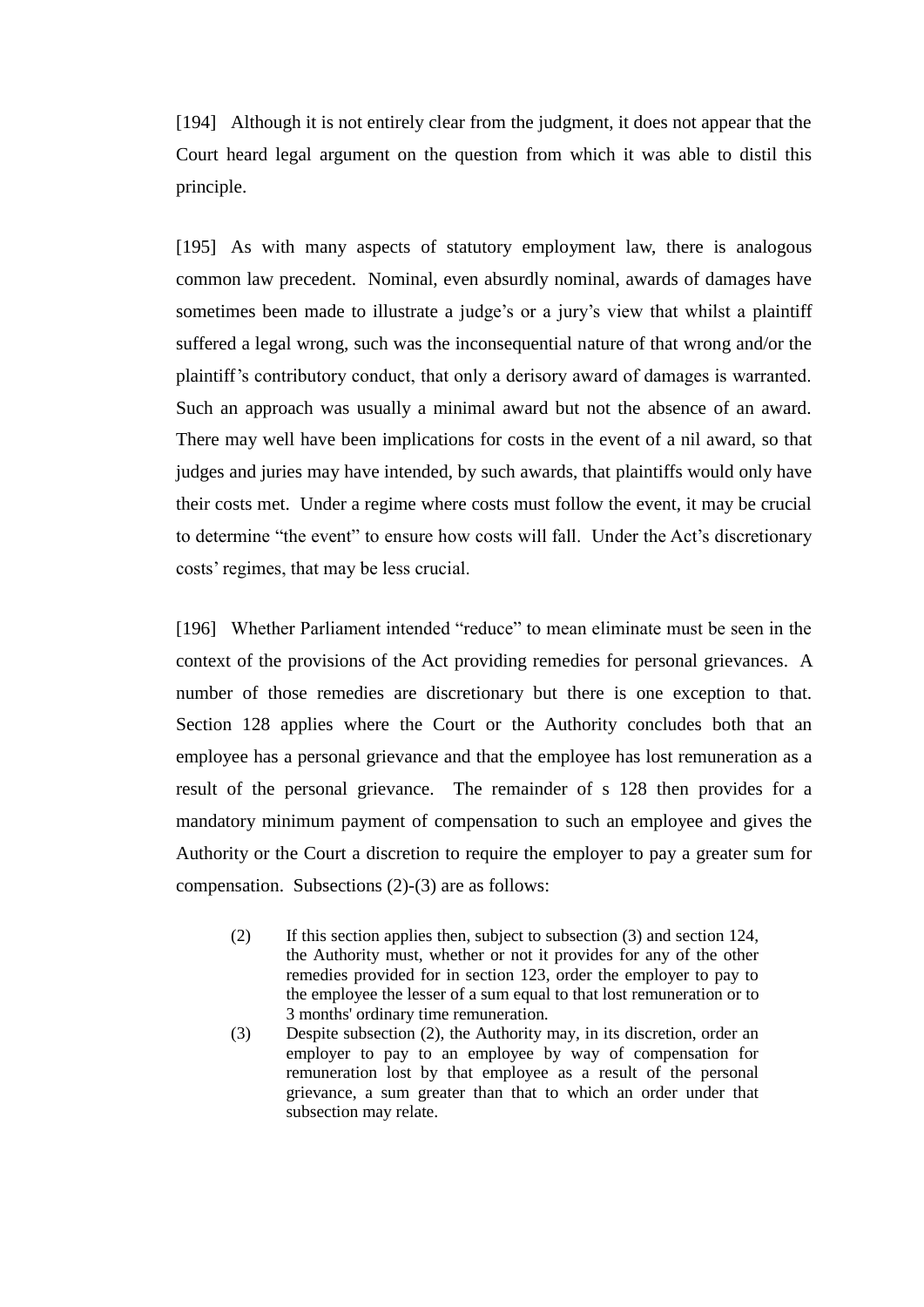[197] Subsection (2) states that remuneration compensation will be the lesser of either the remuneration actually lost by the employee as a result of the grievance or three months' ordinary time remuneration.

[198] Assuming that an unjustifiably dismissed employee has lost remuneration and the Court or the Authority must order compensation for that under subs (2), does s 124, properly construed, nevertheless trump s 128(2) by enabling the Court or the Authority to eliminate what would otherwise be the statutory minimum compensation?

[199] The answer lies in s 128(2) itself. It is expressly subject to s 124 so that reductions for contributing behaviour or conduct by an employee can include what would otherwise be the statutory minimum compensation payable under s 128(2).

[200] The other relevant contextual consideration arises under s 103A. Section 124 has been applied by the Authority and the Court in cases where an unjustified dismissal or disadvantage arises because of a so-called procedural defect but in circumstances where the merits or substance of the employee's conduct would otherwise make dismissal justified. Section 103A(5) now deals with such cases expressly. Process defects that are both minor and do not result in the employee being treated unfairly cannot (the subsection is mandatory) alone cause a dismissal or an action to be unjustified. The application of subs (5) now deals with cases in which the Authority or the Court might previously have used s 124 to reduce to nothing any remedies that would otherwise be provided to do justice to the sort of situation caught by s 103A(5). In this way it is arguable that such cases will be treated as justified dismissals rather than as unjustified dismissals but for which no remedies at all are provided.

[201] I do not propose to determine whether remedy "reduction" under s 124 can extend to complete remedy extinguishment. Individual judges have delivered contradictory judgments and then under an earlier legislative regime that may not necessarily be applicable now. The issue has not been argued comprehensively as would be appropriate before making a significant judgment on this question. In any event, I have concluded that, in addition to Ms Harris's dismissal being unjustified,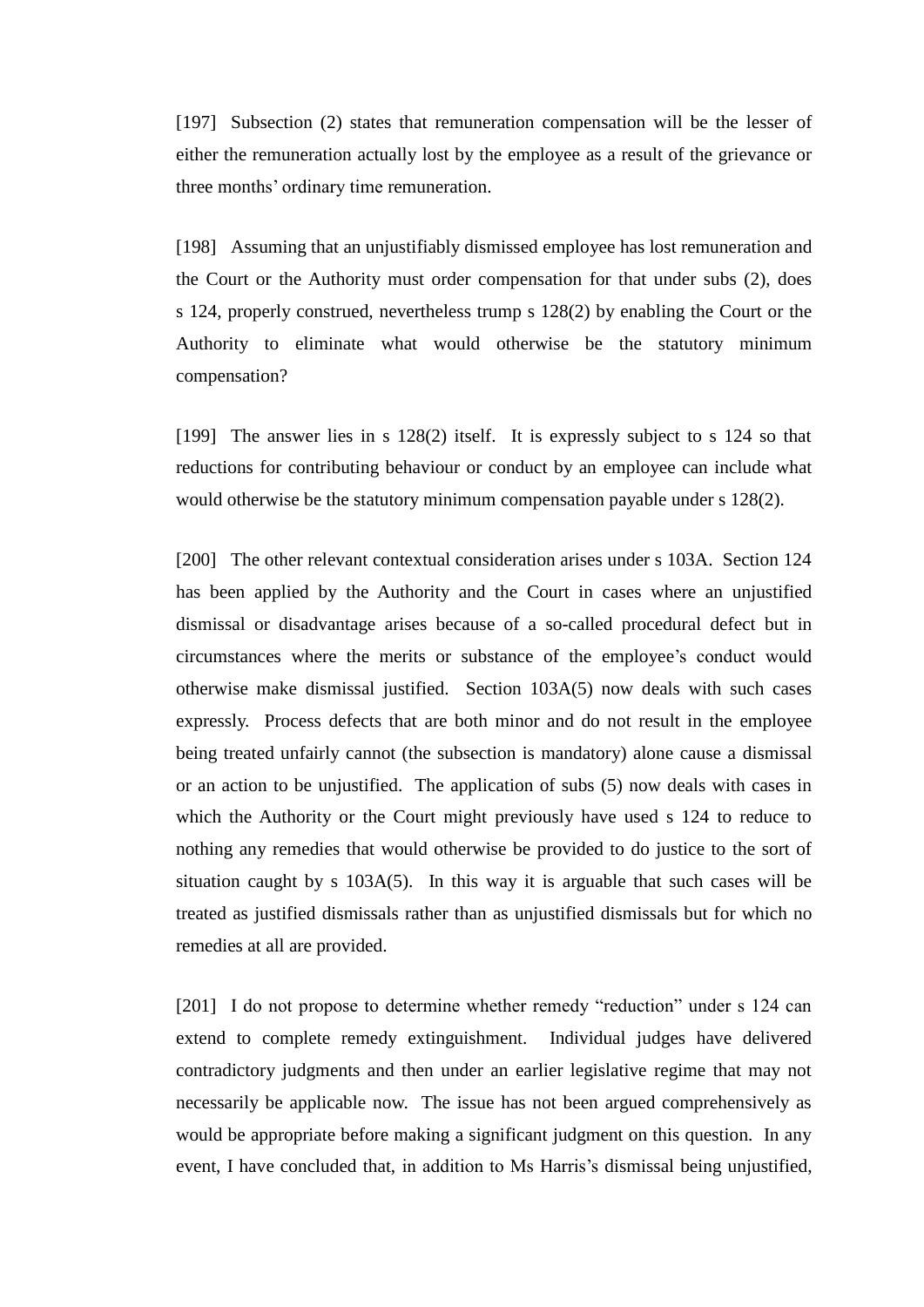her contributory conduct would warrant a lesser reduction than total extinguishment of remedies even if the latter might be available to the Court in law.

[202] For all these reasons, I would prefer that a full Court should consider and decide this question after considered argument and will only say that, despite recourse to reduction amounting to total extinguishment by the Authority and the Court on a number of occasions, there is nevertheless a respectable argument that this may not be a proper application of s 124.

# **A s 124 reduction of reinstatement?**

[203] Although not argued by counsel at the hearing and because my decision on reinstatement is not affected by it, the following are observations only although on an important point of law which may be able to be determined in another case. Can the Authority or the Court apply s 124 to the remedy of reinstatement under s 123(a) by reinstating an employee to a position with the employer which was not the employee's former position or one no less advantageous to the employee? There are cases that conclude that this can be done but, respectfully, I have doubts about the correctness of that interpretation of ss 123(a) and124.

[204] In *Excell Corporation Ltd v Stevens*<sup>21</sup> Judge Travis dealt with this question as  $follows: <sup>22</sup>$ 

I am not persuaded by Mr Parmenter's contention that the Authority had no jurisdiction to make an order reinstating Mr Stephens to a position that was less advantageous. That is certainly the requirement of s 123(a) when the Authority is exercising its discretion and equity and good conscience jurisdiction to make a reinstatement order settling the grievance. That section is followed immediately by s 124, which requires the Authority or the Court, in deciding both the nature and extent of the remedies to be provided, to consider whether there has been contributory conduct and, if those actions so require, to "reduce the remedies that would otherwise have been awarded accordingly". That section must be a reference back to the remedies provided in s 123 which includes the remedy of reinstatement. It therefore provides a statutory basis, and indeed a statutory obligation, for the Authority to modify the reinstatement order it would otherwise have made under s 123(a).

 $\overline{a}$ 

<sup>21</sup> *Excell Corporation Ltd v Stephens* [2003] 1 ERNZ 487.

 $^{22}$  At [22].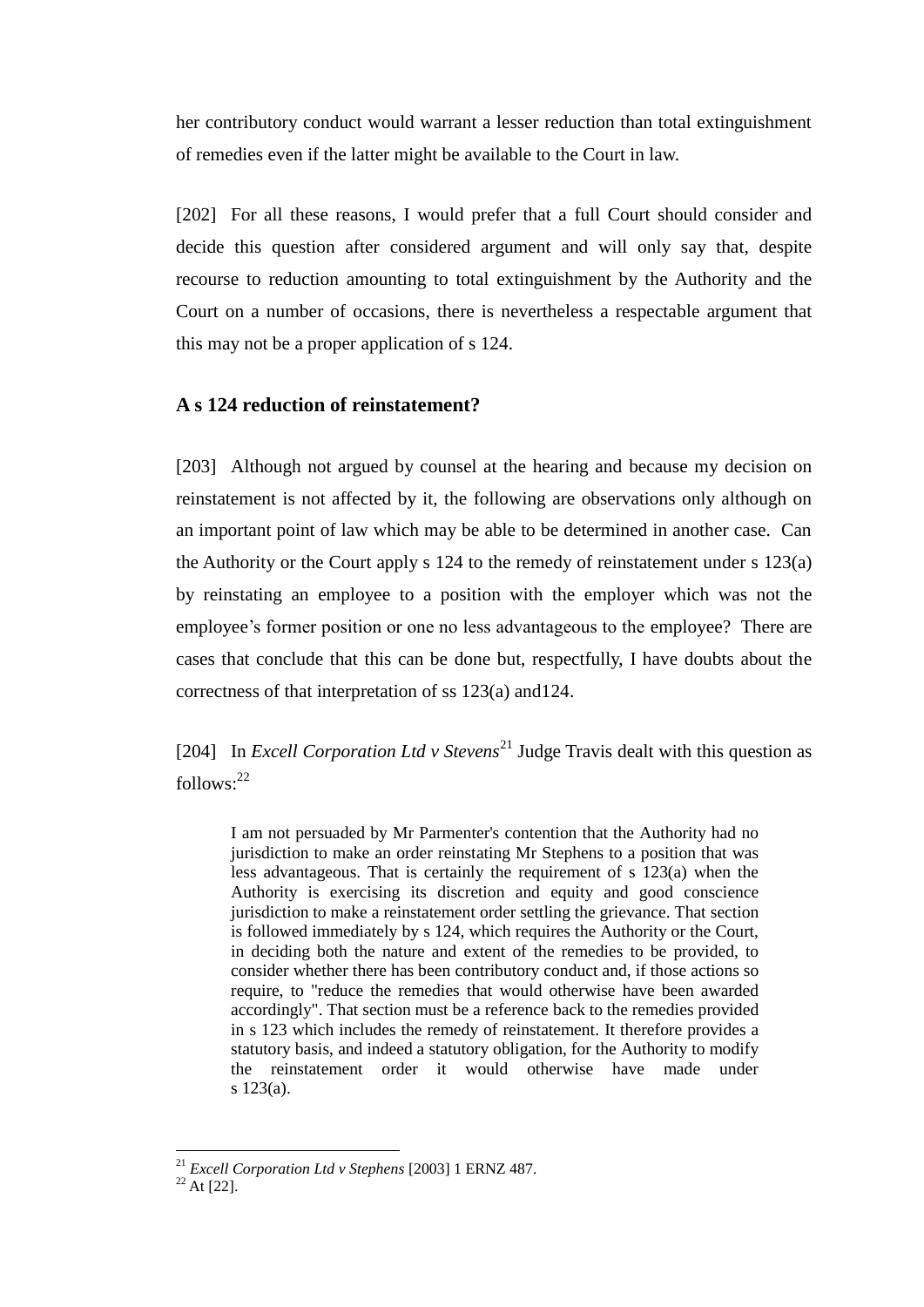[205] When considering the "nature" of the remedies under s 124, the Authority or the Court is, in a case of reinstatement, required to consider whether or not to reinstate the employee pursuant to their statutory powers to do so under s 123(a) of the Act. When the Authority or the Court considers the "extent" of that remedy, as it must under s 124, it does so on the presumption that it will order reinstatement (as opposed to refusing it) so that the "extent" question is the extent of the reinstatement order. Unlike, for example, monetary compensation for lost remuneration, "reinstatement" is tightly defined by s 123(a). Parliament has permitted only two sorts of reinstatement, to the position previously occupied or to one no less advantageous than that. So, in my view, it is distinctly arguable that the "extent" question for the Authority or the Court under s 124 in relation to reinstatement is only whether it is to be to the former position or to one no less advantageous. If that is correct, it would mean that the Authority and the Court are not empowered to go beyond those alternatives and to direct what might be called a demotion reinstatement including to a position with the employer that is less advantageous to the employee than the one from which he or she was dismissed.

[206] Although greater flexibility in reinstatement orders may be very desirable, such a discretion is for Parliament to give to the Authority and the Court and not for those bodies to adopt unilaterally and contrary to the statute. There were, no doubt, policy reasons behind that restrictive definition of reinstatement under s 123(a). These included making reinstatement an effective remedy not able to be watered down, ultimately to the point of meaninglessness, by the Authority or the Court.

[207] That interesting, important and difficult question will be for decision in another case.

# **A s 124 reduction in this case?**

[208] What is an appropriate reduction of the remedies to which Ms Harris would otherwise be entitled to reflect her undoubted blameworthy conduct that contributed to the situation that gave rise to the grievance?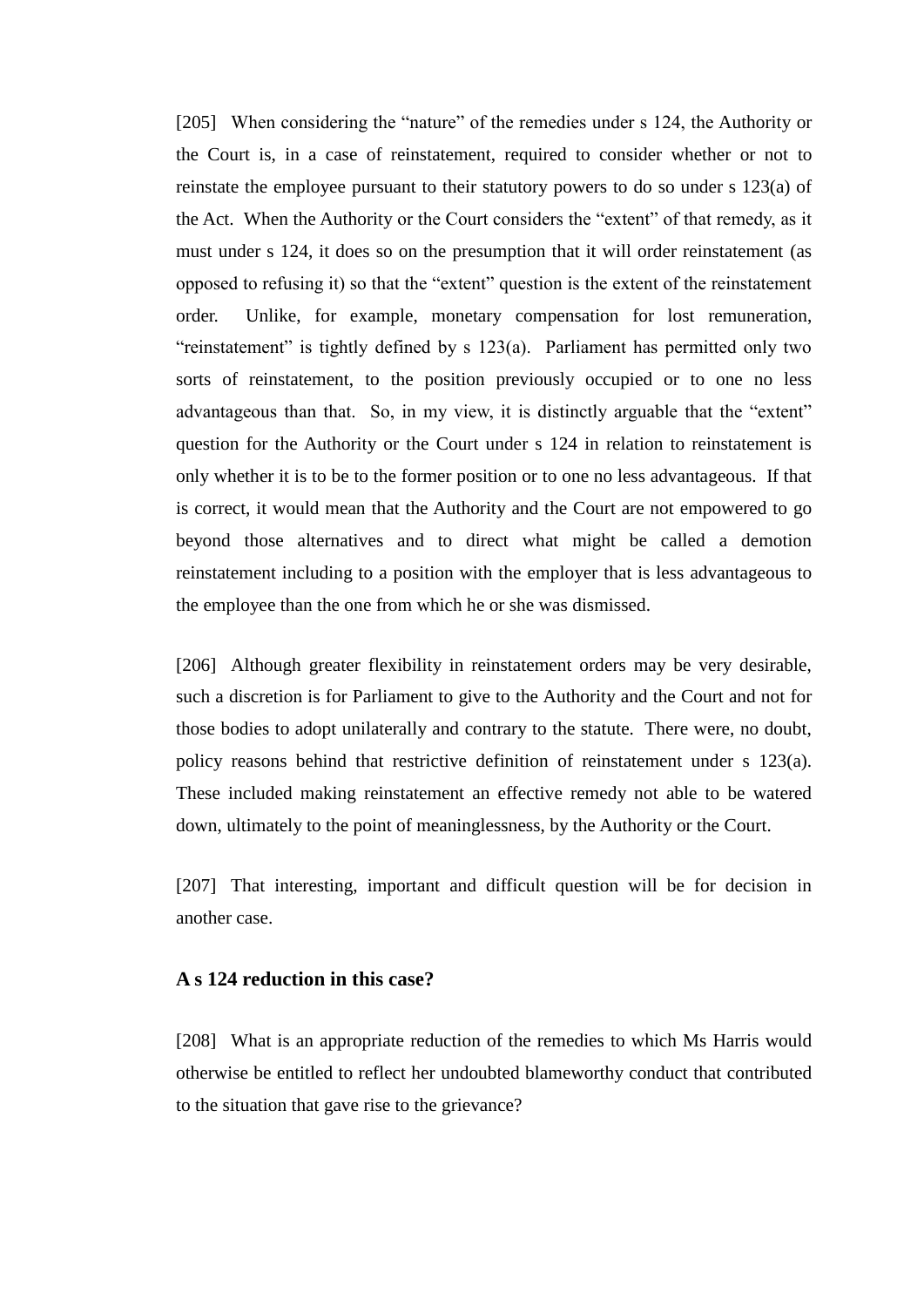[209] Ms Harris's most blameworthy contributory conduct was her continuing to confront and remonstrate with Mrs Pattinson when the latter had effectively left the store. Although some of what was attributed to Ms Harris was probably Mrs Rakete berating Mrs Pattinson, Ms Harris's conduct there was nevertheless unnecessary and inappropriate. On the other hand, Ms Harris's conduct in her interactions with Mrs Pattinson inside the store was less reprehensible, particularly in view of Mrs Pattinson's defiant refusal to remove her dog and to ignore Ms Harris. The reduction for blameworthy contributory conduct therefore relates principally to the final episode between the two women.

[210] A difficulty in applying a judicial reduction is that the Court is not yet in a position to make a final assessment of remuneration loss. The evidence is that after a relatively short period following dismissal, Ms Harris obtained alternative casual or on-call employment at a lower hourly rate than she had been paid at TWL. She subsequently obtained a position at a local school as a teacher's aide at an hourly rate that may have been higher than her TWL pay but was paid for fewer hours overall than with TWL.

[211] The fairest course in the circumstances is to direct that the following reductions be applied to the remedial orders to be made by the Court or as may be settled by the parties.

[212] First, I have concluded that it is both practicable and reasonable in all the circumstances for Ms Harris to be employed as a Loss Prevention Officer or in some other role at TWL which is no less advantageous to her.

[213] The Court's order for reimbursement of loss income (if any) is to be confined to the period of three months immediately following Ms Harris's dismissal, and such payment is to be reduced by 33.33 per cent under s 124 of the Act.

[214] Non-economic compensation under s  $123(1)(c)(i)$  is to be limited to the sum of \$4,000 to comply with s 124. Had those statutory requirements not been applicable, the Court could not have ordered any more than \$6,000 as such compensation in view of the paucity of evidence supporting an award.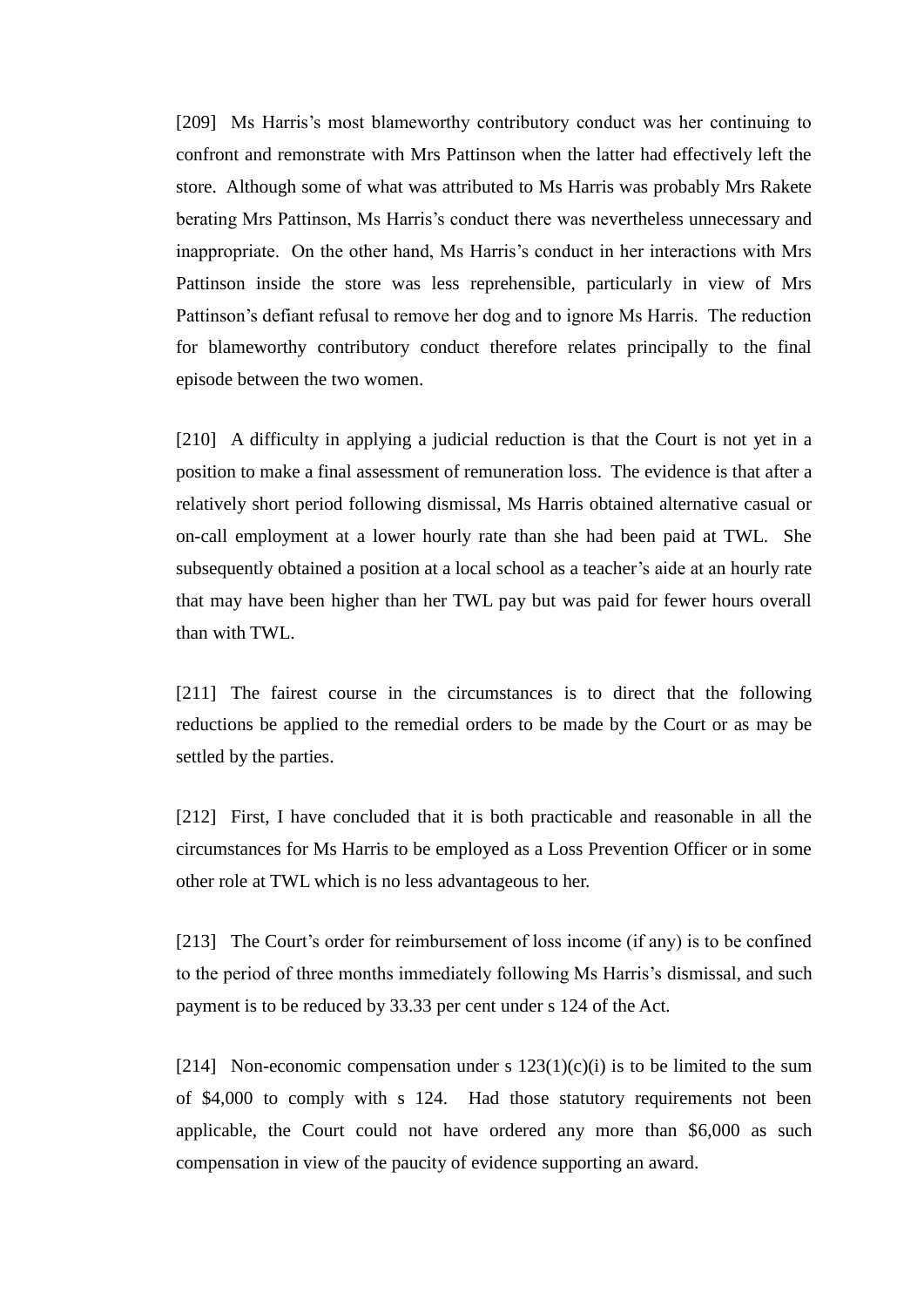[215] Leave is reserved for either party to apply for any further orders or directions in relation to the remedies set out above.

# **Costs**

[216] Ms Harris is entitled to orders for costs in both the Authority and in this Court. I propose to allow the parties an opportunity to settle questions of costs but if they cannot do so within one month, Ms Harris may have leave to file a memorandum about the amount of her costs with TWL having the period of one month thereafter to file and serve a memorandum in reply.

### **Section 123(1)(ca) recommendations**

[217] Section 123(1)(ca) provides, among the statutory remedies for a personal grievance, that:

if the Authority or the court finds that any workplace conduct or practices are a significant factor in the personal grievance, recommendations to the employer concerning the action the employer should take to prevent similar employment relationship problems occurring:

[218] Mr Cranney for Ms Harris urged the Court to make a recommendation to TWL about how it should deal in future with complaints against staff members couched in the objectionable terms that Mr Pattinson's were. Counsel submitted that customer complaints containing racial abuse should be referred back to the complainant before investigation by the employer with a request for the removal of the abusive material from them. Counsel submitted that employees complained about should be asked to respond to the non-objectionable version of the complaint, together with being provided with a copy of the abusive version, with a clear statement from the employer that it had required the complainant to lodge an amended version of that complaint.

[219] Mr Cranney submitted that, as in this case, TWL's first response to the complainant, in the form of an apology for the employee's behaviour complained about, could be seen as an acceptance by the employer of the whole of the Pattinson complaint including the egregious invective. Counsel submitted that: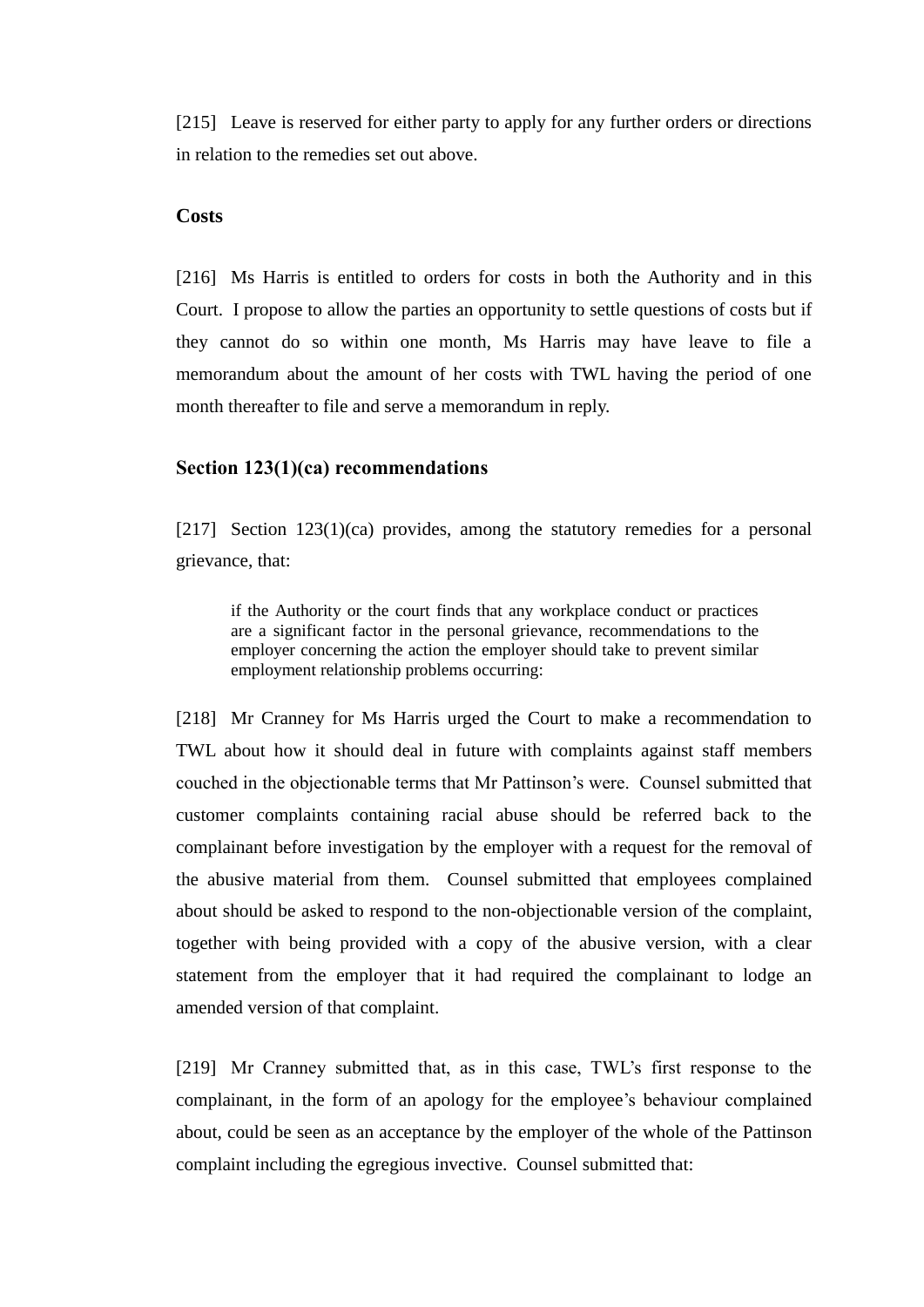The matter was tainted from the outset by an inappropriate attitude that the customer is always right. … The relevant meeting's [between Mr Bunce and Mr and Mrs Pattinson] record simply records that they both endorsed "all the points that had been raised in the letter".

[220] Mr Cranney raised the point that it was only after TWL had begun its investigation into this complaint and upon suspending Ms Harris that she was provided with a copy of the Pattinson complaint letter.

[221] I decline to make the recommendation sought by Mr Cranney under s 123(1)(ca) for the following reasons.

[222] First, although the Pattinson complaint letter sparked the investigation that led to Ms Harris's dismissal, I do not think that the objectionable content of the Pattinson letter was a decisive or even a significant factor in the personal grievance. That is not to say that it was not a relevant factor: indeed, it was relevant for reasons previously set out relating to the great care TWL needed to take in assessing the complainants' credibility. But the objectionable content, which is what Mr Cranney submitted should be the subject of a recommendation, was not itself a *significant* factor in Ms Harris's treatment and dismissal.

[223] Next, I imagine, or at least hope, that such a complaint about staff so worded is, if not unique, then rare. Such a matter is better suited in my view to consideration by, and action on the part of, the Human Rights Commission. This is the body best suited to addressing the fact and implications of such situations. It would not have been inappropriate in my view for TWL to have referred the Pattinson correspondence to the Human Rights Commission at the same time as undertaking the investigation that it did into the actual complaints against Ms Harris.

[224] Next, the content of the Pattinson letter was a useful indication to TWL not only of the detail of the misconduct alleged against Ms Harris recorded by Mr and Mrs Pattinson only hours after it occurred. It was also more broadly a relevant indication of their general attitude towards Maori (of whom Ms Harris is one), TWL Kaikohe staff (of whom many shop floor employees, if not management, are also Maori), and the TWL Kaikohe store itself.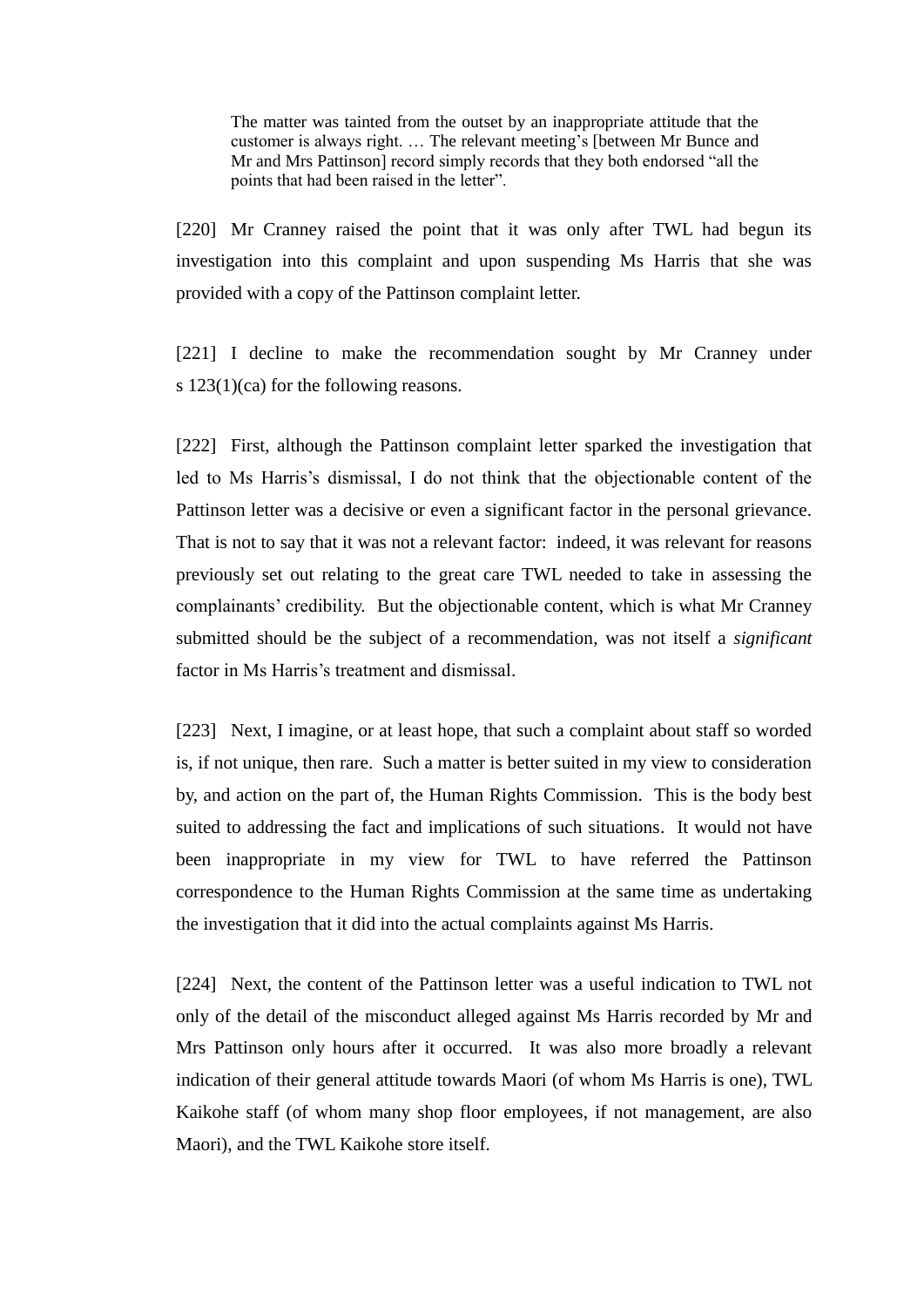[225] As Mr Cranney accepted, and despite the significant upset to Ms Harris that its content caused, TWL was going to have to disclose the Pattinson complaint to her sooner or later. On balance I consider that it decided to take the correct course of action by investigating the complaints against Ms Harris. As the rest of this judgment discloses, however, how it did that in practice was erroneous.

[226] I accept that good relations with customers are a paramount consideration for TWL. That is epitomised by the phrase that Mr Cranney used in his submission, "the customer is always right". Whilst that cannot be true literally, the statement epitomises the philosophy of a retailer always satisfying the customer even if the customer may be unreasonable or wrong. As with all bumper sticker slogans, in employment relations' situations, however, its application as a statement of commercial imperative must yield if necessary to the requirements of the law. And as this case has shown, at least in some respects, the customer was not right, and it was wrong for TWL to have so concluded against the weight of evidence to the contrary.

[227] There are, however, some elements of the case on which it is appropriate to make a recommendation under s  $123(1)(ca)$ . They include TWL's investigative process in relation to complaints of misconduct or serious misconduct against staff. TWL has a substantial Head Office organisation which includes specialist human resources and employment law advisers. Whilst the evidence shows that Mr Bunce, had recourse from time to time to advice from TWL's specialist staff, the task of investigating (including interviewing) and decision making was left to Mr Bunce himself with assistance from Ms McCoid, his Assistant Manager. Given the findings about some of the errors in that process, I recommend that TWL give consideration to the provision of more specialist support to otherwise busy store management when dealing with complaints such as these, where a difficult investigation may well lead to dismissal and a challenge to it.

[228] This recommendation extends also to two particular aspects of the evidence in this case if it typifies TWL's practices generally.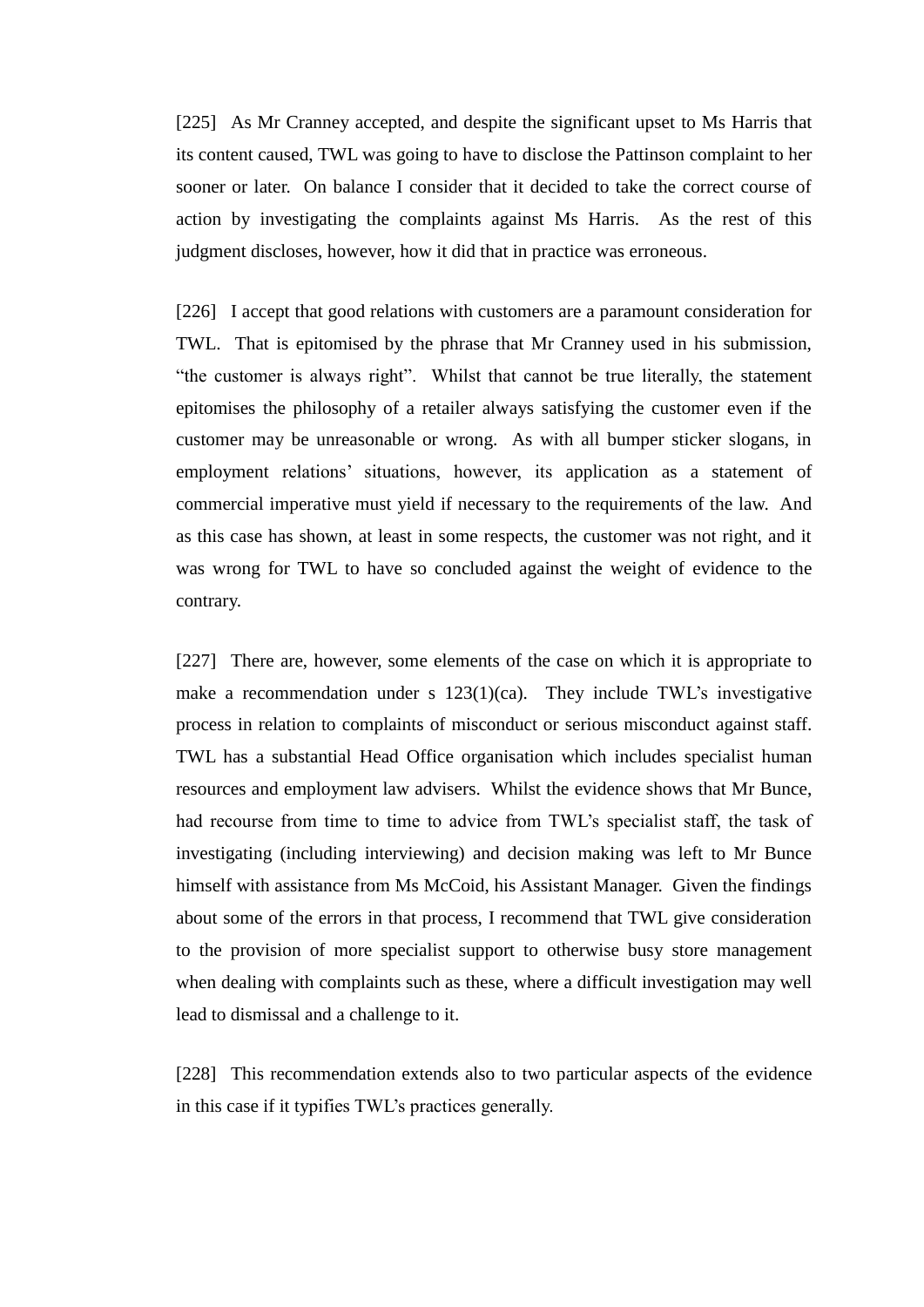[229] The first is to consider appropriate training of managerial staff in investigative interviewing techniques. What questions were asked, how they were asked, and evaluation of all of the information provided to the investigating managers, left the Court with the impression that they had not received training in modern investigative interviewing techniques. These are designed to elicit all relevant and good quality information that will survive robust scrutiny in subsequent judicial proceedings. This is now a field of expertise in which there is much available information and training about investigative interviewing which produces fair and high quality results. The Court has, at least once previously, made a recommendation to a similarly substantial employer along these lines.<sup>23</sup>

[230] The second recommendation concerns TWL's investigative record keeping. Even the reconstructed transcripts of investigative meetings were incomplete and included substantial elements of interpretation of what was said rather than a verbatim record.

[231] There was, however, a more fundamental problem to which I have already alluded, the apparently systematic destruction by TWL of contemporaneous notes during those interviews. As I imagine TWL now accepts, such material is, at least potentially, important evidence where there is a subsequent challenge to the outcome of the interview. The destruction of such primary records does not assist the Authority or the Court in determining disputed accounts of what happened and, if nothing else, may contribute to a preference for an account other than TWL's. Such notes should be retained and preserved in all cases, even if there may be other documents prepared from them. TWL should also give consideration to having an expert note-taker present at such interviews whose only task is to keep a record. It was difficult, if not impossible, for the managers who were conducting the interview also to keep a good record of what was said.

[232] Finally in this regard, I recommend to TWL that it consider and adopt the practice of other similarly well resourced employers that such interview notes be presented to the interviewees for subsequent confirmation and signature to minimise the possibility of any subsequent disagreement with their content.

 $\overline{a}$ 

<sup>23</sup> *Clarke v AFFCO NZ Ltd* [2011] NZEmpC 17 at [32].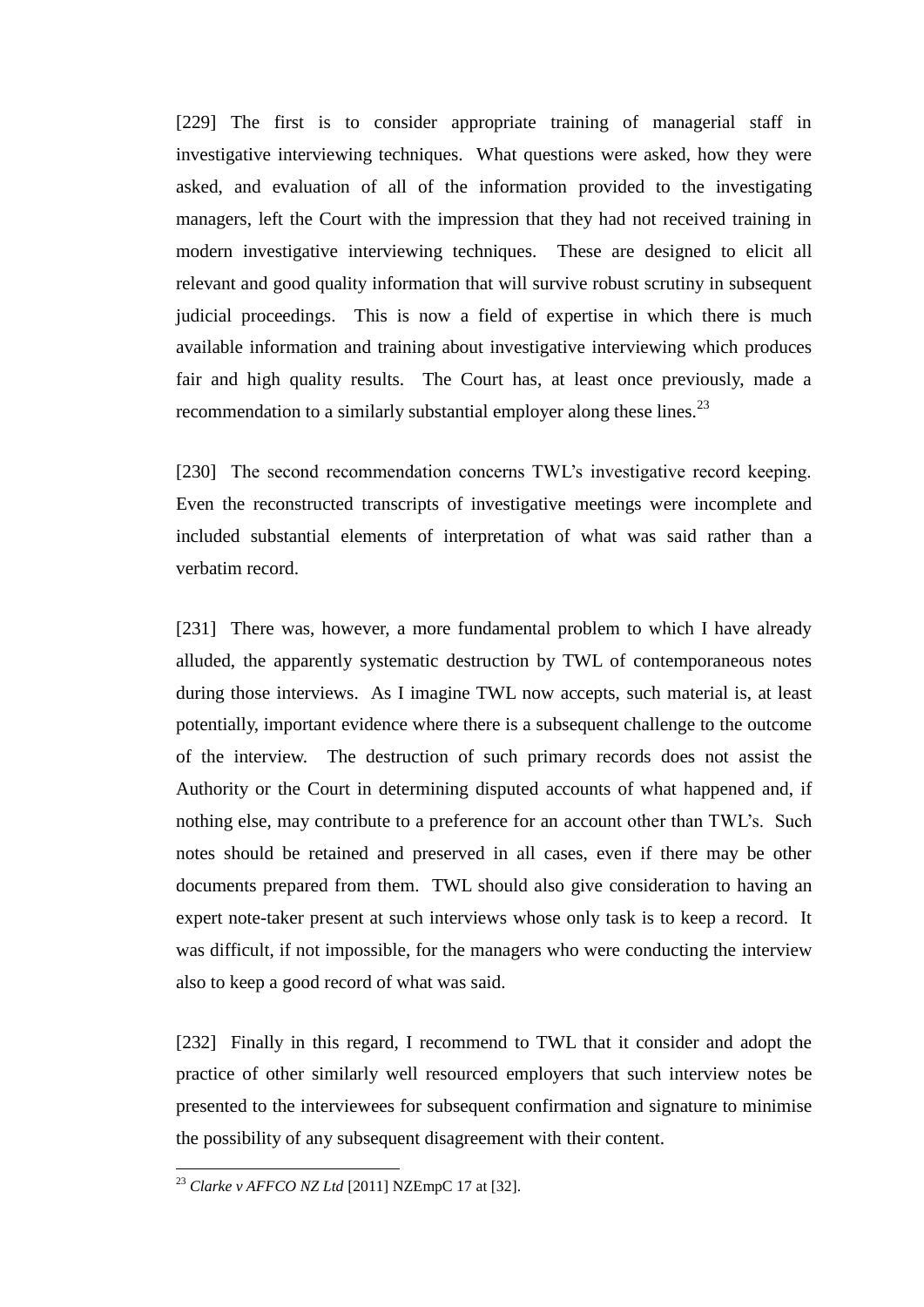[233] It will be apparent from these recommendations that the Court was not unsympathetic towards the situation in which Mr Bunce in particular, but also Ms McCoid, were put in the investigative process. They had other important managerial duties to attend to at the same time as having to deal with serious allegations of misconduct against Ms Harris, the investigation and determination of which were necessarily time consuming and required the application of specialist expertise. For example, Mr Bunce and Ms McCoid had to identify, preserve and copy the CCTV recordings, although having little or no technical expertise in doing so. Ironically, the one person in the store who had this was Ms Harris and it was inappropriate for her to be involved in that exercise. It is surprising that technical assistance from TWL's Head Office was not provided and this was probably reflected in the less than ideal footage that was provided to the Court in the evidence. The Store Manager and his Assistant Manager should have been better supported by TWL in this and other respects relating to the case.

> GL Colgan Chief Judge

Judgment signed at 12.30 pm on Friday 3 October 2014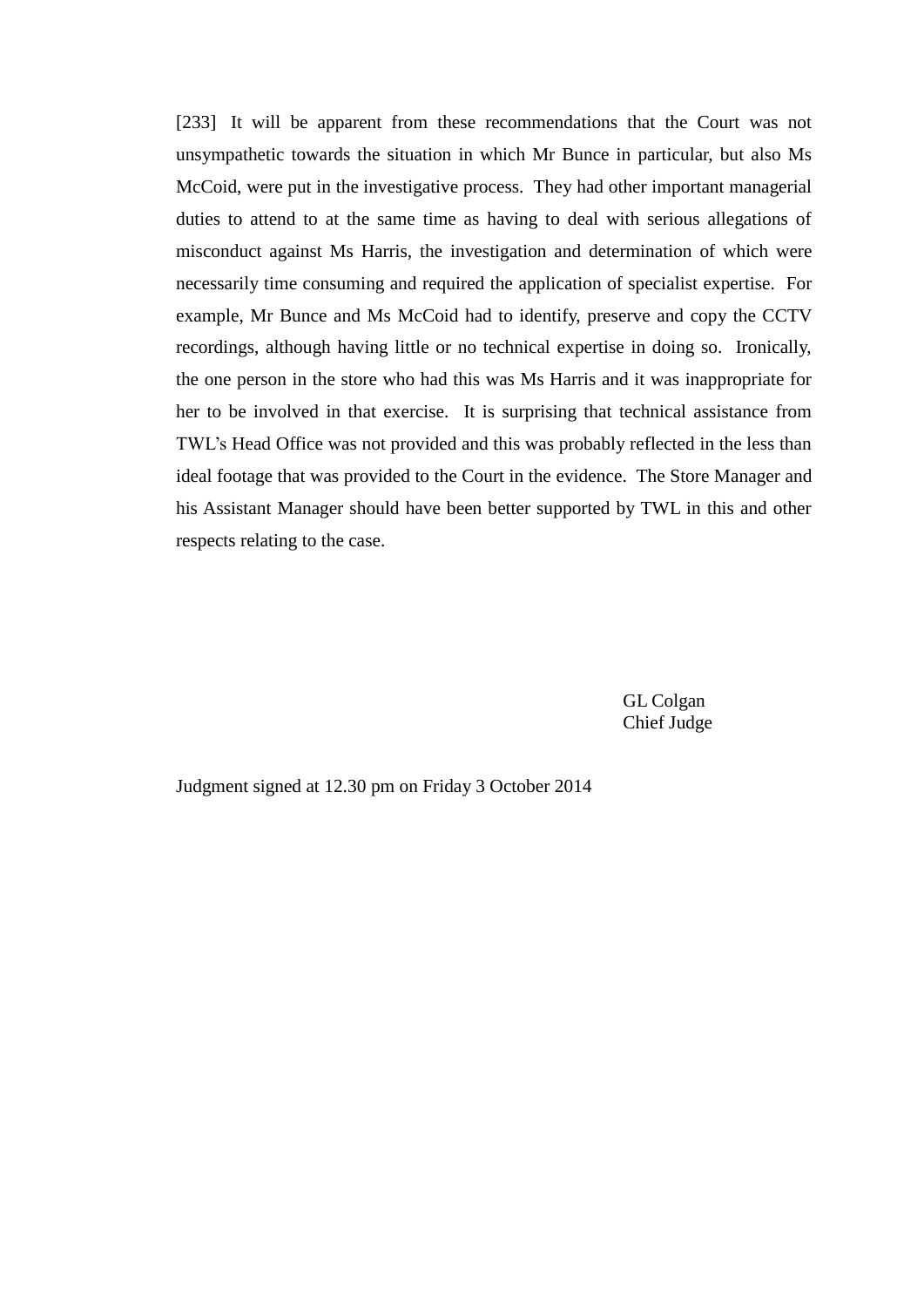#### **APPENDIX**

#### **(see [24] of Reasons for Judgment)**

We had been in the store looking around together, and my wife was carrying our pure bred Chihuahua lapdog which is a very small white fluffy dog, and impeccably clean.

We arrived at the checkout to buy some items, which is about 3 meters from the exit.

Shortly after that, as we waited for another customer to pay, a member of staff called out to us that the dog is not allowed in the store.

We would have considered that fair enough if she had asked us politely to not bring the dog in again.

However she then decided to insist on my wife who was carrying the dog, to leave the store immediately.

Before entering the store we had discussed together if it was ok, and seeing no signs to the contrary, as some shops display, we went in.

We were not informed at the entry point by staff that the dog was not allowed. If this woman is a security officer she first failed her job at that point, to inform us.

We had been in Whangarei Warehouse the day before with the dog, and spoken to 5 staff, including the floor manager, none of whom mentioned the dog.

We were asked if we would not bring the dog in again, and I replied, "yes you can ask."

I thought it would be reasonable to allow us to complete the purchase and leave, but then they got ugly.

The Maori woman, possibly a security person, approached us insisting that my wife leave with the dog RIGHT NOW.

Then one or two other Maori women chimed in agreeing with her, and a Maori man appeared behind us, a very thin anorexic looking person, and told us he had authority to tell us to leave. He said he didn't have his uniform on right now but he [said] that he had authority.

My wife took the dog to the entry/exit area to wait for me to finish paying, without speaking.

As she left I heard the original woman state loudly, "how arrogant!" and then she continued to discuss it loudly with her co-workers, saying something like, "if they were Maori they wouldn't be like that …. And she said something else about white people .." and they agreed with her.

Then the original employee went out to the entry area and demanded my wife leave from there as well, calling her arrogant again.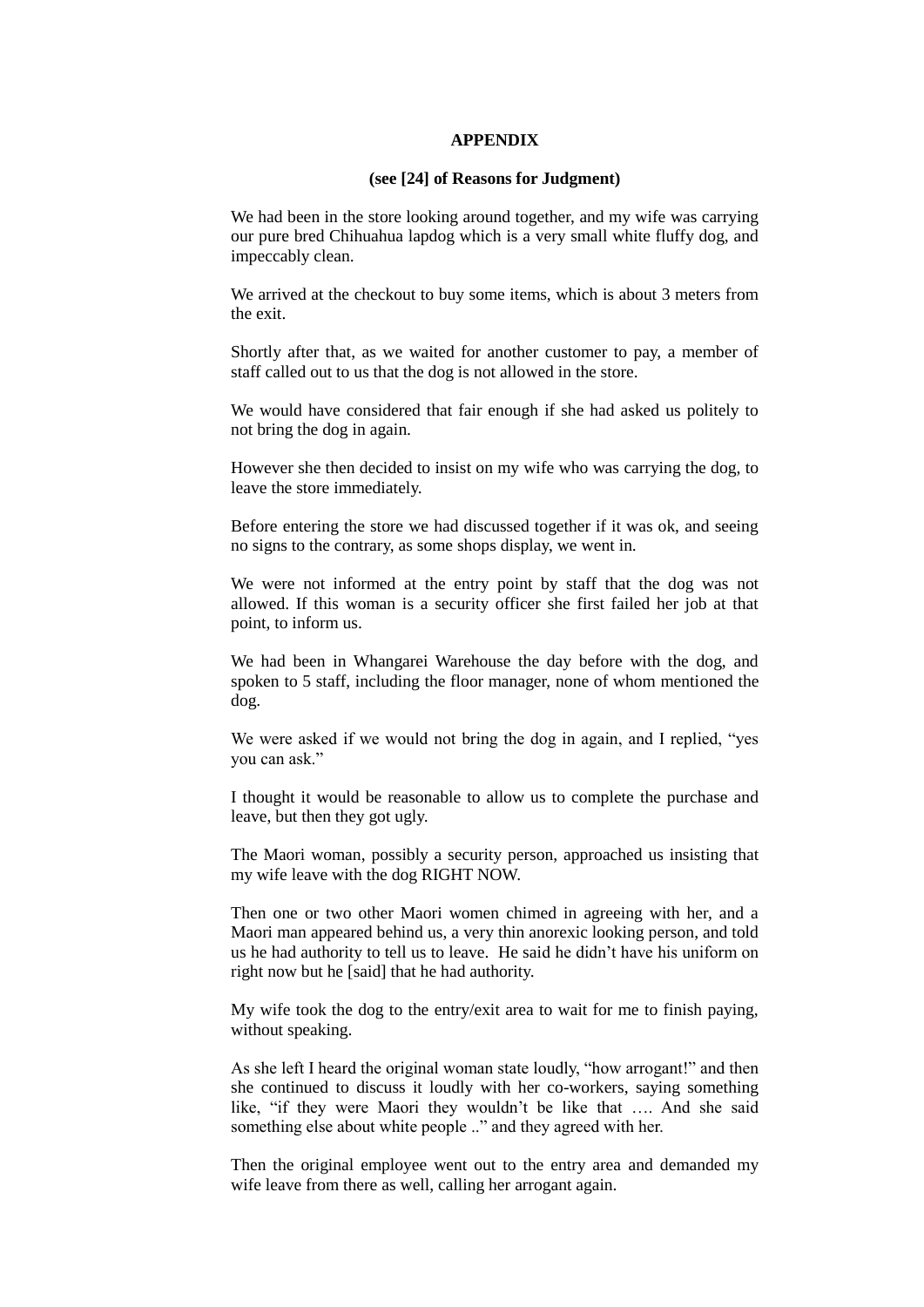My wife then pointed out that she was no longer in the shop, but this was not satisfying to your employee.

Then this woman threatened to call the Police and to have my wife served with a [trespass] notice!

I [don't] believe it is professional, or the employee's place to make personal assessments of customers, when in the process of advising customers of the store policy.

The whole issue here, I believe, is that we are both mature well dressed Europeans, with my Eastern European wife particularly attractive and tidy looking, with various jewellery and waist length hair tied up etc.

She presents as clean, tidy, and attractive, in contrast to the Warehouse women.

I believe this whole issue is [primarily] motivated by racist [prejudice], combined with female jealousy by Kaikohe Warehouse staff, who are predominantly unfriendly female non Europeans.

In any event it is unacceptable behaviour for Security staff or any other staff, to innocent customers.

I doubt the man mentioned has any legal Authority on the premises, and so staff should have asked him to keep out of the matter.

There is no sign informing customers of the no dog policy.

The dog is probably cleaner than the people making the fuss, and if swabs were taken for [faecal] coliforms from staff and the dog, I expect the dog would be carrying less.

Incidentally the Kaikohe Branch of Warehouse is not very clean, and almost without exception, when we go there, there is some kind of incompetence issue with staff.

We have never experienced any treatment like this anywhere before today.

To be honest, being served with a [Trespass] Notice to not enter that shop would not be a problem to us any more.

We were unable to find the item we had gone to the Kaikohe Warehouse to buy, [which we had been told was there, on the Warehouse computer] so we decided to go to the Kerikeri Warehouse.

We entered with the dog again, and nodded to the security person without any issue.

We found the item we wanted and checked out.

Then we approached the security guard to ask about Warehouse store policy in regard to dogs.

She was very positive and helpful, and we told her about how we were treated at Kaikohe branch.